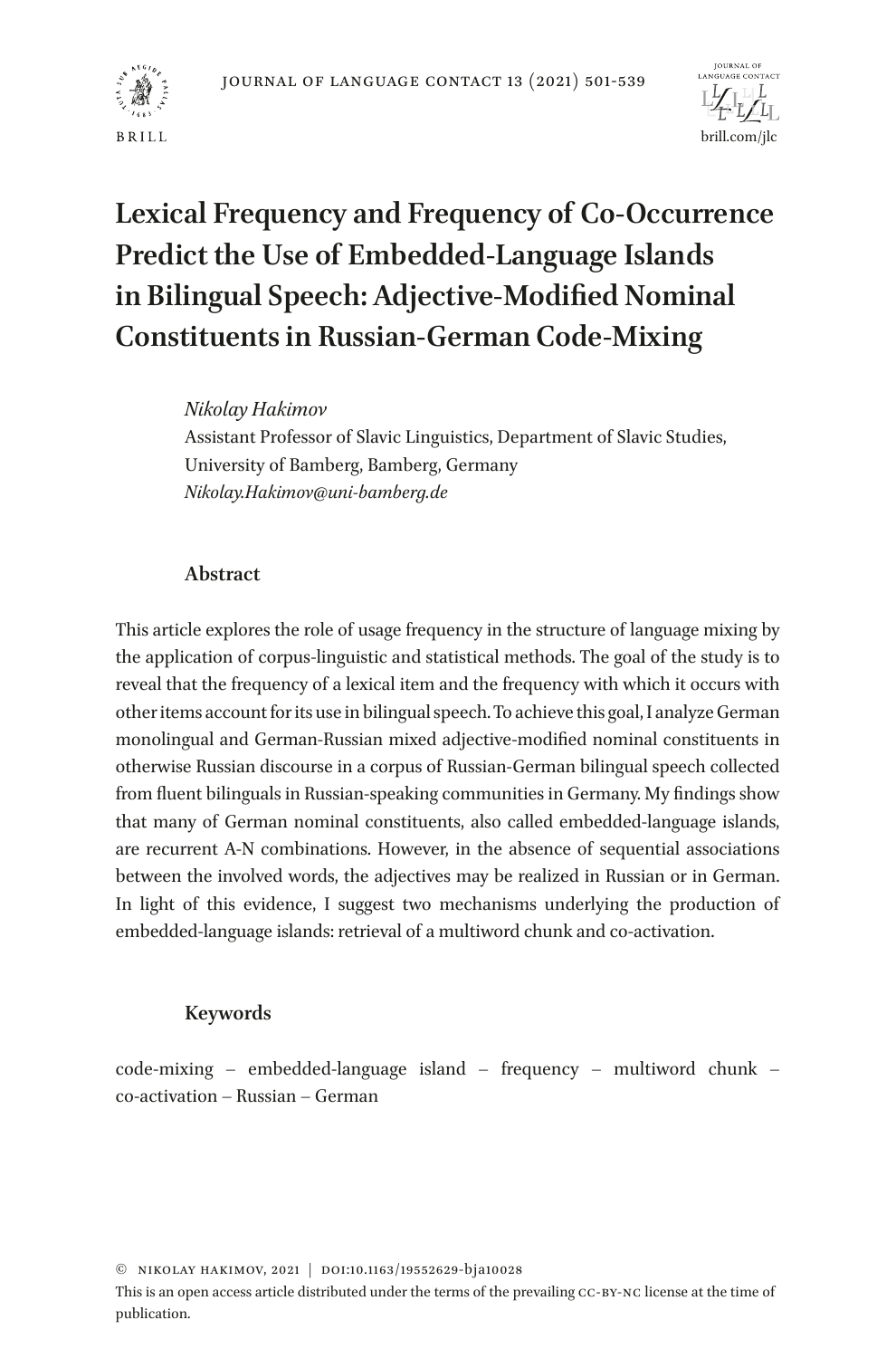hakimov

### **1 Introduction**

Already the first systematic studies of bilingual speech such as Pfaff (1979) and Poplack (1980) report extensive use of nouns and nominal constituents of one of the bilinguals' languages in the context of the other. Such patterns of language mixing are particularly frequent in insertional code-mixing. In this type of language mixing, elements of one language, such as lexical stems, are inserted into the grammatical frame defined by the other language. Following Myers-Scotton's (1993) proposal, the grammatically dominant language is labeled as the matrix language, whereas the other language is referred to as the embedded language. In this terminology, nouns of the embedded language are inserted in the matrix language grammatical frame. Combinations of noun insertions with grammatical structures of the dominant language are labeled as mixed constituents and result from the process of morphosyntactic integration into the dominant language. Mixed constituents are viewed as the default case in insertional code-mixing (cf. Myers-Scotton, 2002: 20). Not infrequently, however, longer constituents, consisting of the other-language lexical stems accompanied by the grammatical markers of the same language, are inserted into sentence frames set by the dominant language. Insertions of this type are referred to as embedded-language islands (Myers-Scotton, 1993). The motivations behind the emergence of embedded-language islands in bilingual speech are controversially debated. While Myers-Scotton and Jake (1995) suggest that embedded-language islands appear owing to insufficient congruence among the participating languages, Backus (2003) argues that an embedded-language island is a lexical unit, or chunk, which is retrieved from memory as a whole. According to his definition, multiword units are conventionalized expressions, which are distinguished by idiomaticity or high usage frequency. However, these diagnostics might not always be applicable because some embedded-language islands have compositional meanings, while others occur only on rare occasions. In this context, the main objective of this paper is to put Backus' (2003) unit hypothesis to the test.

Arguing that idiomatic expressions should occur with sufficient frequency in the input, in order to be memorizable for language users, I propose to redefine multimorphemic units by relying solely on usage frequency as a diagnostic. This approach allows for an examination of occurrence frequency as a factor contributing to the distribution of embedded-language islands in bilingual speech. The main hypothesis of this paper is that the occurrence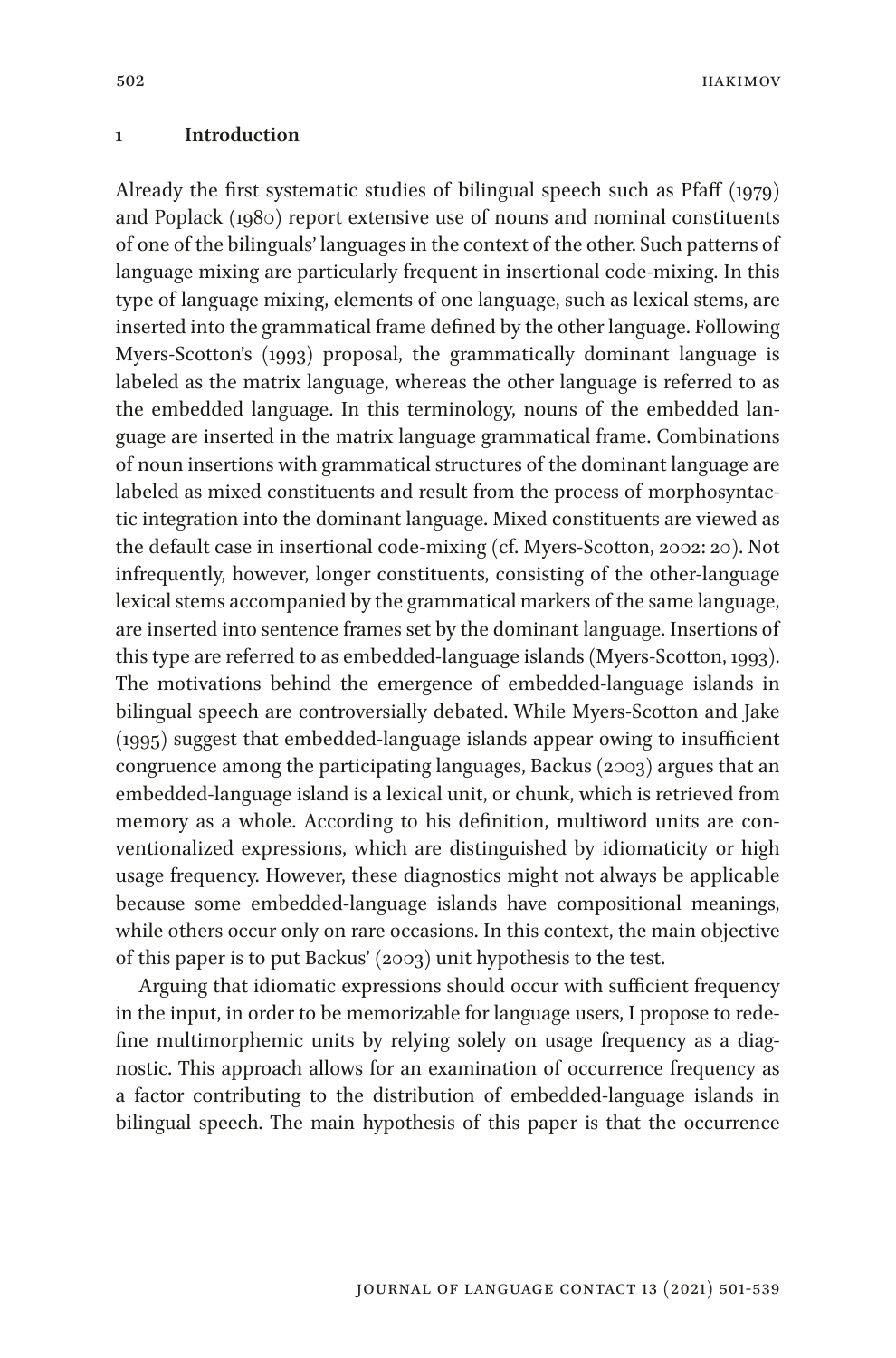frequency of a multiword expression, but also the individual frequencies of this expression's parts account for the emergence of embedded-language islands in code-mixing.

As a case study, this paper investigates variation in code-mixing in the context of adjective-modified nominal constituents. In bilingual speech, as in the speech of Russian-speaking communities in Germany, embedded-language nouns combine with adjectives either of the matrix language, or of the embedded language, to yield two different kinds of structure, namely mixed adjective-modified nominal constituents, as *ogromnyj spielplatz* 'huge playground' in (1),1 and embedded-language nominal constituents, as *alleinerziehende mutter* 'single mother' in (2).

(1) Russian-German in Germany *esli my xodim v stadtgarten*, if we go:prs1pl to city\_garden

*tam=to ogromnyj spielplatz voobšče* there=ptcl huge: nom;sg;m playground: nom;sg;m in\_fact 'If we go to the city garden, there is that huge playground you know.' (Fr-110801–2)

(2) Russian-German in Germany *kogda vidjat alleinerziehende mutter*, *èto* when see:PRS3PL single:ACC/NOM;SG;F mother[SG;F] HES

> *nicht so berut.* neg so take:prs3pl 'When they see (that you are) a lone mother, they don't necessarily take you.' (Fr-110801-1)

This syntactic context offers a convenient locus of variability for ascertaining the relevance of frequency-based factors for the emergence of embedded-language islands and for processes involved in production of naturally occurring bilingual speech.

<sup>1</sup> In the examples and tables, the words from another language are in bold.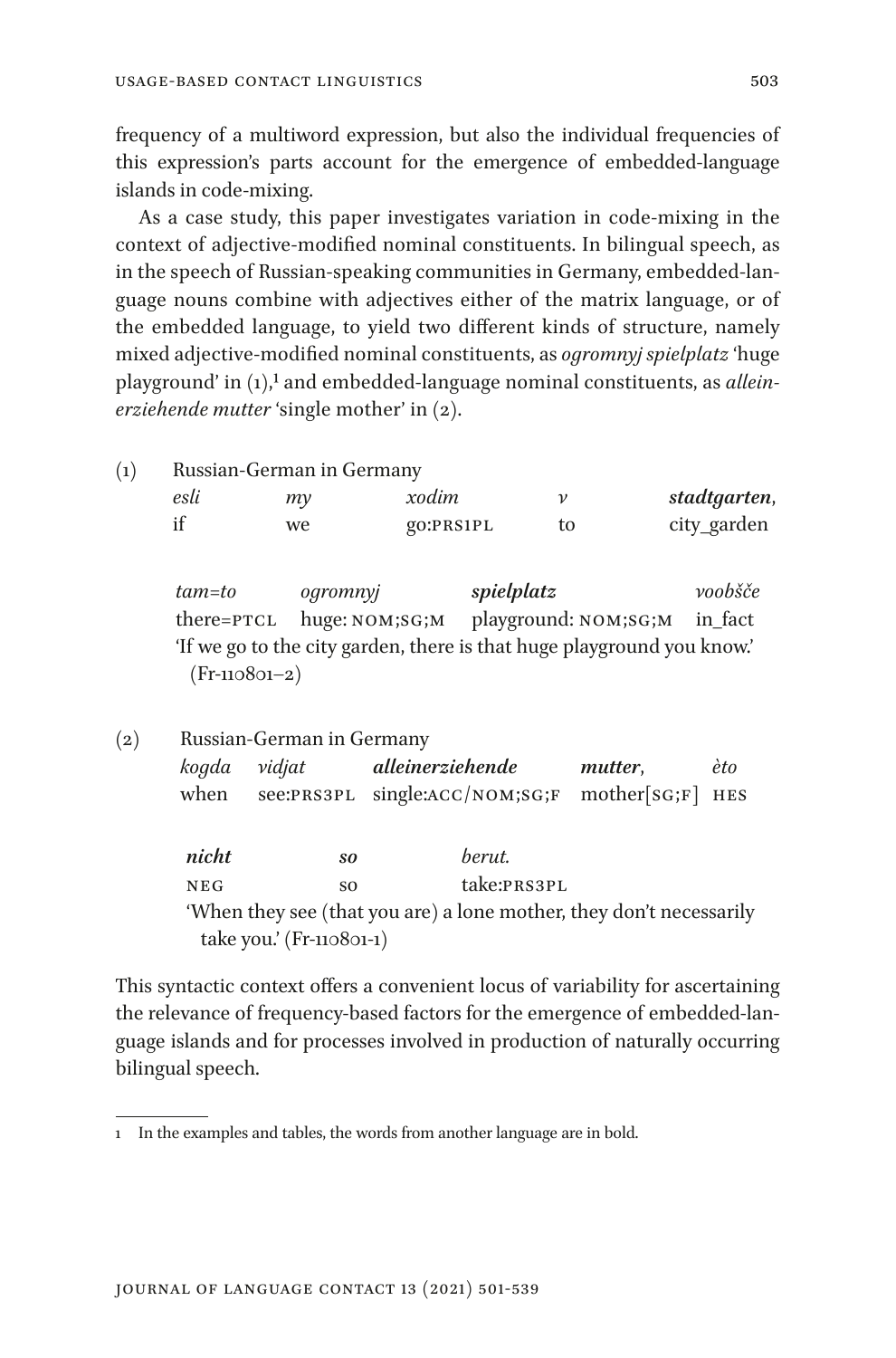Relying on corpus-linguistic evidence that co-occurrence frequency can model semantic unity (e.g., Heylen and De Hertog, 2014; Schneider, 2016; Stefanowitsch and Flach, 2016), I will demonstrate in what follows that co-occurrence frequency accounts for embedded-language islands corresponding to multimorphemic units in the lexicon. As embedded-language islands without unit status also occur, I will argue on the basis of the evidence presented below that embedded-language islands emerge because two mechanisms are at work in online production: (a) activation of a represented lexical chunk and (b) successive co-activation. A speaker may thus retrieve a multimorphemic chunk as a unit, or activate the representation of an adjective, co-activate the representation of a noun and retrieve them successively.

The study draws on a corpus of Russian-German bilingual speech recorded in Germany. Russian and German, being genetically related languages, share a number of characteristics in their morphosyntax. As fusional languages, they rely on sets of inflectional classes. The canonical structural configurations of adjectival modification in both languages are similar. Typically, modifying adjectives precede their head nouns and agree with them in gender, number and case. Because German and Russian exhibit more similarities than differences in attributive modification, the two languages offer a solid testing ground for predictions about the structure of code-mixing, which are beyond the area of grammatical incongruence.

The paper is organized as follows. The next section will outline the literature on the insertion of nouns and nominal constituents in code-mixing and summarize the proposed explanations for the occurrence of embedded-language islands. Section 3 provides a brief overview of the patterns of adjectival modification in Russian and German. Section 4 describes the bilingual corpus and the patterns of attributive modification in the examined data set. Section 5 introduces and analyses usage-based factors underlying the variation in code-mixing patterns, these factors include frequency of the adjective, frequency of the noun and frequency of their co-occurrence. Section 6 presents the results of the statistical analysis, which are then summarized and discussed in the final sections.

# **2 Insertion of Nouns and Adjective-Modified Nominal Constituents in Bilingual Speech**

As attested in numerous corpora of bilingual speech, bilingual speakers regularly use nouns and nominal constituents from one of their languages in clauses framed by the other language. The frequent use of these structures in bilingual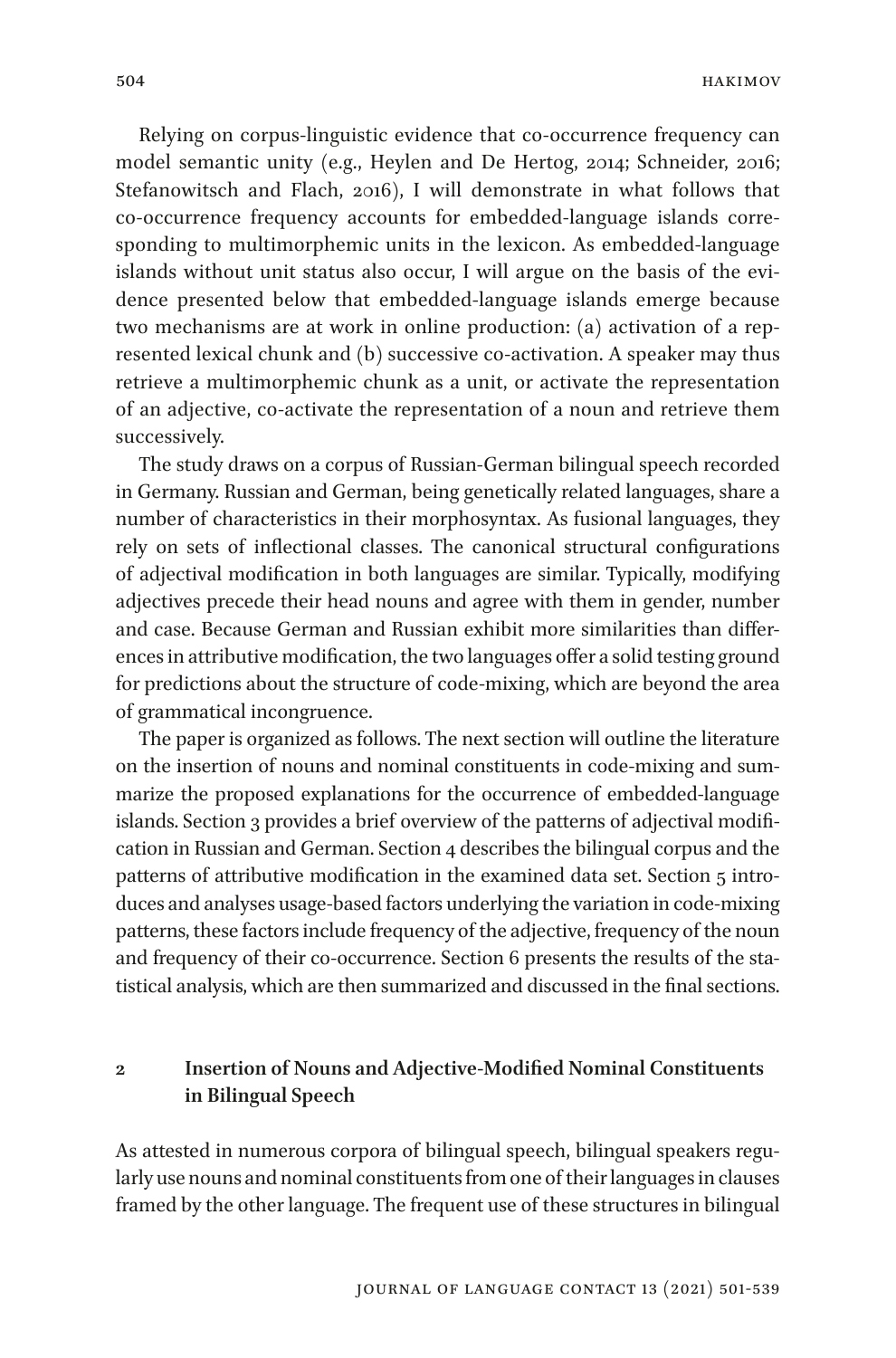speech has motivated extensive research into patterns of code-mixing along various theoretical and methodological lines (e.g., Cantone and MacSwan, 2009; Parafita Couto, Deuchar and Fusser, 2015; Poplack and Meechan, 1995). However, the existing literature is often controversial with regard to the nature of the inserted structures. Particularly debated are the mechanisms behind the emergence of inserted nominal constituents in bilingual speech.

## **2.1** *Noun Insertion*

Noun insertion has been reported to be the most frequent pattern of code-mixing (e.g., Backus, 1992; Berk-Seligson, 1986; Boumans, 1998; Halmari, 1997; Haust, 1995; Hlavac, 2003; McClure, 1977; Myers-Scotton, 1993; Nortier, 1990; Poplack, 1980). Researchers who treat noun insertion as borrowing (Poplack, Sankoff and Miller, 1988; Sankoff, Poplack and Vanniarajan, 1990; Treffers-Daller, 1994; van Hout and Muysken, 1994) also find that nouns are borrowed extremely often. According to Muysken, "[n]ouns are the class of elements borrowed par excellence and also the prime example of insertion under categorical equivalence" (Muysken, 2000: 75).

Although scholars generally agree that nouns are prone to being selected in code-mixing because of their semantic nature, opinions differ with regard to the precise properties of their meanings that make them so susceptible to code-mixing, or borrowing. Van Hout and Muysken (1994) attribute this tendency to the property of nouns to express culturally loaded concepts. Backus (1996) and Field (2002) explain the same phenomenon by a high specificity of nouns' meanings. Nouns are likely to be involved in code-mixing and borrowing at high rates because their meanings are often very specific. Following Langacker (1987: 299–302), Backus relates the specificity of an element's meaning to an element's autonomy and thus its morphosyntactic property to "stand on [its] own" (Backus, 1996: 122). The view that most nouns are autonomous elements concurs with another distinctive property of nouns, namely their high syntagmatic freedom (Backus, 2013). The ability of nouns to fill the slot in virtually any configuration of the noun phrase has obviously lead Boumans (1998: 221) to reason that noun insertion is an unconstrained process. In this context, we conclude that semantic and structural factors behind this process interact, particularly in a situation of intense contact (cf. van Hout and Muysken, 1994).

### **2.2** *Insertion of Nominal Constituents*

Inserted nominal constituents and fully-fledged noun phrases regularly occur in mixed clauses as well, though at a lower rate than nouns (Backus, 1992; Berk-Seligson, 1986; Hlavac, 2003; Haust, 1995; Poplack, 1980). Plentiful studies of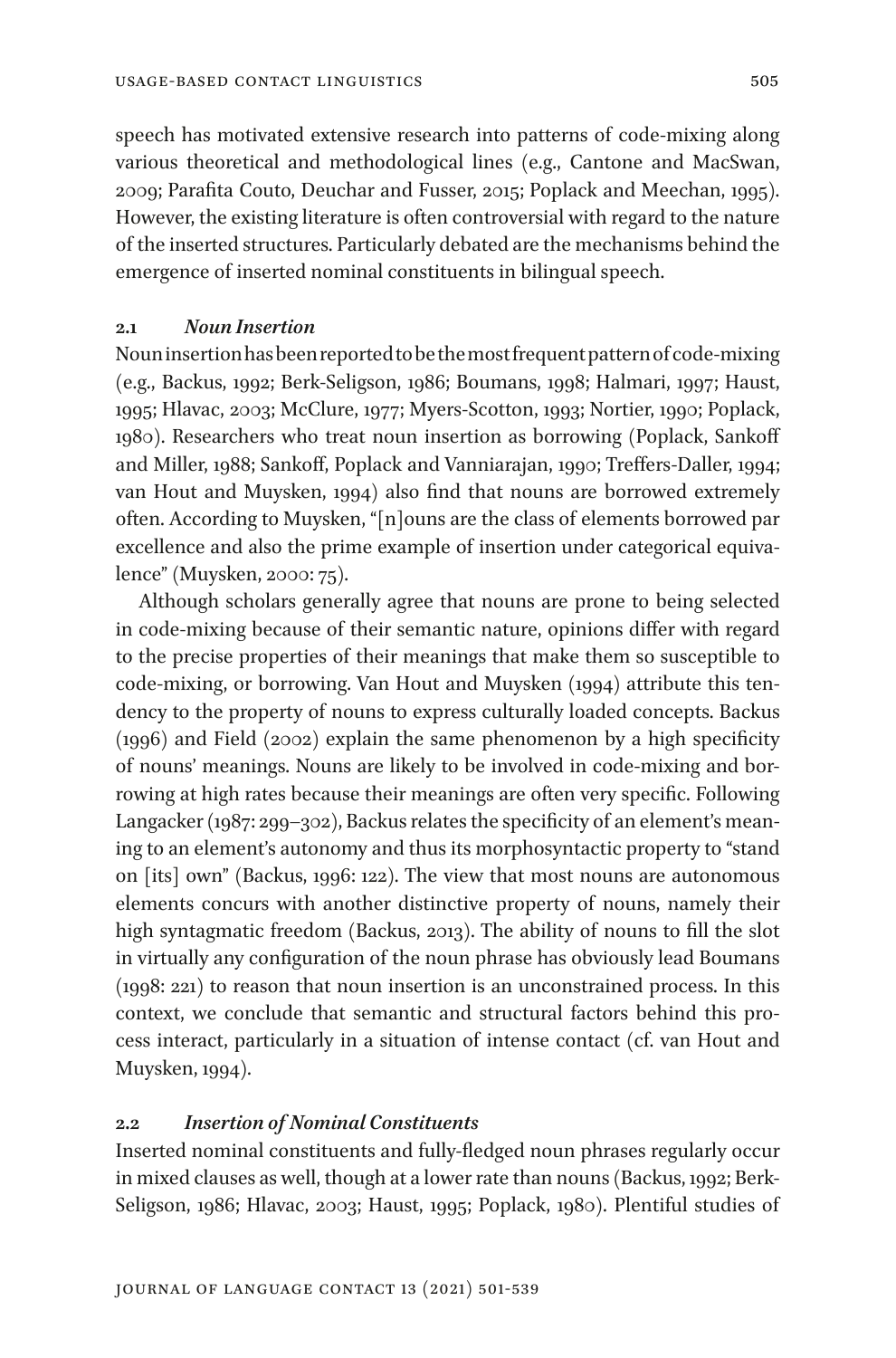bilingual speech have documented that insertion of fully-fledged noun phrases may be less common than the insertion of nominal constituents (Backus, 1992; Boumans, 1998: 203–205; Deuchar, 2006; Gardner-Chloros, 1991; Hlavac, 2003: 93; McClure, 1977; Muhamedowa, 2006: 77–88; Poplack, 1980); however, there are exceptions to this trend (e.g., Treffers-Daller, 1994). These studies also demonstrate that insertions of A-N combinations, or adjective-modified noun phrases (henceforth ANP constituents), prevail over insertions of nominal constituents with other syntactic configurations. Crucially, bilingual speakers insert ANP constituents regardless of the A-N order that their languages take.

The languages in contact may share the A-N order, like German and Hungarian, in which modifying adjectives precede nouns, for instance:

| (3) |                                                        |     | German (dialect)-Hungarian (Szabó, 2010: 373) |                   |  |       |
|-----|--------------------------------------------------------|-----|-----------------------------------------------|-------------------|--|-------|
|     | $\cdots$                                               | ihr | hat                                           | szociális villany |  | ghabt |
|     |                                                        |     | 2PL have:PRS2PL social electricity have:PTCP  |                   |  |       |
|     | " you have had a social-benefit rate for electricity." |     |                                               |                   |  |       |

Here, the noun and the adjective of the inserted Hungarian constituent *szociális villany* 'social electricity' follow the same word order as its German counterpart *sozialer Strom* 'social:nom.sg.m electricity[sg.m]', namely A-N. The inserted constituent has Hungarian internal structure: the adjoined adjective *szociális* 'social' is uninflected and complies with the requirements of Hungarian grammar. When word orders in the adjective-modified noun phrases of the contact languages differ, ANP insertions also occur. This is the case, for example, in Mandinka-English code-mixing.

| (4) | Mandinka-English (Haust, 1995: 176)   |  |                                        |  |  |               |  |
|-----|---------------------------------------|--|----------------------------------------|--|--|---------------|--|
|     |                                       |  | a la buyo niiy mu single room-oo le ti |  |  |               |  |
|     |                                       |  | 3SG GEN house.DET DEM COP              |  |  | -DET PTCL COP |  |
|     | 'This house of his is a single room.' |  |                                        |  |  |               |  |

Mandinka requires the N-A order, whereas English uses the A-N order as the canonical pattern. In (4), the English ANP constituent *single room* is embedded in an otherwise Mandinka clause and takes the Mandinka determiner suffix -*o(o)*.

The status of inserted adjective-modified nominal constituents is a matter of much controversy. Some researchers regard these constituents as part of the lexicon, while others consider them pertinent to grammar and thus treat them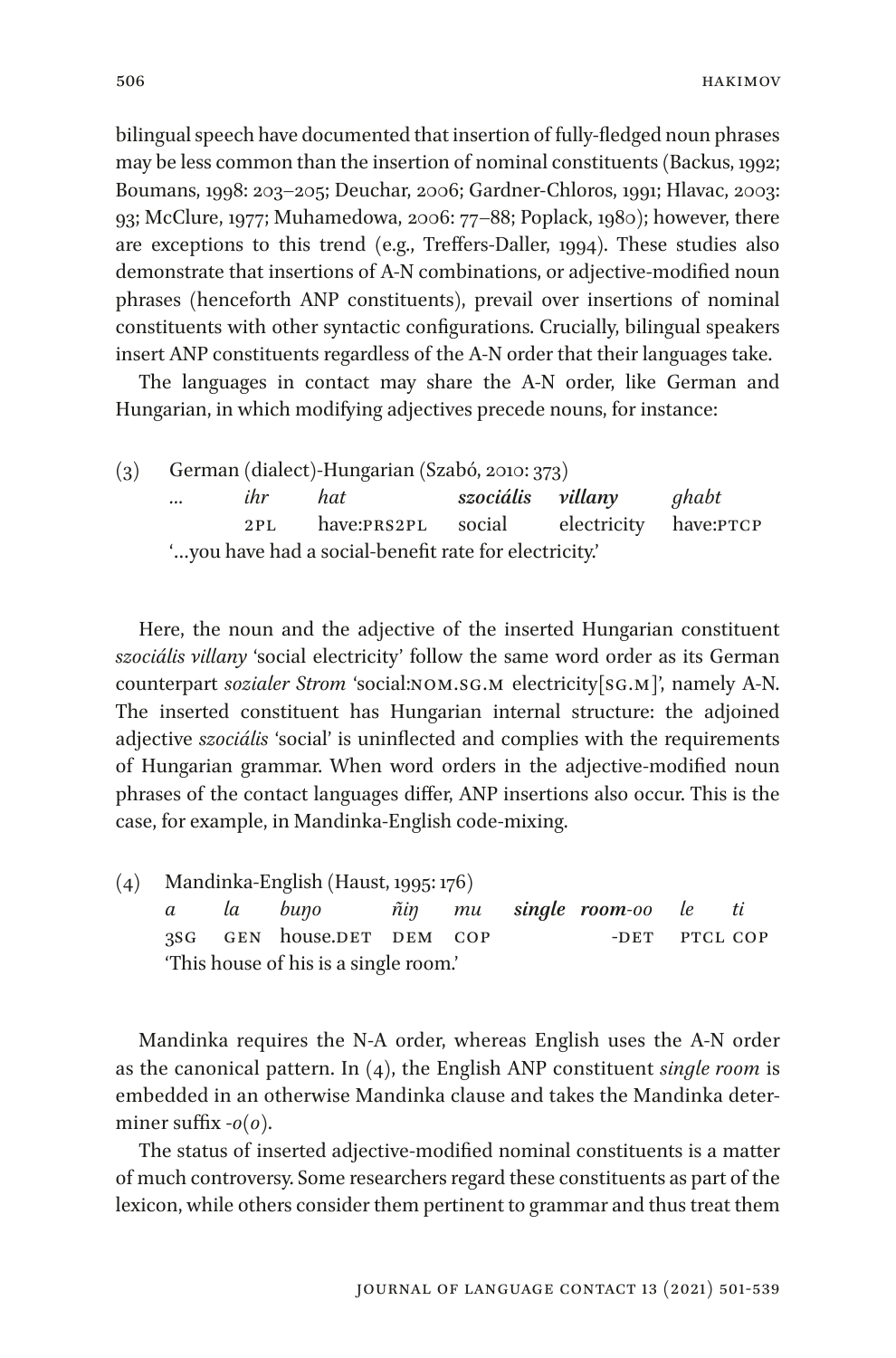as inserted nominal constituents. For example, Gardner-Chloros (1991) considers French ANP constituents in Alsatian discourse as lexical switches. Her corpus, collected in Strasbourg, abounds in inserted ANP constituents, most of which, including *portes ouvertes* 'open day' (ibid.: 141) and *résidence secondaire* 'holiday home' (ibid.: 141), pattern according to the N-A order, but the corpus also contains a limited number of insertions following the A-N order, such as *jeune homme* 'young man' (ibid.: 139). A similar position is taken by Sankoff, Poplack and Vanniarajan (1990) in their analysis of English ANP constituents in otherwise Tamil sentences. Such constituents, including *arranged marriage*, *Indian women* or *supernatural being*, are regarded as compound borrowings because they never combine with English function words in mixed clauses. Muysken (2000: 78–81) argues against this analysis and suggests that these structures are inserted NP s and thus a matter of syntax rather than the lexicon.

The proponents of the matrix language frame (MLF) model (Myers-Scotton, 1993; Myers-Scotton and Jake, 1995) take a position similar to Myusken's (2000). According to this model and its more recent extensions, A-N combinations in focus are viewed as embedded-language islands because they are "full constituents consisting only of Embedded Language morphemes occurring in a bilingual CP that is otherwise framed by the Matrix Language" (Myers-Scotton, 2002: 139). The internal structure of an embedded language constituent corresponds to the norms of the language that provides the morphemes, i.e., the embedded language. The quoted above examples support this observation.

The various approaches exhibit even sharper differences with regard to the assumptions underlying the emergence of the examined structures in bilingual speech.

### **2.3** *Explanations for the Emergence of ANP Insertions*

One of the first explanations for the insertion of ANP constituents was set out in the matrix language frame model (Myers-Scotton, 1993). As mentioned above, the insertions in focus are embedded-language islands, whose internal structure fulfils the requirements of the embedded language. Myers-Scotton and Jake (1995) contend that an embedded-language island may appear if "lemmas", defined as abstract entries in the mental lexicon that underlie lexemes, lack congruence in one of three aspects. These aspects include semantic/pragmatic features, predicate-argument structure and morphological realization patterns. However, this approach cannot pinpoint which specific aspect motivates the occurrence of an embedded-language island in a given context. This consideration may well have led some scholars to restrict their analyses of embedded-language islands to a specific type of congruence. For example, Deuchar (2005) argues that only grammatical rather than semantic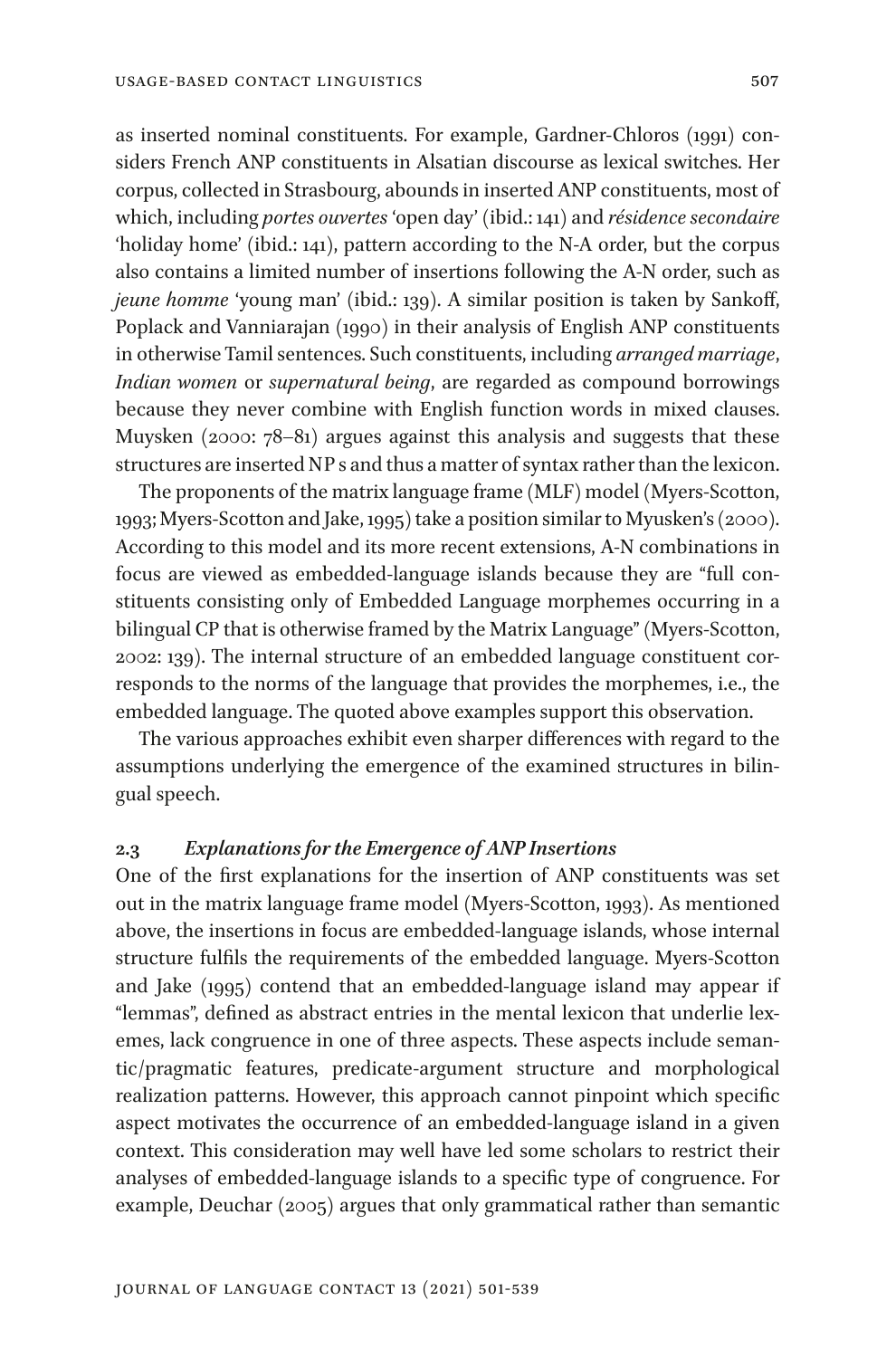congruence restricts the possibilities of switching. In the case of ANP constituents, congruence pertains to the word order within the constituent. Reasoning along these lines, we can explain the occurrence of embedded-language islands structured as ANP constituents in constellations of languages with a word-order non-equivalence in the examined structure. This applies to such language pairs as Moroccan Arabic and Dutch, or Mandinka and English, but this explanation will not hold for languages employing an identical A-N order, such as German and Hungarian, or Tamil and English.

Following the tenets of cognitive grammar, Backus (1996, 1999, 2003) elaborates the idea that idiomatic expressions are one type of multi-morphemic lexical units which are inserted into a matrix language clausal frame. Other types of lexical units include multi-morphemic elements that exhibit morphosyntactic irregularities or high usage frequency. Given a rich memory for language (Bybee, 2006, 2010; Langacker, 1987; Tomasello, 2003), any multi-morphemic unit would be considered as stored in the mental lexicon and retrieved from it during on-line production as a whole. This leads Backus (1999, 2003) to hypothesize that every embedded-language island is a unit.2 Yet, bilingual corpora contain embedded-language islands that are morphosyntactically regular, semantically compositional and infrequent in use. If such sequences do not count as multi-morphemic units, their occurrence in bilingual clauses would be counterevidence to the "unit" hypothesis. In fact, instances of this kind have been documented in bilingual-speech corpora. One example is the French word combination *toupie jaune* 'yellow spinning top', which occurs in an Alsatian sentence (Gardner-Chloros, 1991: 133). Interestingly, in further discourse the same speaker realizes the adjective in Alsatian and produces the mixed constituent *gäls toupie* 'yellow spinning top'. Crucially, counterexamples like this would not refute the "unit" hypothesis if they turn out to be negligible in amount. Hence, the obvious way to examine the "unit" hypothesis is to put it to a statistical test.

The "unit" hypothesis is corroborated by Boumans' (1998: 386–387) observation that Dutch nouns in otherwise Moroccan-Arabic sentences are regularly modified by Dutch attributive adjectives, but virtually never occur with Moroccan-Arabic adjectives. He relates this asymmetry to the existence of collocational ties between nouns and attributive adjectives, which are obviously not restricted to idiomatic expressions. Boumans suggests that "[i]f

<sup>2</sup> In her treatment of embedded-language islands, Myers-Scotton (2002) discusses Backus' idea of holistic units (p. 141) and acknowledges frequency of co-occurrence and collocational ties, alongside grammatical constraints, as possible motivations behind the emergence of embedded-language islands (p. 153).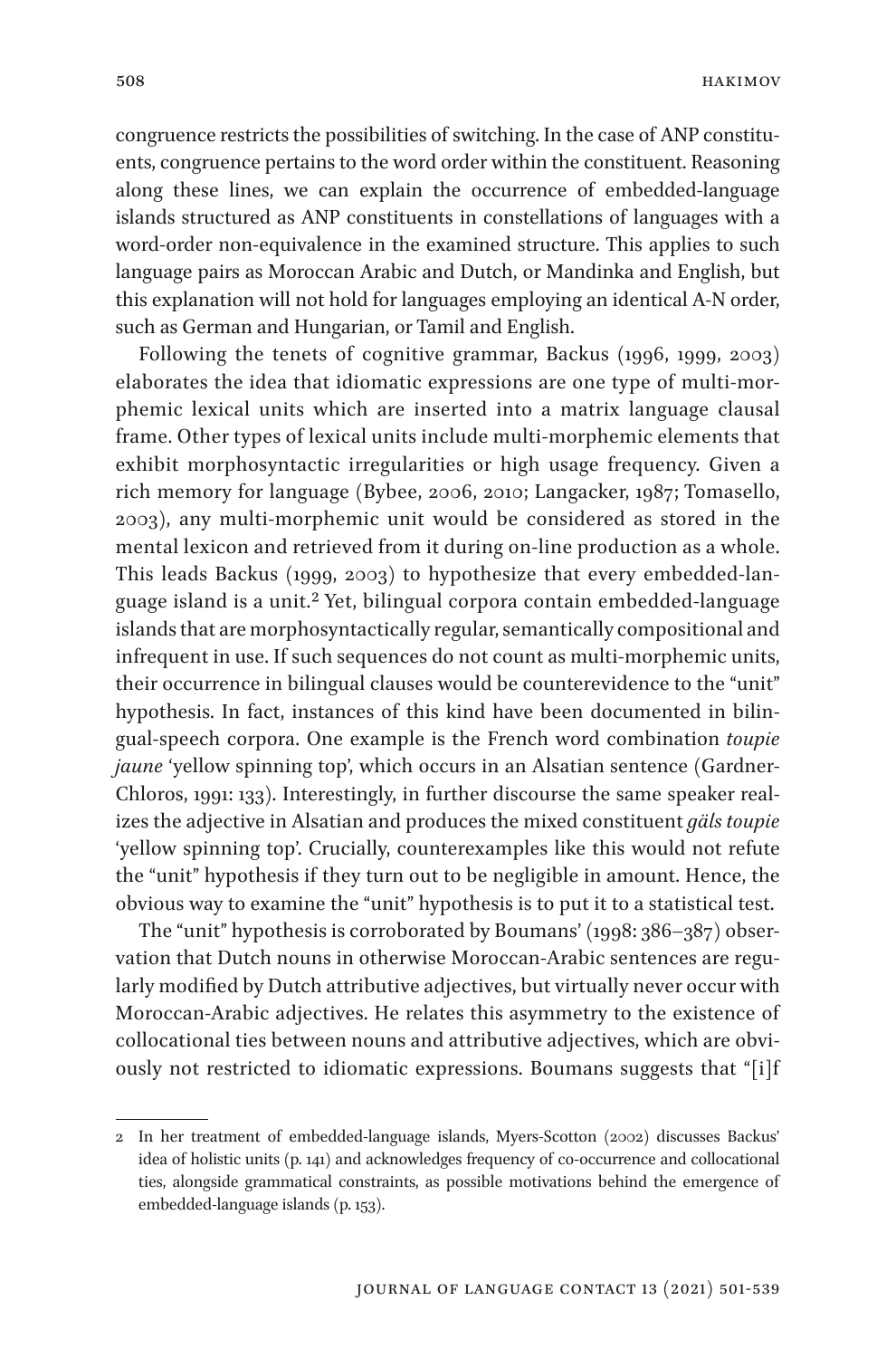the existence of collocational ties between lexical units in the mental lexicon accounts for the co-occurrence of EL [=embedded-language] words, the total absence of such ties may perhaps explain the observed constraints on the co-occurrence of ML [=matrix-language] and EL lexical items" (ibid.: 386–387). This means that an approach that aims at explaining the emergence of embedded-language islands in bilingual speech has also the potential to clarify the intricacies of mixed constituents. This idea provides a starting point for the subsequent study: in order to prove the existence of collocational ties that wield words together to become units, we need to compare ANP constituents consisting of embedded-language words with mixed ANP constituents.

In a nutshell, structural and semantic explanations have been suggested to account for the emergence of embedded-language A-N combinations in code-mixing. A structural explanation builds on the notion of grammatical incongruence between the lemmas of the involved languages in the realization patterns of ANP constituents (Myers-Scotton, 2002; Myers-Scotton and Jake, 1995). That is, non-equivalence in the noun-adjective order can trigger the occurrence of an embedded-language island, realized as an adjective-modified noun phrase (cf. Deuchar, 2005). This explanation does not apply to languages in contact with an identical A-N order. Other scholars (e.g., Poplack and Meechan, 1995) contend that at least some embedded nominal constituents are idiomatic expressions. Although plausible, this explanation will fail to account for embedded A-N combinations without idiomatic meanings. Yet others (e.g., Backus, 1996; Boumans, 1998) suggest that nouns frequently used with specific adjectives are good candidates for ANP insertions, since in bilingual production they may be accessed and retrieved as holistic units, or chunks. However, as bilingual speech is highly variable, not every inserted A-N combination would necessarily qualify as a unit. Also, code-mixing data alone will not suffice for obtaining unequivocal evidence for the existence of collocational ties. Hence, we need to examine collocations in both bilingual and monolingual speech. Before I embark on this analysis, I outline the characteristics of adjectival modification in German and Russian below.

#### **3 Adjective-Modified Noun Phrases in German and Russian**

In languages of the world, an attributive adjective either precedes or follows the noun it modifies, and the adjective is usually adjacent to the head noun (Dryer, 2013). The canonical pattern for attributive adjectives in German and in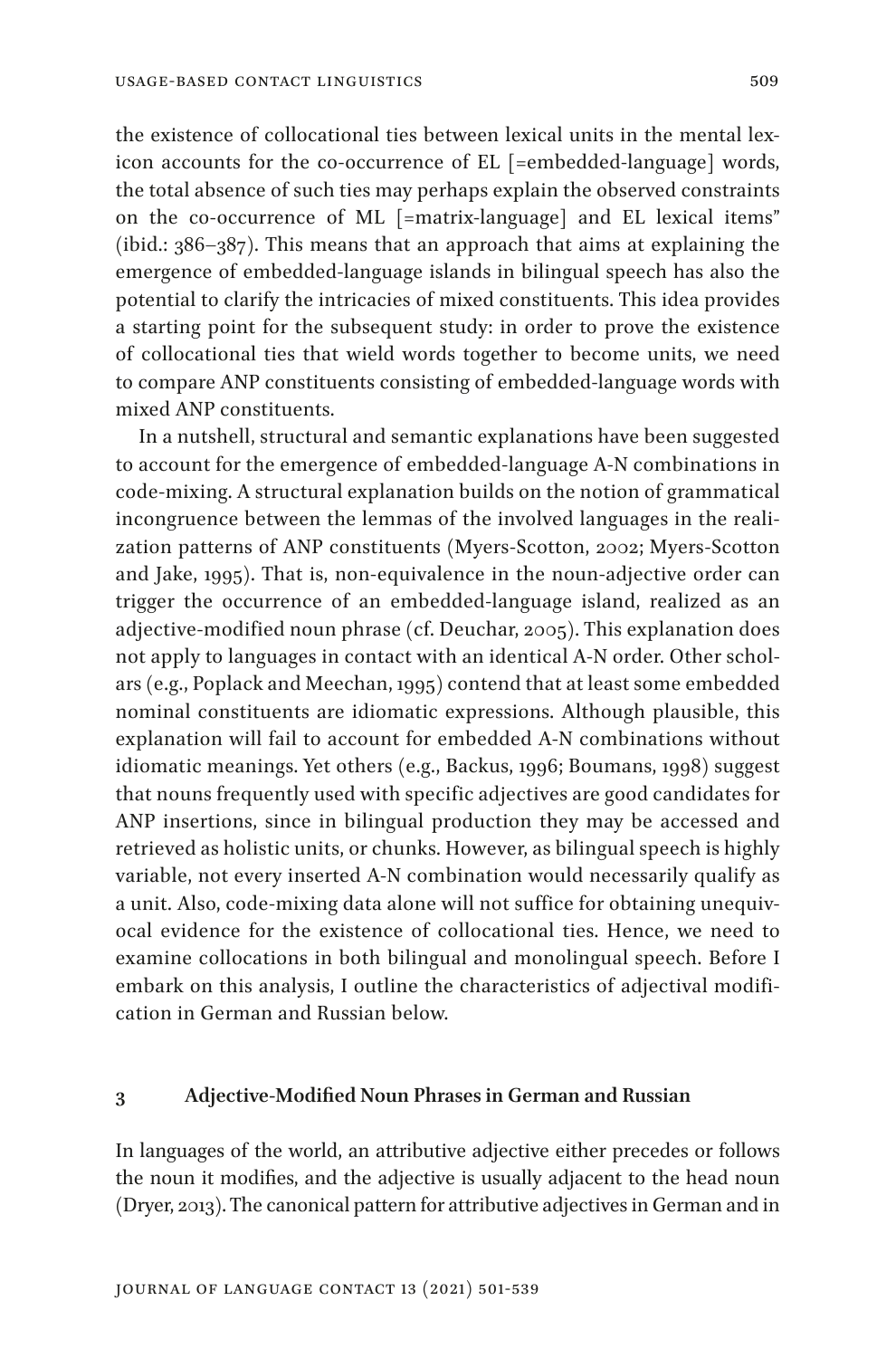Russian is to occur left adjacent to the head noun and to agree with it in case, number and gender (see Švedova, 2005[1980]a: 1303, for Russian; Eisenberg, 1999: 232, for German), for instance:

| (5) | German (Zifonun et al., 1997: 1991) |                 |                |  |
|-----|-------------------------------------|-----------------|----------------|--|
|     | ein                                 | klein-es        | grün-es        |  |
|     | ART[NOM.SG.N]                       | little-NOM.SG.N | green-NOM.SG.N |  |
|     | Männchen                            |                 |                |  |
|     | little.man[ <i>nom.sG.N</i> ]       |                 |                |  |
|     | 'a little green man'                |                 |                |  |

The adjectives *kleines* 'little' and *grünes* 'green' in (5) share the features of case, number and gender with the subsequent head noun *Männchen* 'little man'. This pattern of adjectival modification is also common in Russian, for example:

| (6) | Russian              |                |                      |  |  |
|-----|----------------------|----------------|----------------------|--|--|
|     | malen'k-ij           | zelën-yj       | čeloveček            |  |  |
|     | little-NOM.SG.M      | green-NOM.SG.M | little.man[NOM.SG.N] |  |  |
|     | 'a little green man' |                |                      |  |  |

In (6), the features of gender, number and case are spread from the noun *čeloveček* 'little man' to its attributes *malen'kij* 'small' and *zelёnyj* 'green', which immediately precede the noun.3 Another similarity between German and Russian, as can be seen in  $(5)$  and  $(6)$ , is the use of inflectional morphology on nouns and adjectives: the two languages draw on formatives combining case, number and gender.

Post-nominal modification applies to attributive adjectives in both German and Russian, though at different rates. While its use in German is restricted to some specific cases (Auer, 2007a; Dürscheid, 2002: 67–68), its use in Russian is widespread, particularly in the spoken register (Lapteva, 1976: 207, 213; Zemskaja, 1987: 152). Another characteristic feature of Russian adjectival modification is the ability of adjectives to take positions detached from their noun heads. Detachment applies to modifying adjectives in both pre- and postposition and depends on the information structure of a clause and discursive

<sup>3</sup> In the inflection of the noun, the feature of animacy is marked in singular masculine nouns (and some neuter nouns) and all plural nouns in the accusative case.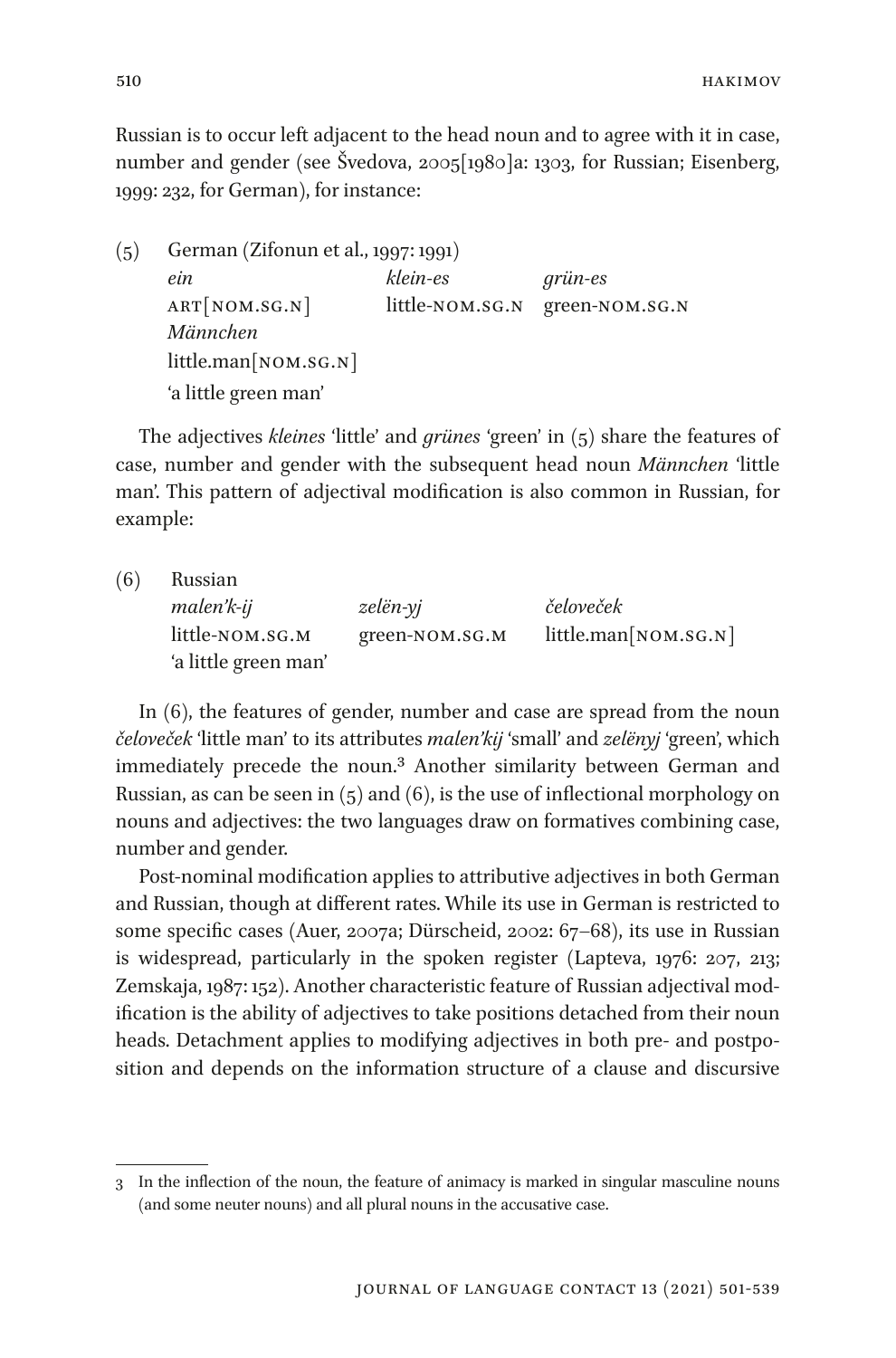table 1 Patterns of adjectival modification in German and Russian. The bracketed ticks stand for possible, but highly constrained patterns, as reported in descriptive grammars (Eisenberg, 1999; Lapteva, 1976; Švedova, 2005[1980]a, b)

|        | Pattern                                                                                 | Russian | German |
|--------|-----------------------------------------------------------------------------------------|---------|--------|
| 2<br>3 | [A-INFL N-INFL]<br>$[N-INFL A-(INFL)]$<br>$[A-INFL  N-INFL]$<br>$[N-INFL \dots A-INFL]$ |         |        |

requirements (Miller and Weinert, 1998: 167; Zemskaja, 1987: 153). In contrast, noun phrases in German are split only on rare occasions, such as topicalization, which is a highly restricted pragmatic condition (Eisenberg, 1999: 234). As the bilingual data to be discussed below do not contain instances of German split noun phrases, I will neglect them in the current outline.

The overview of German and Russian syntactic patterns of adjectival modification demonstrates that important similarities, but also notable differences exist between the two languages. The patterns of adjectival modification are summarized in Table 1. Modifying adjectives can take both positions adjacent to their head nouns. While the prenominal position is canonical for attributive adjectives in German, attributive adjectives in Russian appear to occur in both positions. Of the two patterns, the postnominal position is particularly frequent in colloquial Russian. In German, it is restricted to either specific lexical items or special contexts. The distance between the noun head and the attributive adjective is an important parameter in attributive modification in Russian, but not in German. Overall, the two languages overlap in the use of pattern [A-INFL N- INFL] and in the aforementioned marginal cases, associated with postposition. However, Russian allows for a greater variability of modification patterns than German.

Based on the obvious commonalities and pronounced differences, we can predict that in Russian-German code-mixing, bilingual speakers will draw on the A-N pattern, common to both languages, much more frequently than on other available patterns. Additionally, in the cases in which Russian is the matrix language, Russian adjectives will pre- or post-modify German noun insertions, whereas German adjectives in German ANP insertions will pre-modify their German head nouns, in compliance with the German canonical pattern. In order to test the reliability of these predictions, I will analyze the distribution of the two types of insertion in the bilingual corpus.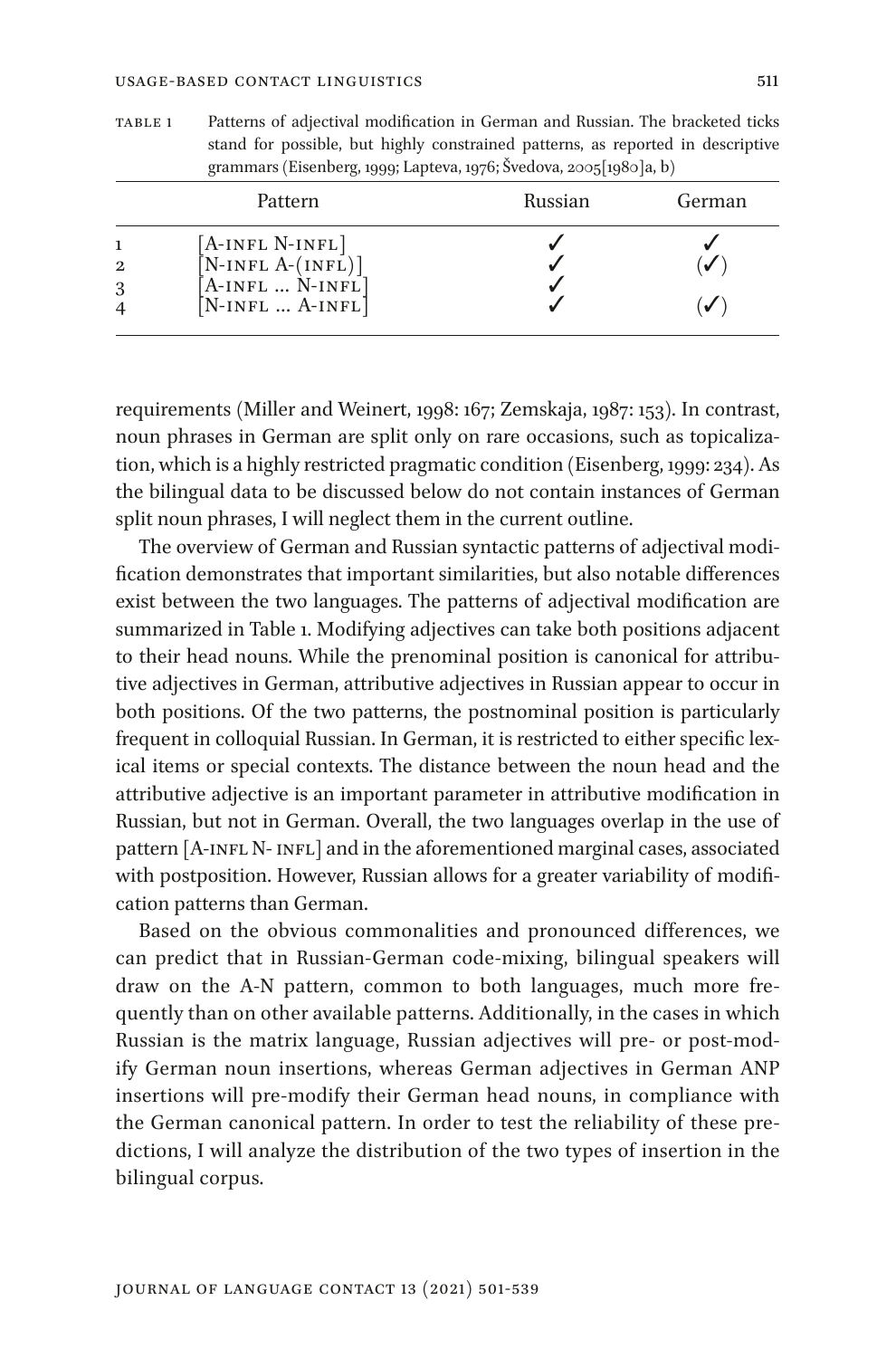hakimov

#### **4 Data and Methodology**

#### **4.1** *Corpus*

This study draws on a corpus of Russian-German bilingual speech recorded amongst Russian-speaking communities across Germany (Freiburg im Breisgau, Hanover, Lahr/Black Forest) (cf. Hakimov 2016a, 2016b, to appear). These communities emerged as a result of ethnic Germans' repatriation from the former Soviet Union. The official name of this ethnic group is *russlanddeutsche (Spät-)Aussiedler* 'Russian-German late repatriates' (Brehmer, 2007; Meng, 2001). The participants of the study included 21 young adults belonging to this group and aged between 18 and 35 years old. All of them, except one, were born in the former Soviet Union and left their countries of origin in their childhood. Owing to their early age at immigration, they can be regarded as the so-called intermediate generation (cf. Backus, 1996: 58). Though five of these speakers were exposed to German before repatriation, Russian was the first language that they acquired (Dietz, 2006; Riehl, 2017). The age of acquisition of German, as measured by the age of immigration to Germany, varies: four speakers began learning German before the age of seven, fifteen started between eight and twelve, and one speaker began at the age of fifteen. All but one participants has lived in Germany for at least ten years prior to the data collection. The exception participant has resided in Germany for only three years, but she started learning German before her immigration and was living in a half-German family, being richly exposed to German. The other control factor for bilingual capacity is school education in Germany. That is, the subjects had either finished school in Germany or were still attending school there. These selection criteria ensured that all informants were fluent bilinguals.

The total size of the corpus is approximately 28 hours of recorded speech. One half of the corpus includes casual conversations that involved one of the subjects and their peers or family members. The other half of the corpus contains informal group interviews conducted by the researcher with those subjects who were unwilling to record their private conversations. The interviews were carried out in unstructured peer groups consisting of at least two subjects, who were well familiar with each other. This strategy enabled the researcher to maintain the naturalness of interaction. Another strategy aiming at the same end was for the interviewer himself to engage in language mixing. Importantly, the subjects were not informed of the aim of the research. The relevant information regarding the participants' language biographies was made available after the recording.

Adjective-modified nominal constituents containing German noun insertions were extracted from the bilingual corpus. Modification of Russian nouns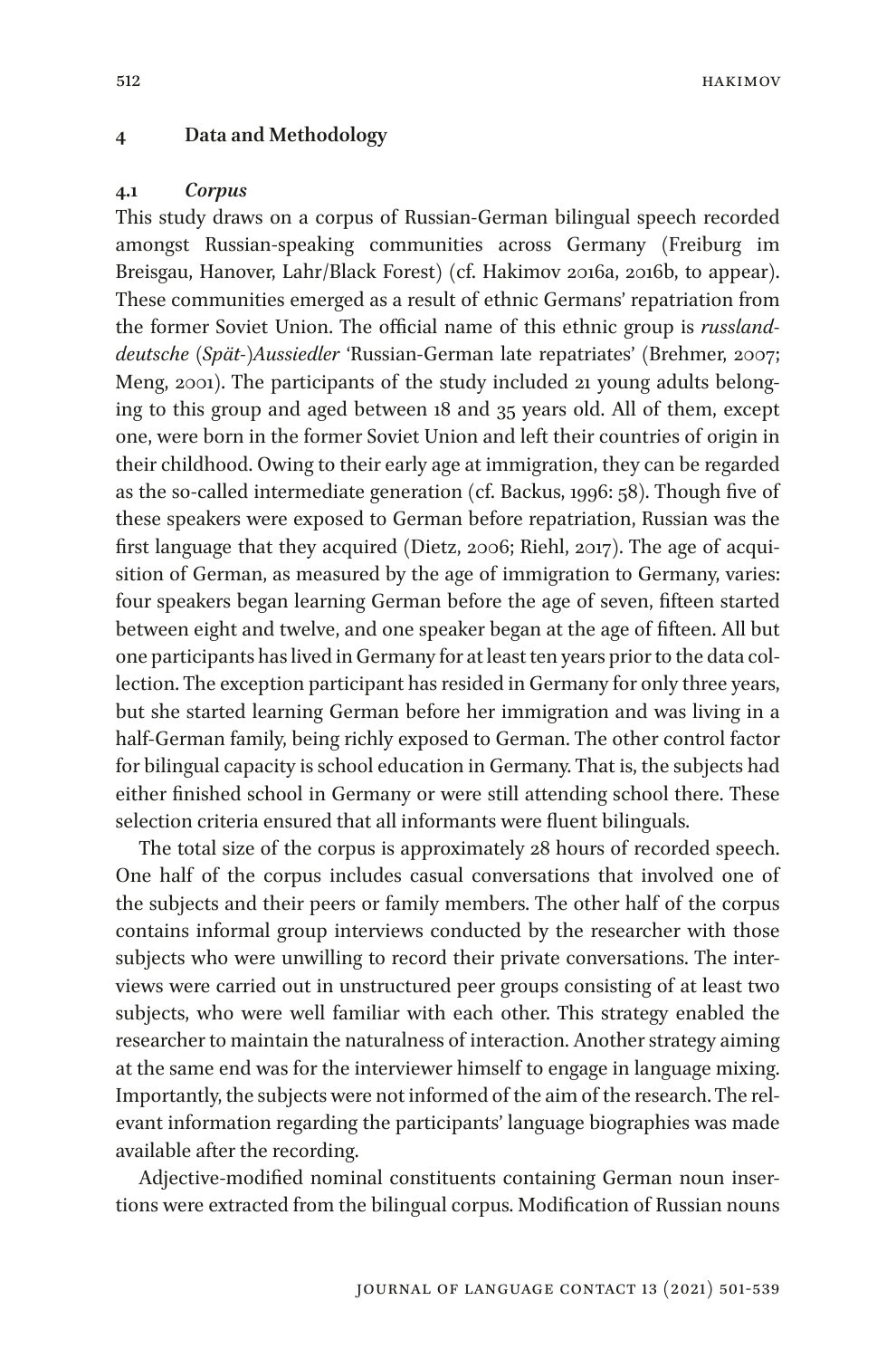by German adjectives is almost non-existent in Russian-German bilingual speech,<sup>4</sup> despite the wide presence of German adjective insertions in Russian predicative constructions (cf. Deuchar, 2005, on a similar case in Welsh-English code-mixing).

# **4.2** *Adjective-Modified Nominal Constituents in the Russian-German Bilingual Corpus*

Noun modification by attributive adjectives in Russian-German bilingual sentences in my corpus shows two general patterns: German adjectives modify German nouns in otherwise Russian sentences, or Russian adjectives modify German noun insertions. All but one well-formed German ANP constituents follow the canonical German A-N order, whereas Russian attributive adjectives are placed left- or right-adjacent to their German noun heads, which is in line with the outlined Russian configurations.

# 4.2.1 German ANP Constituents in Russian

Following Muysken's (2000) typology, German A-N combinations occurring in Russian sentences qualify as maximal insertions (cf. Auer, 2014) and thus represent a case of insertional code-mixing. In only one instance, a German ANP constituent is classified as an example of alternational code-mixing. Insertion of German adjective-modified noun phrases are the most frequent case in the corpus: 71 ANP constituents were identified, which correspond to 65 lexical types. As these phrases invariably lack German determiners,5 only those of them count as fully-fledged which are also used without determiners in German. An example of such an insertion is the noun phrase *nächstes Jahr* 'next year'. Others, as in the example below, are not fully-fledged.

(7) *potom oni est' v historisch-es* then 3pl;nom be[prs] in historical-sg.n *seminar* department  $(N)[SG]$ 'Then there are some in the department of history.'  $(LV-12022404A)$ 

<sup>4</sup> In a sample of more than a thousand mixed items, only one instance of German adjective insertion in a Russian noun phrase was documented: *ètix asoziale nemtsev* 'these antisocial Germans'.

<sup>5</sup> The only exception to this is the insertion of the German phrase *mein ganzer Pony* 'my whole fringe' (ls-110517La), in which the pronominal adjective *mein* 'my' occupies the determiner position.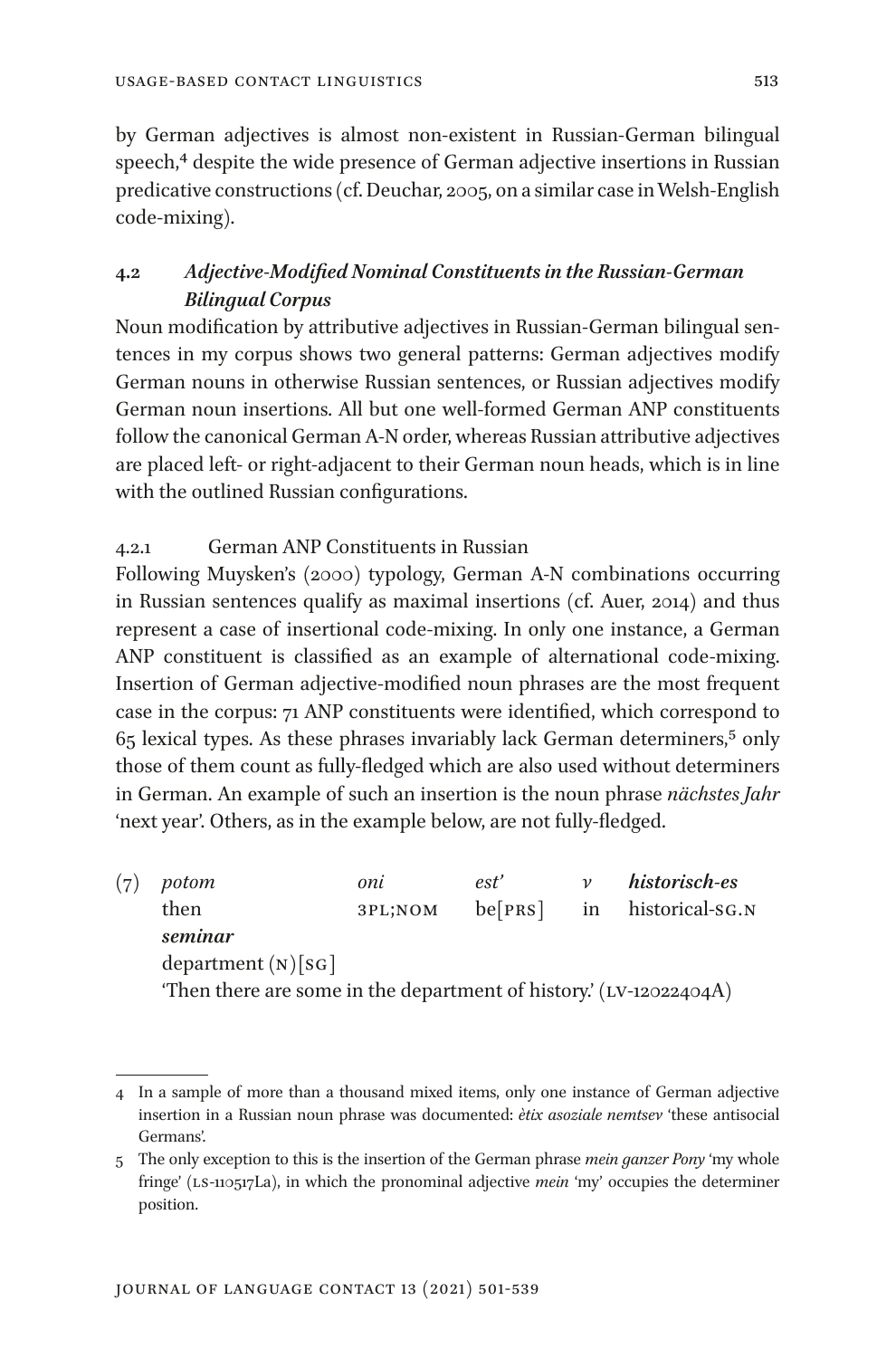The German determinerless nominal constituent *historisches Seminar* 'historical department' is embedded in a Russian prepositional phrase. In a German sentence, it would be preceded by a definite article because it refers to a definite object. The use of a definite article would require inflecting the adjective according to the weak inflectional class. However, the suffix -*es* on the adjective *historisch* 'historical' is chosen from among a strong inflectional class, which is reserved in German for determinerless adjective-modified noun phrases. Of 70 German adjectives, 60 take one of the three inflectional suffixes of the strong declension class: the suffix -*e* marks agreement with a feminine or plural noun, the suffix -*er* marks agreement with a masculine noun and the suffix -*es* marks agreement with a neuter noun. Apart from the categories of gender and number, these suffixes also express case. In monolingual speech, the first two suffixes are exponents of the nominative, or accusative case, and the suffix -*er* is an agreement marker of the nominative case. However, speakers select these agreement suffixes even when the case projected on the slot in which they are inserted together with their head nouns is neither nominative, nor accusative. For instance, the Russian locative-directional preposition *v* 'in' in (7) assigns the Russian prepositional/ locative case to the noun phrase since the whole prepositional phrase has a spatial meaning. The case that expresses spatial relations in German is the dative, and the inserted noun phrase should be marked for the dative case. However, the data show that case distinctions are neutralized when case is projected on German ANP constituents in otherwise Russian sentences. Despite the intricacies pertaining to the choice of the declension class and case marking, we can contend that within the inserted adjective-modified nominal constituents, such as in  $(7)$ , the gender and number agreement is maintained. Hence, their internal structure is coherent and conforms to that of the embedded language, i.e., German. This fact allows us to consider suchlike insertions as embedded-language islands.

Considering the differences in the configurational structure of adjective-modified noun phrases in German and in Russian, I consider the pervasive use of the German strong declension class with the adjectives in these constituents as a compromise strategy. Bilingual speakers omit determiners, which are mandatory in German but lacking in Russian, and select suffixes of the strong declension class, which applies to German determinerless noun phrases. Although this strategy involves the neutralization of case distinctions, it provides for increased overall similarity between the noun phrase configurations in the involved languages. Additionally, it enhances the unambiguousness of agreement marking between the noun and the adjective because the suffixes of the strong declension class exhibit the lowest degree of syncretism among the three declension classes (Wurzel, 1984). In other words, structural

Journal of Language Contact 13 (2021) 501-539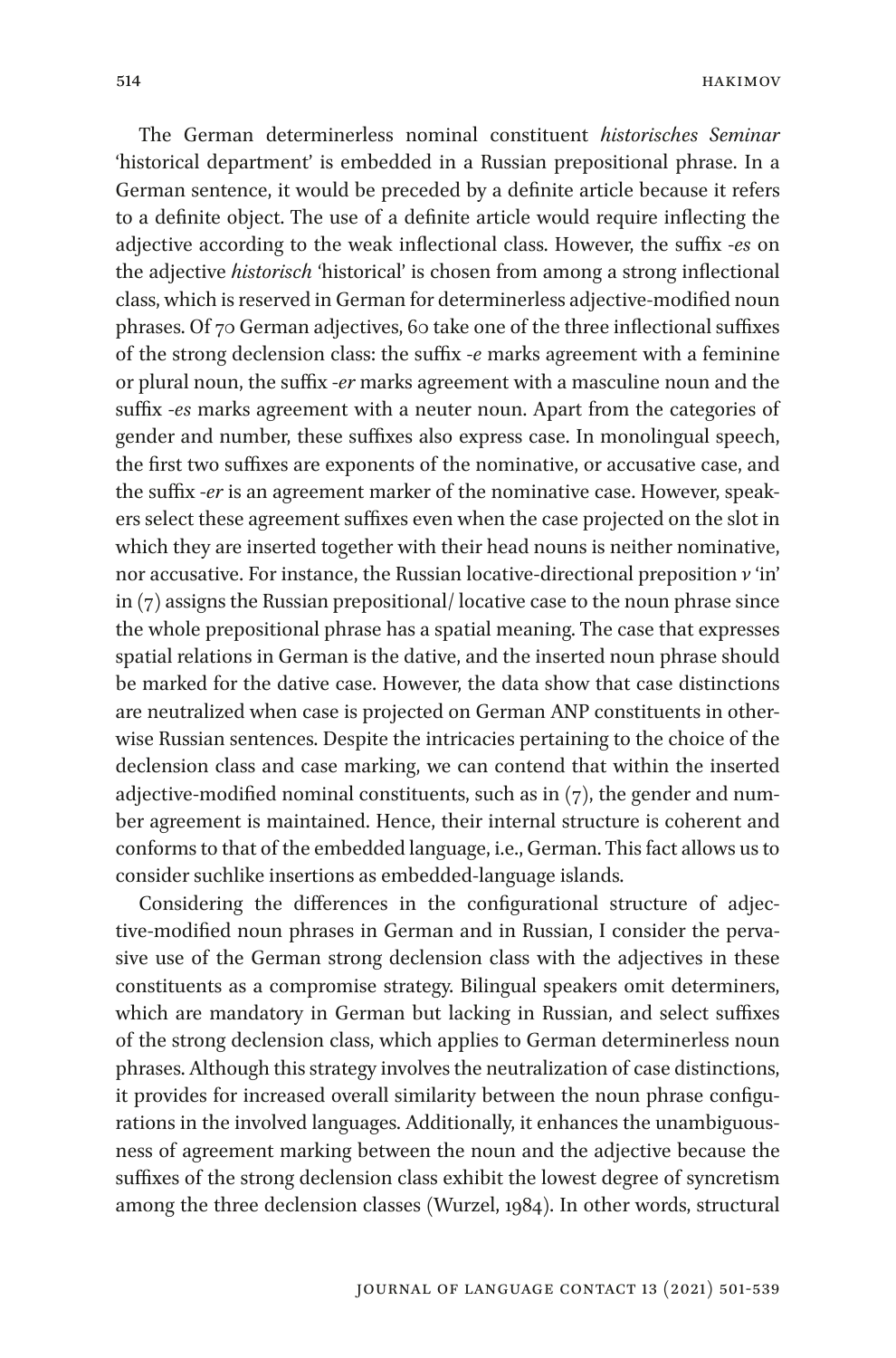|                             | German word order Deviant word order |  |
|-----------------------------|--------------------------------------|--|
| German internal structure   | 61                                   |  |
| Aberrant internal structure |                                      |  |

table 2 Variation in German A-N insertions in Russian sentences according to their word order and internal structure

similarity between the matrix language and the embedded language increases, while the structural integrity of the inserted constituent remains untouched.

The analysis of German ANP insertions as embedded-language islands is based on their formal properties. In order to count as an embedded-language island, i.e., a well-formed German constituent, an ANP constituent has to be structured according to German grammatical conventions. If a constituent exhibited a deviant internal structure or an aberrant word order pattern, it was not analyzed as an embedded-language island; its parts were considered as consecutive insertions. Table 2 provides a classification of German A-N combinations in otherwise Russian discourse and their usage rates in the bilingual corpus.

As can be seen from the table, the ANP constituent insertions with the word order and internal structure complying with German grammatical conventions make up the largest group of the four possible types. The phrases *historisch-es Seminar* 'historical-sg.n department', *klein-er Stern* 'small-sg.m star', *kriminell-e Jugendlich-e* 'criminal-pl youth-pl' and *süß-e Grußkarte* 'sweet-sg.F greeting card' exemplify this group. As argued above, the inflectional formatives on adjectives in bilingual sentences combine gender and number, although in monolingual German usage they also express case. Nevertheless, the A-N combinations in this group correspond to well-formed German nominative-marked noun phrases and thus qualify as embedded-language islands (for more details, see Hakimov, to appear).

The next largest group includes five German A-N combinations with the canonical German word order and a deviant internal structure. If we assume that the adjectives in these combinations are inflected in accordance with the strong declension, just as the adjectives of the largest group, we shall state an inconsistent use of inflectional morphology. Four adjectives in this group are inflected and one adjective is bare. The combinations with inflected adjectives include *gut-en Wohngegend* 'good-ACC.SG.M neighbourhood(F)[NOM.SG]', *richtig-e Italien* 'real-sg.f Italy(n)', *römisch-e Reich* 'Roman-sg.f empire(n)[sg]', zweit-e Auto 'second-sg.F car(N)[sg]'. This analysis considers the nouns' gender features as they are realized in monolingual German (for more details, see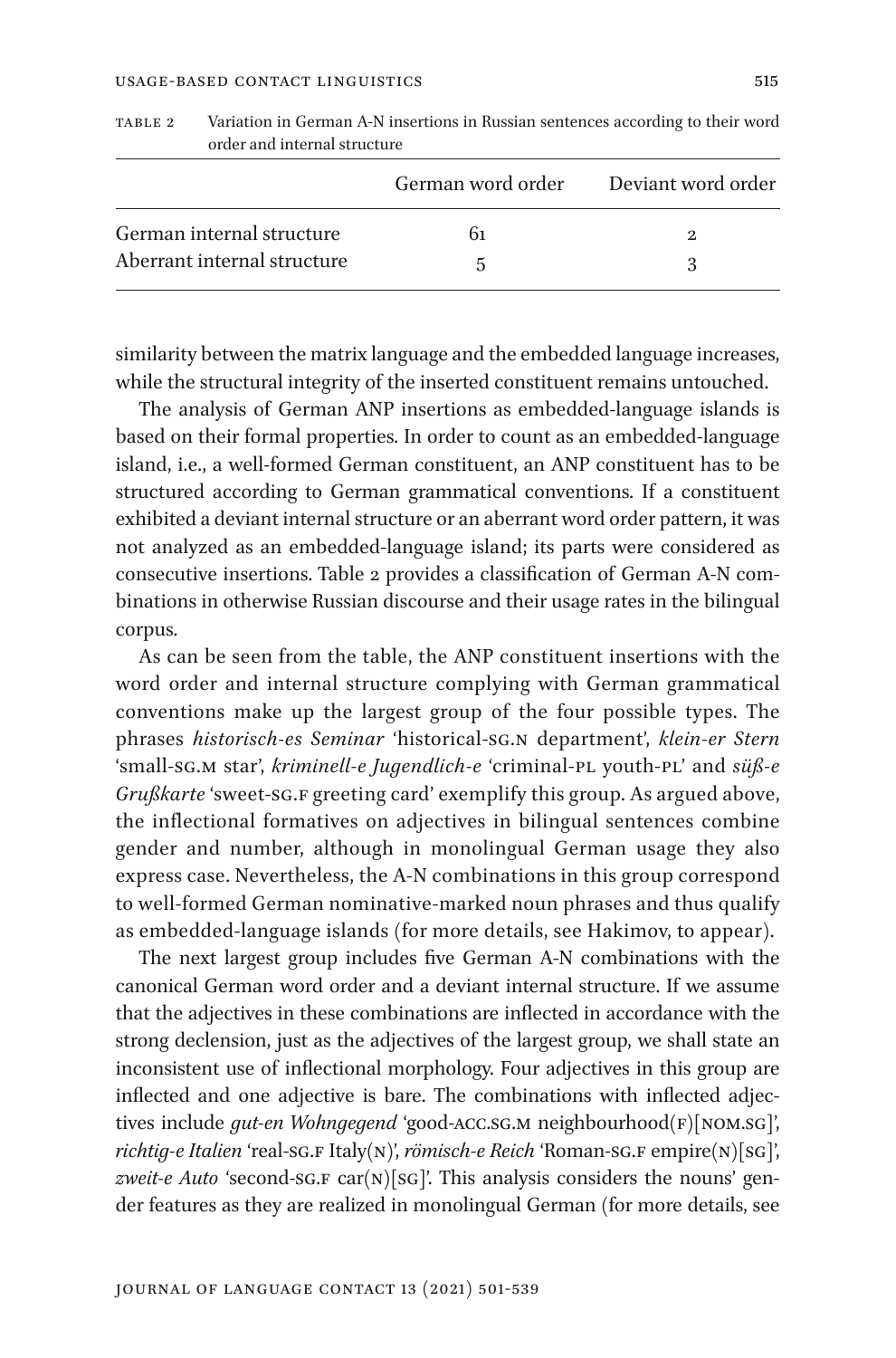Hakimov, to appear). Interestingly, in all but the first combination the noun's gender value corresponds to the gender value of the noun's Russian equivalent: the German neuter nouns *Italien* 'Italy', *Reich* 'empire' and *Auto* 'car' have feminine counterparts in Russian, namely *Italija*, *imperija* and *mašina*. Since the gender features of the nouns are apparently transferred from Russian, we cannot regard these combinations as well-formed embedded-language islands. The only bare form attested is the adjective *typisch*, which is part of the A-N combination *typisch Zwilling* 'typical Gemini'.

The ANP constituents that deviate from monolingual German usage in their word order pattern and internal structure are *Italien richtig-e* 'Italy(n) real-sg.f', *Lesezeichen* [*…*] *magnetisch-e* 'book-mark(n)[sg] magnetic-sg.f', and *polen-litauisch-e* [...] *Union* 'Poland-Lithuanian-sg.F Commonwealth(F) [sg]'. The noun *Lesezeichen* of the phrase *Lesezeichen* [*…*] *magnetische* 'magnetic book-mark' is reminiscent of the earlier discussed noun *Italien* 'Italy' in that it also seems to share the feminine gender value with its Russian equivalent *zakladka*. As for the phrase *polen-litauische* [*…*] *Union* 'Polish-Lithuanian Commonwealth', the adjective *polen-litauisch* 'Poland-Lithuanian', which is non-existent in German, may be regarded as a result of processing difficulties, namely a concurrent activation of similar German forms *Polen-Litauen* 'Poland-Lithuania' and *polnisch-litauisch* 'Polish-Lithuanian', which collocates with the noun *Union* 'Commonwealth'. Importantly, all of the phrases in this group follow Russian word-order conventions.

The ANP constituents of the smallest group correspond to the German grammatical conventions in their internal structure, but in their syntax they follow Russian patterns. The only instances include the phrases *offen-e* [*…*] *Lesung* 'open-sg.f reading( $F$ )[sg]' and *Mama* [...] *modern-e* 'mother( $F$ )[sg] modern-sg.f'. Overall, eleven A-N combinations, which correspond to barely 14% of all the instances, deviate in at least one of the examined features from the corresponding combinations in monolingual German. As these instances cannot be regarded as embedded-language islands on these grounds, and are better conceived of as subsequent insertions, we cannot draw on them when testing the hypotheses explaining the emergence of embedded-language islands.

# 4.2.2 Mixed ANP Constituents Consisting of German Nouns and Russian Attributive Adjectives

As mentioned earlier, German noun insertions in Russian-German bilingual sentences are regularly modified by Russian attributive adjectives, though not as often as by German adjectives. The corpus contains 41 instances of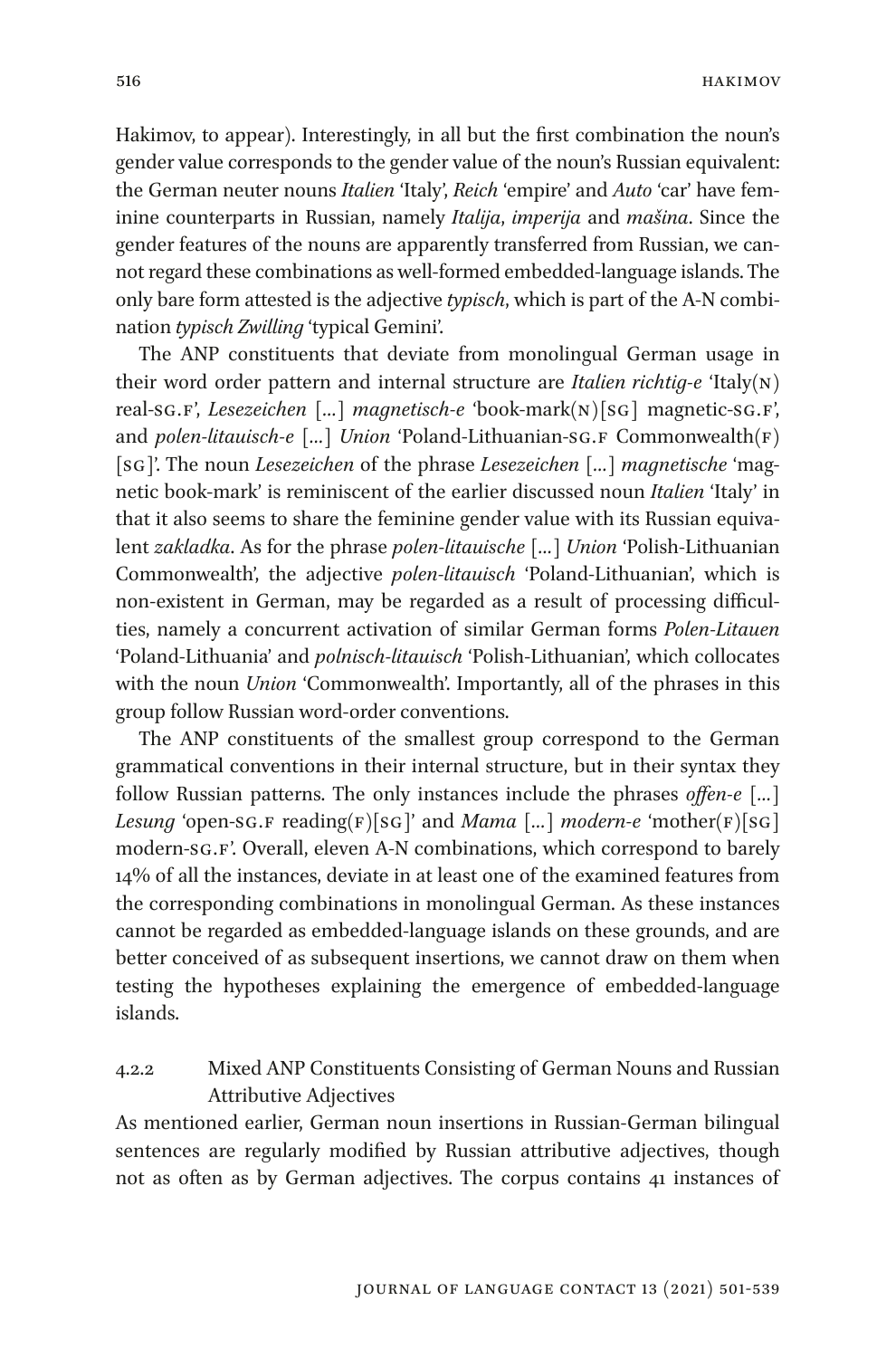this type. According to Russian grammatical conventions, when modifying a noun, Russian attributive adjectives may be placed pre- and post-nominally. Although both patterns occur in the corpus, pre-nominal modification overwhelmingly outnumbers post-nominal modification by 35 instances to 5, a difference of 7 to 1. The example below illustrates this type.

(10) *na sledujuščej haltestelle vy dolžny vylezti* on next:PREP;SG;F stop(F)[SG] 2PL;NOM obliged:PL get\_off:INF 'You should get off at the next stop.' (LS-101221J)

In (10), the Russian attributive adjective *sledujuščej* modifies the German noun insertion *Haltestelle* 'stop' in pre-nominal position. The Russian inflectional suffix of the adjective *-ej* expresses the feminine gender and the prepositional/locative case. The whole noun phrase is prepositional/locative-marked because it is headed by the preposition *na* 'on', governing the prepositional/ locative case. With regard to the gender of the noun phrase, we may well assume by considering the German noun's inherent gender value and the gender marked by the Russian suffix that the noun and the adjective share the feminine gender value. It is impossible to decide however whether the form *Haltestelle* is an uninflected noun, as it is in German, or whether the stem-final schwa of the German noun is the Russian inflectional suffix of the prepositional/locative case, i.e., *Haltestell- + -e*.

In five instances in my corpus, Russian adjectives modify German noun insertions post-nominally, for example:

- (11) A: *a podružki u tebja russkie ili* and friend:nom;pl with 2sg;gen Russian:nom;pl or *nemeckie?* German: nom;pl 'And are your friends Russian or German?'
	- B: *nu unterschiedlich*, *mischmasch celyj* PTCL variable  $jumble(M)[SG]$  whole:NOM;SG;M 'Well, it depends – a whole jumble.' (Fr-110801-1)

Here, the mixed noun phrase consists of the German noun *Mischmasch* 'jumble' and the Russian adjective *celyj* 'whole' modifying the noun post-nominally. The noun phrase is marked for the nominative case and the masculine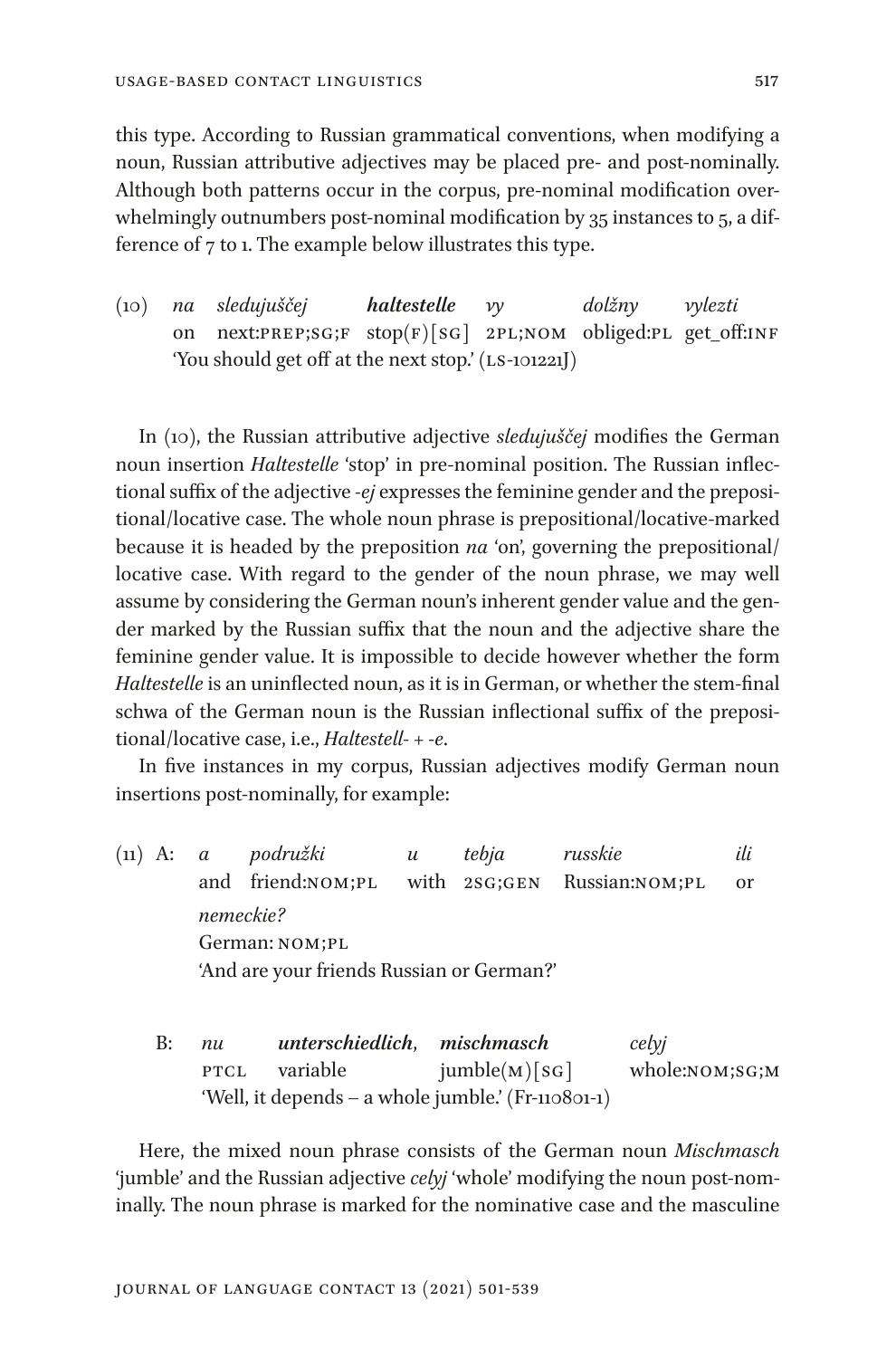gender. These features are realised on the adjective in the form of the inflectional suffix *-yj* and on the German noun non-overtly, since the nominative case is zero-marked on masculine singular nouns ending in a consonant and coincides with the bare stem. The only occurrence of a mixed noun phrase with a pre- and a post-nominal Russian adjective in my corpus is the phrase *real'naja Schlampe redkostnaja* 'real:NOM;SG;F slut(F)[SG] rare:NOM;SG;F', in which the German feminine noun with a stem-final schwa is handled as a Russian noun belonging to a class of indeclinable nouns, reserved for loan words.

The corpus data reveal that Russian attributive adjectives, when modifying inserted German nouns, occur in the immediate pre-nominal position in 85% of the instances. The figure is comparable with the rate at which German attributive adjectives immediately precede their German noun heads in the inserted nominal constituents, i.e., 93% of the occurrences in the bilingual corpus. It is interesting that although Russian, being the matrix language in the analyzed clauses, permits several word order patterns for modification, the Russian-German bilingual speakers prefer a pattern that is common to both languages.

4.2.3 Frequencies of German ANP and Noun Insertions in the Corpus In the bilingual corpus, German items such as single nouns as well as adjective-modified nominal constituents are encountered in otherwise Russian sentences at varying rates. As such, a specific German A-N combination appears in Russian discourse only once, but a few combinations occur in the corpus more often. Although the combination *baltische Länder* 'Baltic states' is found in the corpus three times, each of its instances appears in a conversation passage of one minute. Among combinations that occur in Russian discourse two times are *Badische Zeitung* 'Baden Newspaper' (a newspaper covering the Black Forest region), *freiwilliges Jahr* 'volunteer gap year' and *soziales Jahr* 'gap year for social work'. On the whole, 60 specific German A-N combinations in the data represent 56 various types.

Noun insertions present a more complex picture because embedded-language single words occur in sentences framed by the matrix language more frequently than embedded-language constituents, or islands. Hence, it is not surprising that the frequencies with which single German nouns appear in Russian discourse are more variable. Nevertheless, a sizable group of German nouns occur in bilingual sentences only sparingly, only a small portion thereof are encountered more often. Overall, 39 nouns identified in the above analysis correspond to 33 different lexemes. The frequencies with which these lexemes occur in otherwise Russian sentences are reported in Table 3.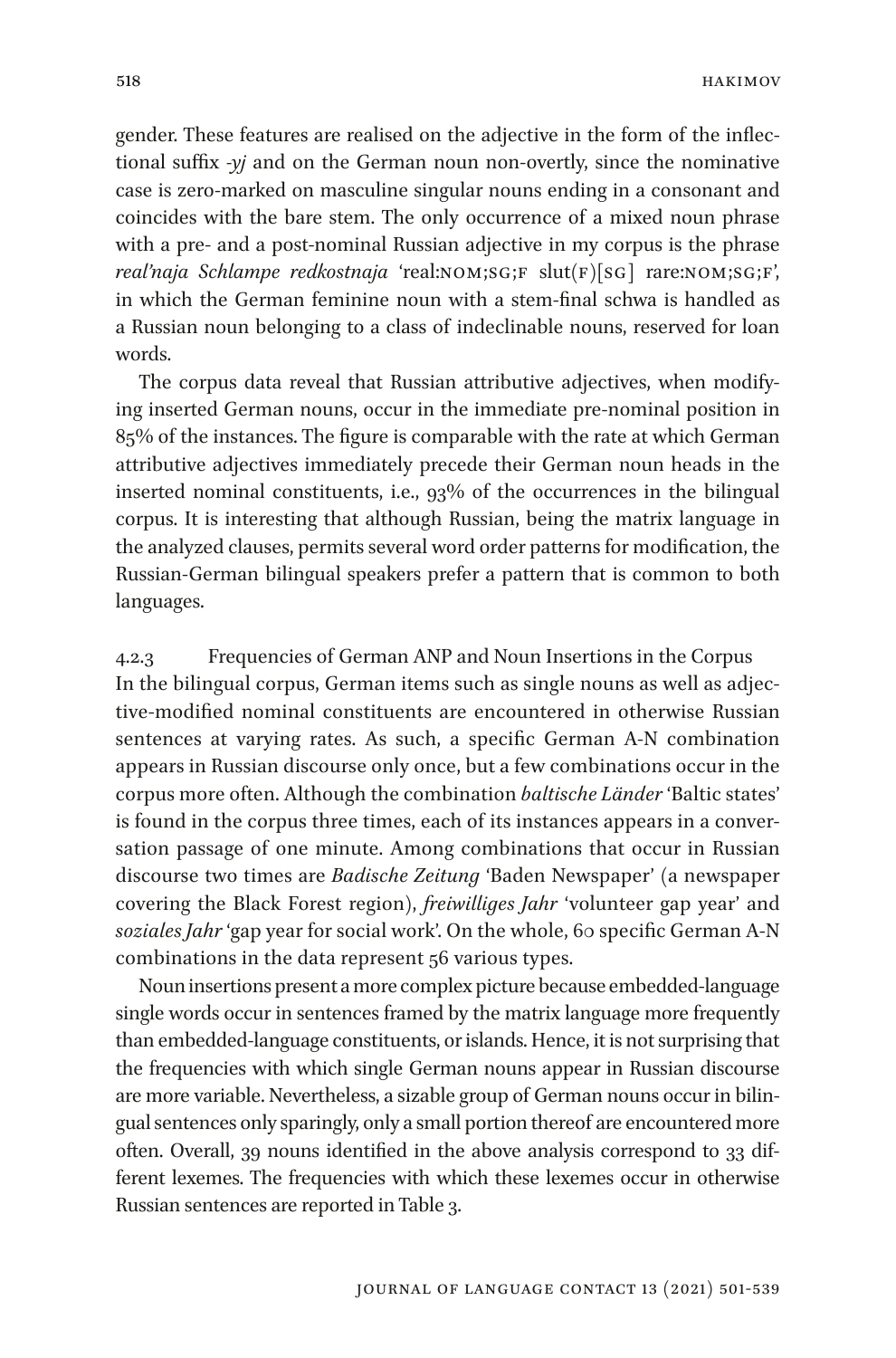| Absolute word<br>frequency | Relative word<br>frequency | Number of lexemes | Number of<br>lexemes, % |
|----------------------------|----------------------------|-------------------|-------------------------|
| $\mathbf{1}$               | 0.00004                    | 17                | 51.5                    |
| $\boldsymbol{2}$           | 0.00008                    | 5                 | 15.2                    |
| 3                          | 0.00012                    | $\overline{4}$    | 12.1                    |
| $\overline{4}$             | 0.00016                    | $\boldsymbol{2}$  | 6.1                     |
| 6                          | 0.00024                    | $\mathbf{2}$      | 6.1                     |
| $\overline{7}$             | 0.00028                    | $\mathbf{2}$      | 6.1                     |
| 10                         | 0.00040                    | 1                 | 3.0                     |
| Total                      |                            | 33                | 100.0                   |

table 3 Frequencies of German noun insertions in Russian sentences in the bilingual corpus

The table reveals that more than a half of the examined items appear embedded in Russian sentences only once. The most frequent German noun that occurs ten times in Russian discourse is *Handy* 'mobile phone'. The nouns with frequencies varying between five and ten include items such as *LKW* 'truck', *Mischmasch* 'jumble', *Spur* 'lane' and *Gewicht* 'weight'. The observed distributions demonstrate the heterogeneity of the analyzed lexical items in term of their usage frequencies in Russian discourse.

An analysis of code-mixing which ignores the difference between nonce and recurrent insertions may be questionable and unreliable since it will rule out the possibility that embedded-language items regularly occurring in the matrix language discourse may be established loans (cf. Backus, 2013; Myers-Scotton, 1993; Poplack and Dion, 2012; Poplack, Sankoff and Miller, 1988). The distinction between items involved in code-mixing and loans has two aspects: a social aspect and a psycholinguistic aspect. From the viewpoint of the bilingual mental lexicon, borrowed forms receive the matrix language label in the mental lexicon and thus gain the status of the matrix language forms (Myers-Scotton, 1993: 207). This aspect feeds into the social aspect of borrowing, since individual linguistic practices shape the community's collective experience with language and may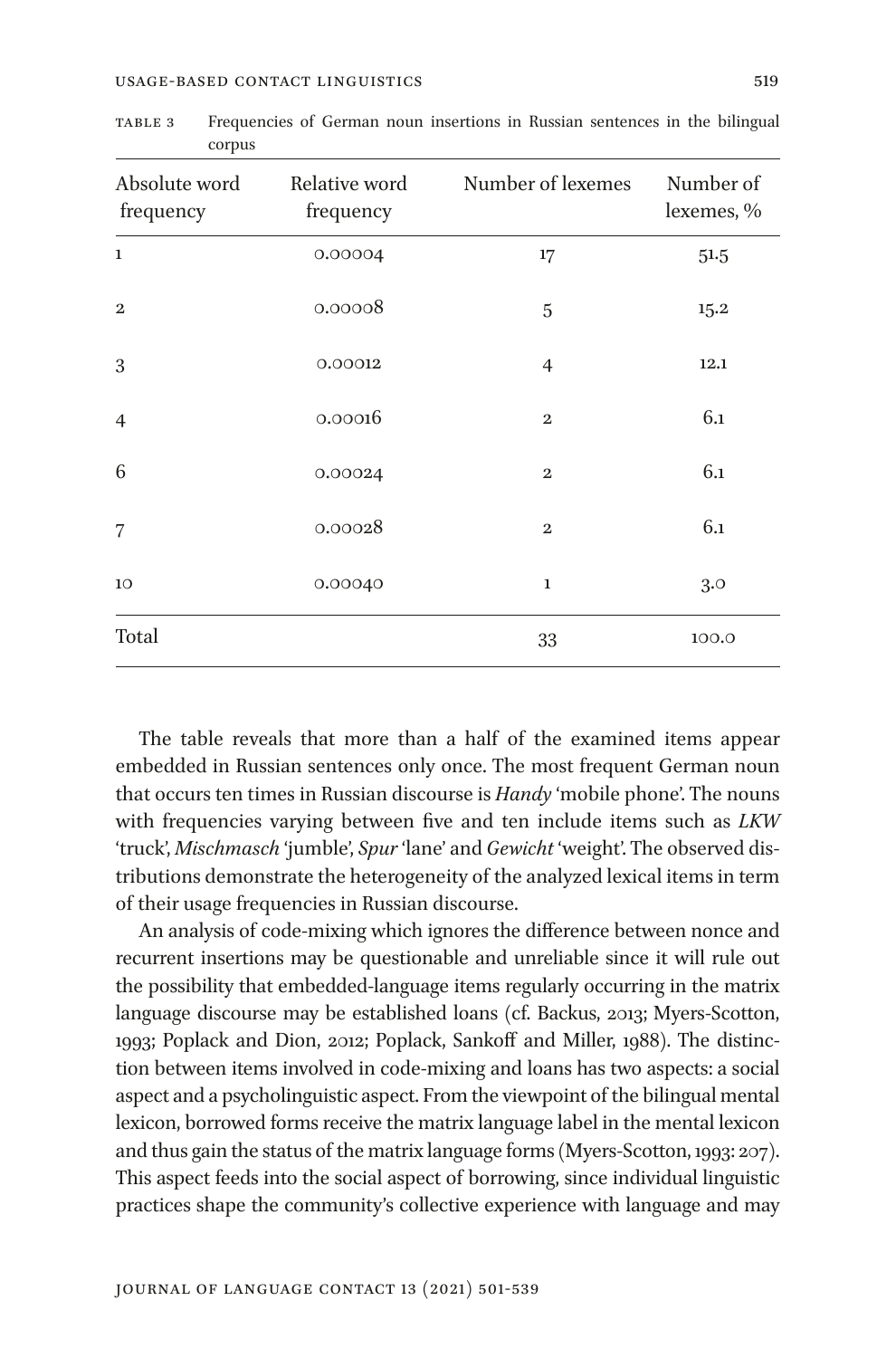thus contribute to language change (cf. Backus, 2013). Specifically, a certain lexical item that is recurrent in the corpus may be undergoing conventionalization in Germany's variety of Russian. However, in order to investigate the spread of a linguistic structure in the community, a large representative sample is indispensable. Given the limited size of my corpus, I cannot address the issue of spread of borrowed vocabulary in the examined Russian-speaking community. Nevertheless, a renunciation of the distinction between frequently and singly occurring German lexical items in the Russian discourse will distort the picture. Therefore, I will use relative frequency as a diagnostic to discern potentially borrowed lexemes.

A practical question pertaining to the discrimination between two types of lexemes arises as to where to draw the line between items occurring more than once and frequent items, or, as Myers-Scotton puts it, "'how much relative frequency is 'enough'" (Myers-Scotton, 1993: 204). Setting the cut-off threshold is usually an arbitrary decision. Myers-Scotton (1993: 207) adopts a three-occurrence rule, i.e., an item is regarded as a borrowed form if it appears at least three times in the corpus. Poplack, Sankoff and Miller (1988) suggest an absolute frequency of ten tokens for a word to count as a recurrent item and therefore a potentially established loan. The proposed solution is based on the large size of their corpus, which encompasses approximately 2.5 million words (ibid., 98). Expressed in relative terms, the threshold frequency corresponds to the value of 4e-6. An application of this threshold to a relatively small corpus, such as mine, is not feasible because not even a single word in the corpus would count as an established loan. The frequency threshold for German noun insertions in Russian sentences was set at the relative frequency of 2e-4, which amounts to the absolute frequency of five tokens. That is, recurrent German nouns that appeared in the Russian discourse at least five times in the corpus – these included the aforementioned lexemes – were considered as potentially established loans and were thus removed from the data set. The excluded eight instances correspond to 7.9% of the data set.

In line with the previous studies of code-mixing, the bilingual corpus under scrutiny reveals that the rates at which German lone nouns are inserted into Russian sentences vary substantially. Whereas certain German nouns are used in Russian discourse only once, other items occur more frequently. The latter lexemes may represent well-established loans in the contact variety of Russian and thus contribute substantially to the heterogeneity of the sample in terms of frequency distributions. The identification of established borrowings required an operationalization of relative frequency as a diagnostic. The issue of sample heterogeneity was tackled by the removing of the established borrowings from the data set to be used in the subsequent analysis.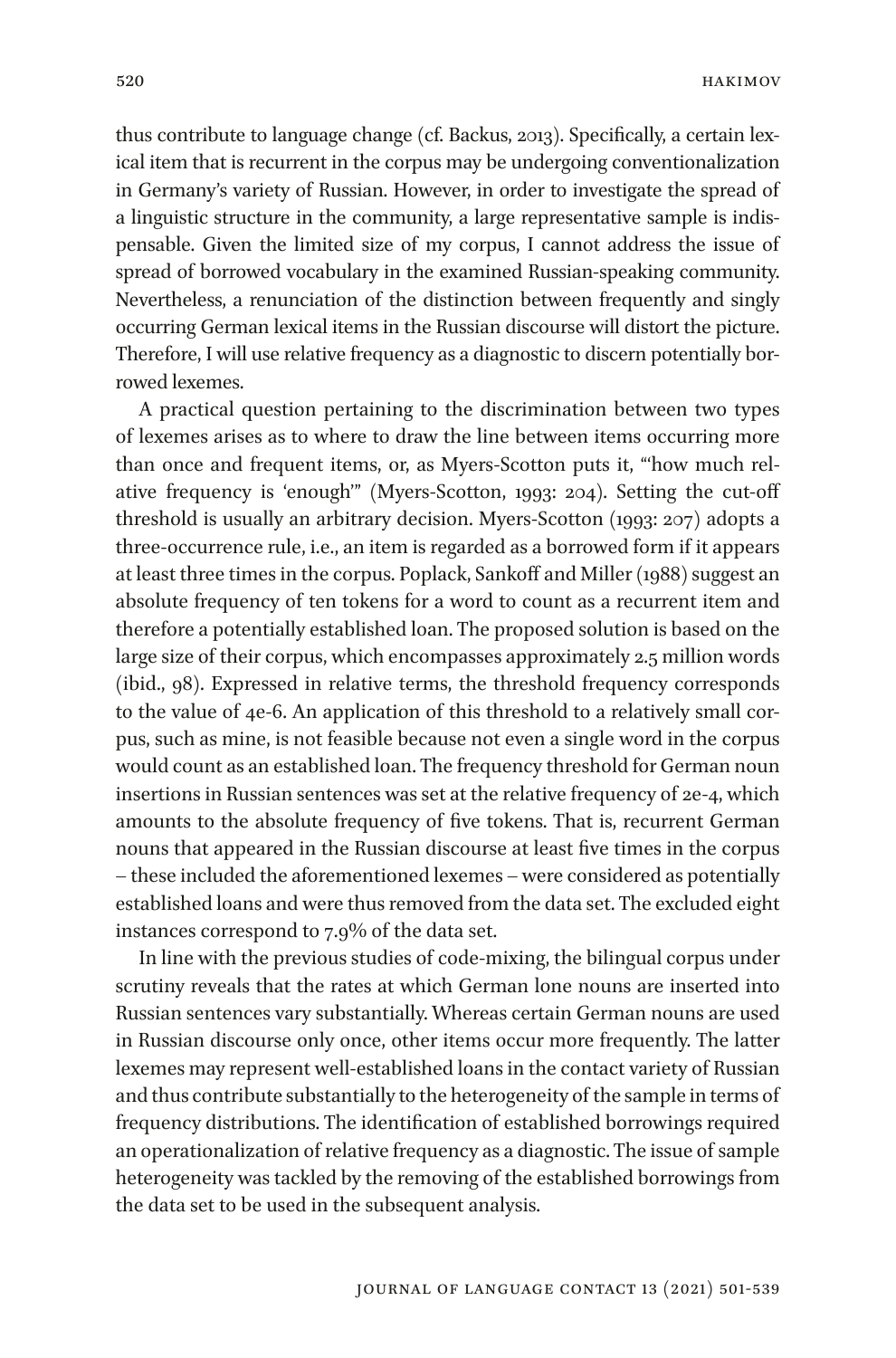### **5 Factors Contributing to the Variation in Switch Placement**

In the remainder of this article, I will examine word frequency and frequency of co-occurrence of words as factors conditioning the choice that the bilingual speakers make between inserting a German adjective-modified noun phrase or producing a mixed constituent. Firstly, I will analyze the relationship between the distribution of the two alternatives in the data and the individual frequencies of the adjectives and the nouns involved in code-mixing. Secondly, by drawing on the co-occurrence frequency, I will answer the question whether the identified A-N combinations, of which the majority are German, represent recurrent collocations and could thus be regarded as lexical chunks. Finally, I will utilize a generalized linear regression model to explore the interplay between the considered factors and to evaluate their individual contributions to the total variance.

## **5.1** *Frequency of the Adjective*

Previous research has demonstrated that high-frequency words in the language are more accessible in production than low-frequency words (Oldfield and Wingfield, 1965), and it has located this effect on the lexeme level (Jeschiniak and Levelt, 1994). Furthermore, high-frequency words have grammatical, abstract, or general meanings (Richards, 1970: 88). The opposite also seems to hold: the less frequent a lexical item, the more specific its meaning. In other words, the frequency of a word can be viewed as a reverse function of its semantic specificity. Regarding code-mixing, Backus (1996, 2001) has observed that insertions, or embedded-language words occurring in bilingual sentences, tend to exhibit highly specific meanings. In the light of these findings, we can hypothesize that in the analyzed syntactic context, Russian adjectives combining with German noun insertions are high-frequency items with general meanings, whereas German adjectives modifying German nouns in otherwise Russian sentences are low-frequency items with specific meanings. As a corollary to this hypothesis, we may expect that the selection of rare and semantically specific adjectives may subsequently trigger the selection of successive nouns owing to their collocational strength (cf. Backus, 1996: 126).

To test this hypothesis, the frequencies of the adjectives from the identified ANP constituents were to be determined. Such a task usually requires the use of large corpora. As my bilingual corpus would not suffice for such a task, the frequencies of the examined adjectives had to be measured in a larger corpus. Hence, the measured frequencies represent approximations of the actual frequencies with which the adjectives occur in the speech of the Russian-German bilinguals. Reliable approximations are ideally obtained from a Russian and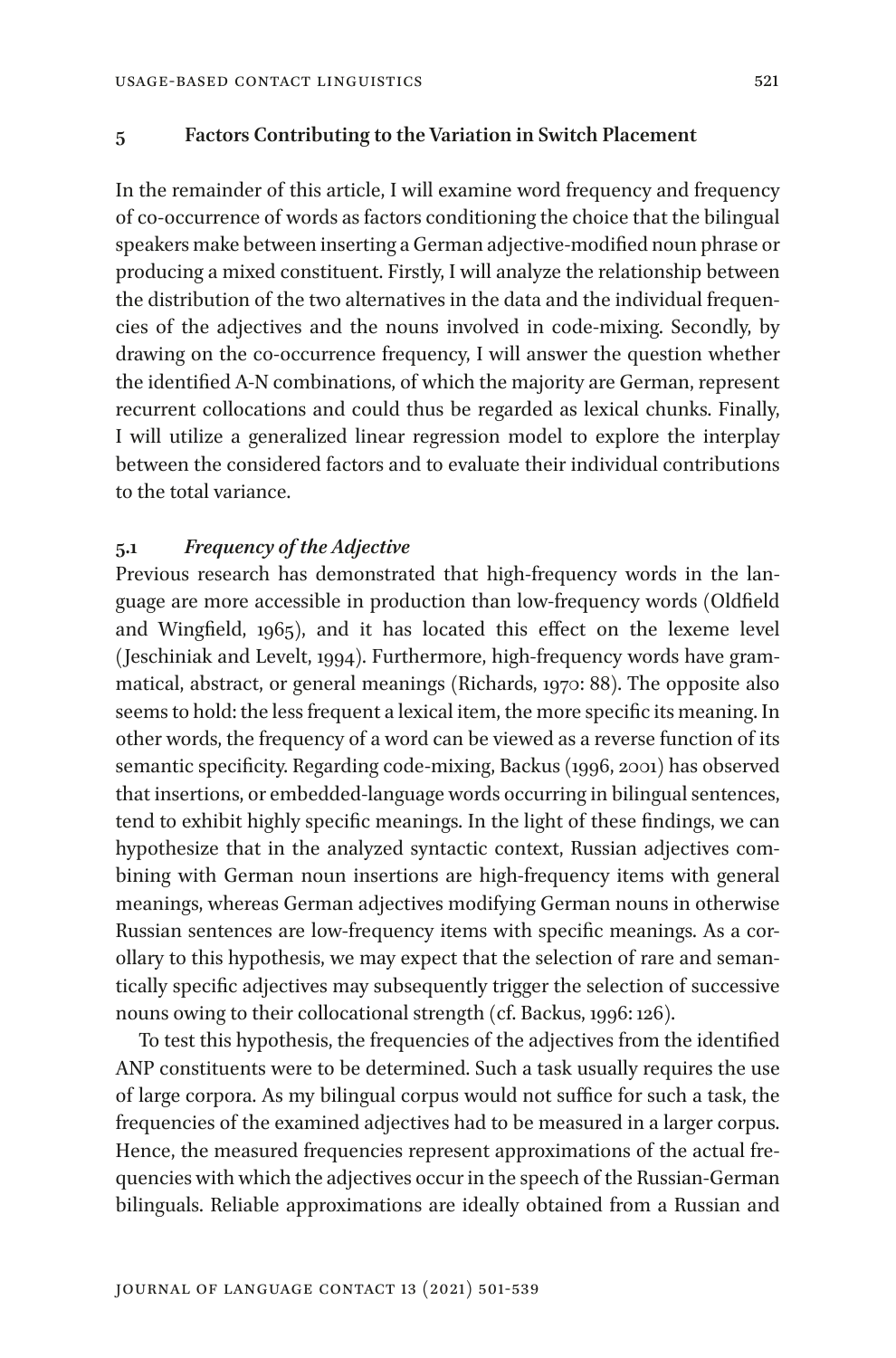hakimov

a German corpus of a similar size, containing texts in the same genres and modalities, such as parallel corpora. However, being small and based only on written language, parallel corpora can hardly serve as a reliable source of data for approximating frequency counts. Measuring the frequencies for all adjectives in the same corpus was thus an attractive option which enabled to avoid the discrepancies in the counts that might result from the aforementioned differences between corpora. Because the German adjectives greatly preponderate over the Russian adjectives in the data, I decided to draw on a German monolingual corpus and use German equivalents of the Russian adjectives as approximations.6

The frequencies of the adjectives were measured in (deWaC), a large German corpus containing around 1.6 billion words (Baroni and Kilgarriff, 2006). Given that this corpus is chiefly based on written language, the determined frequencies can only be considered as rough approximations of spoken language. Unfortunately, no corpus of spoken German that matches deWaC in size was available. However, considering the age and education of the participants in the study, we can assume that large portions of their German input stemmed from written sources as well.

As the next step, the frequencies were logarithmically transformed, as recommended in Baayen (2008: 31). Table 4 gives the examined nominal constituents whose adjectives have the lowest and highest usage frequencies in the corpus.

As can be seen from the table, all the adjectives in the low-frequency band are German, whereas most, but not all adjectives in the high-frequency band are Russian. This circumstance made an analysis of the data over the whole distribution necessary. The relationship between the languages of the examined adjective realizations and their frequencies is represented in Figure 1.

The variable F A on the horizontal axis is defined as *frequency of the adjective on the logarithmic scale*, and the vertical axis is reserved for the dependent binary variable *switch placement*. In the case of a phrase internal switch, the adjective is realized in Russian, and in the case of a switch outside the phrase, the adjective is realized in German. The line depicting the correlation between the two variables is a Lowess curve, which represents a function describing the deterministic part of the variation in the data and is generated by locally weighted scatterplot smoothing, a local regression method (Cleveland and

<sup>6</sup> In Hakimov (to appear) I report that the adjectives under analysis occur in both a Russian and a German monolingual corpus at similar rates, which delivered support for the decision to utilise one corpus as a single source of frequency information in order to enhance the consistency of the counts.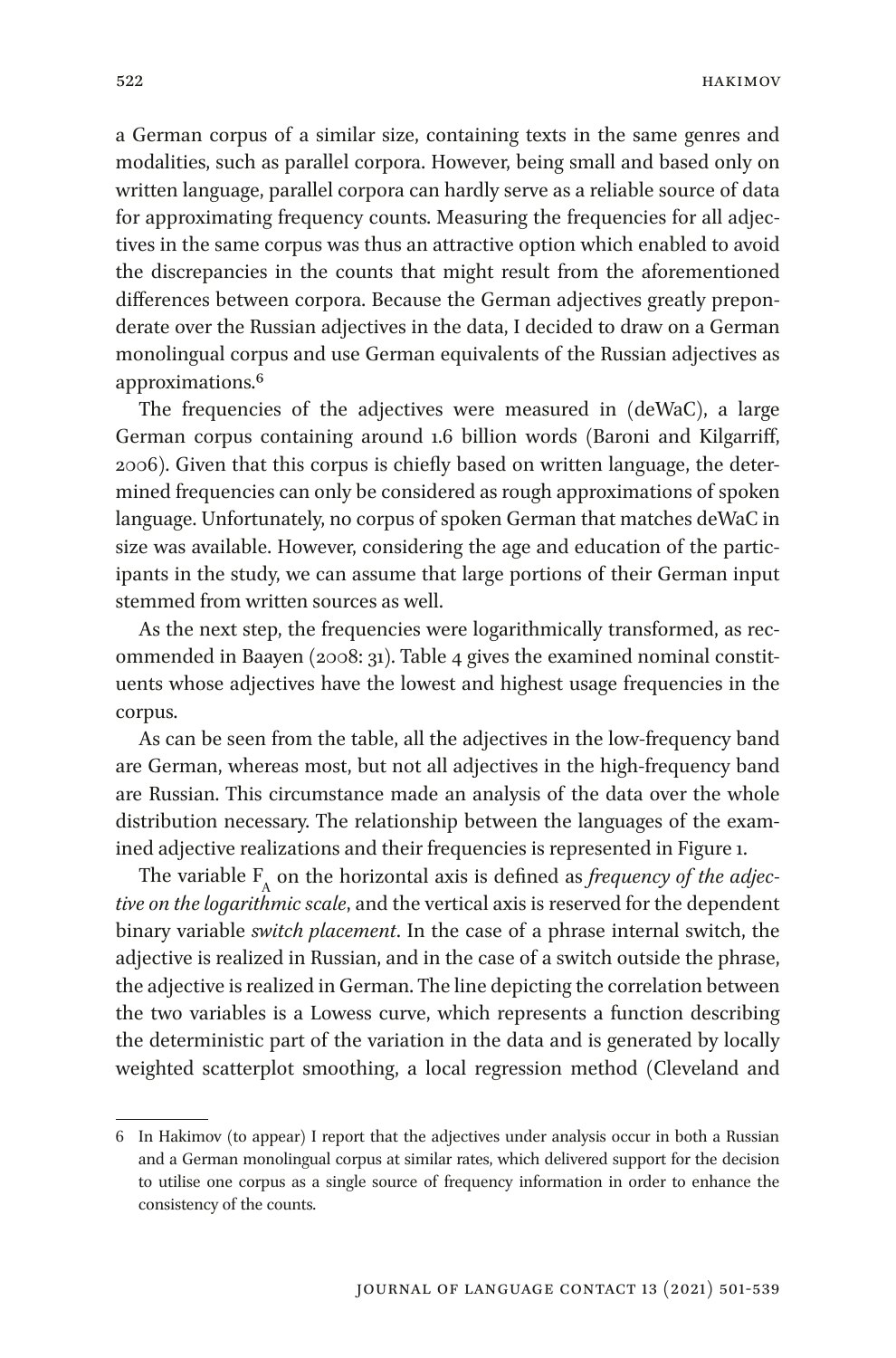table 4 German and mixed adjective-modified nominal constituents, ranked in order of lowest (above) and highest (below) frequencies of the adjectives involved; the frequencies were measured in the German deWaC corpus (for the Russian adjectives, their German equivalents were taken)

| Noun phrase                                        | F<br>$\mathbf{A}$ |
|----------------------------------------------------|-------------------|
| <i>chillige Familie</i> 'chilly family'            | 100               |
| türkise Farbe 'turquoise color'                    | 175               |
| standesamtliche Hochzeit 'civil wedding ceremony'  | 564               |
| gebratene Nudeln 'fried noodles'                   | 3,010             |
| dreckige Leute 'dirty people'                      | 3,204             |
| Bekannter xorošij 'good acquaintance'              | 2,254,376         |
| neue Prüfungsordnung 'new examination regulations' | 1,976,125         |
| dal'nejšuju Information 'further information'      | 1,832,696         |
| bolšaja Flamme 'big flame'                         | 1,523,860         |
| erster Freund 'first boyfriend'                    | 1,334,658         |

Devlin, 1988). The graph shows that with the frequency of the adjective being low, the tendency is towards selecting a German adjective and thus producing a German constituent. At the same time the likelihood for realizing the adjective in German decreases with the frequency of the lexeme rising. In other words, the higher the frequency of the adjective, the higher the chance of using a Russian adjective.

In a nutshell, adjectives modifying German noun insertions in otherwise Russian sentences tend to be expressed in German if their usage frequency is low, and in Russian if their frequency is high. In order to evaluate the effect of the factor 'frequency of the adjective' on the overall variance in the data, a multifactorial analysis was conducted and its results will be presented below.

# **5.2** *Frequency of the Noun*

According to MacWhinney (1997: 115), interactions between lexemes can control syntactic patterns, which means that words can activate lexico-grammatical patterns in which they occur. It is thus possible that frequent words, which are more accessible in language production, can trigger other words and more abstract syntactic constructions, with which they have strong associations, more easily than infrequent words. That is, the lexico-grammatical patterns associated with high-frequency words may also be highly accessible. Regarding code-mixing in the context of the ANP constituents, we can hypothesize that high-frequency German noun can trigger their typical adjective collocates more often than low-frequency nouns. Hypothesis testing involved corpus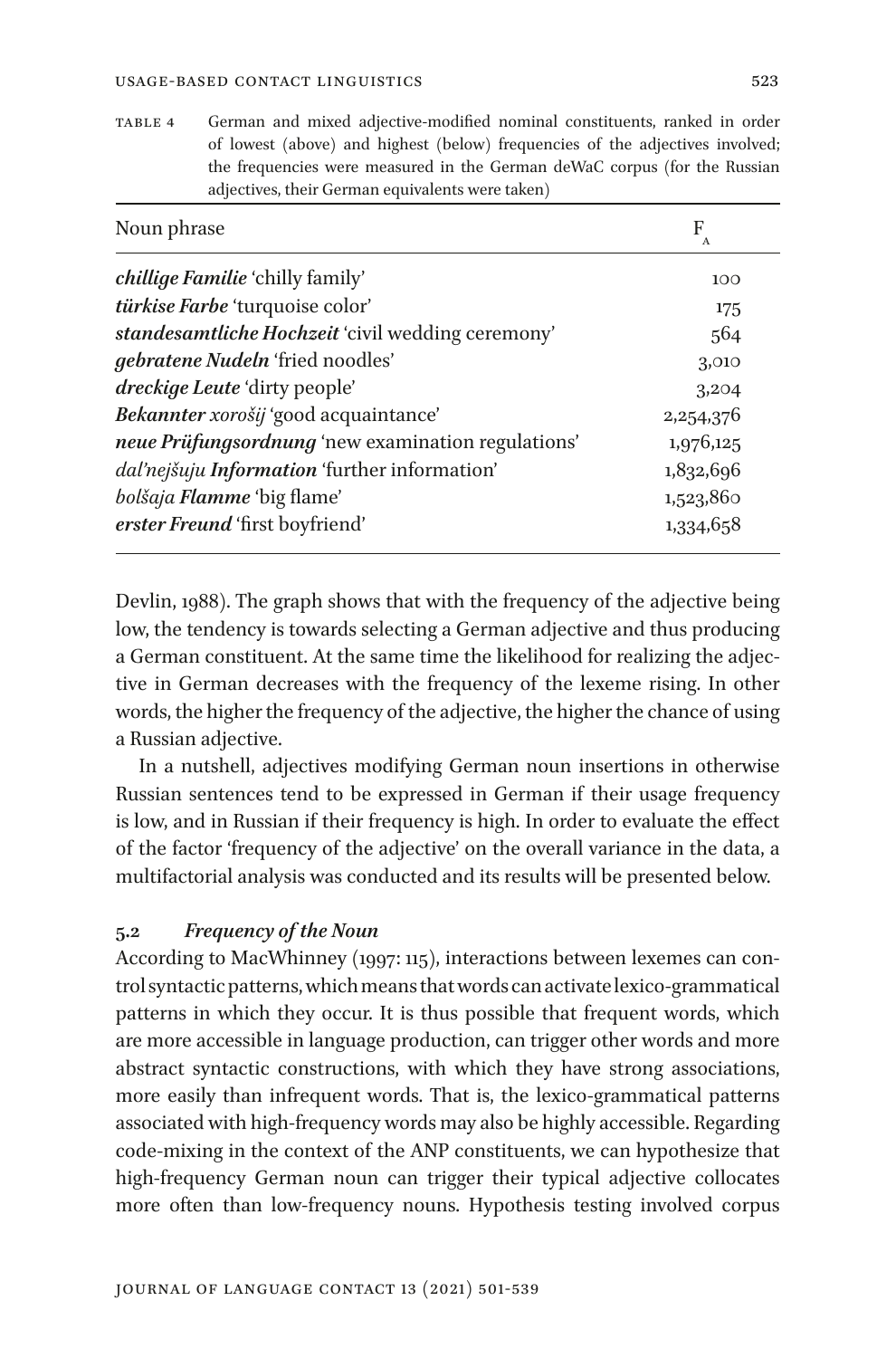

figure 1 The relationship between switch placement and frequency of the adjective, as measured in deWaC. The values of 0 and 1 on the *y*-axis stand for switching within and outside the nominal constituent, respectively. The frequency values on the *x*-axis are on the logarithmic scale

analysis again. The frequencies of the nouns under scrutiny were determined in the deWaC corpus. Table 5 details the noun phrases with nouns in the highest- and lowest-frequency range.

As can be seen from the table, German nouns in the high as well as in the low band combine with German adjectives. On the basis of the instances in the table we can conclude that to identify a tendency for the nouns in any of the bins seems impossible. Hence, it is necessary to investigate the relationship between the factors 'noun frequency' and 'switch placement' by using all the data.

A correlation between the variable noun frequency and the dependent variable 'switch placement' is represented in Figure 2. The logarithmically transformed frequency of the noun is on the horizontal axis, and the vertical axis is reserved for the binary variable 'switch placement' with the values zero and one, which stand for a switch within the phrase and a switch at the phrase boundary. The curve representing the relationship between the variables is a Lowes curve (see 5.1). The curve has a flat shape throughout most of its length, and only at the point of 10.2 on the log scale, which corresponds to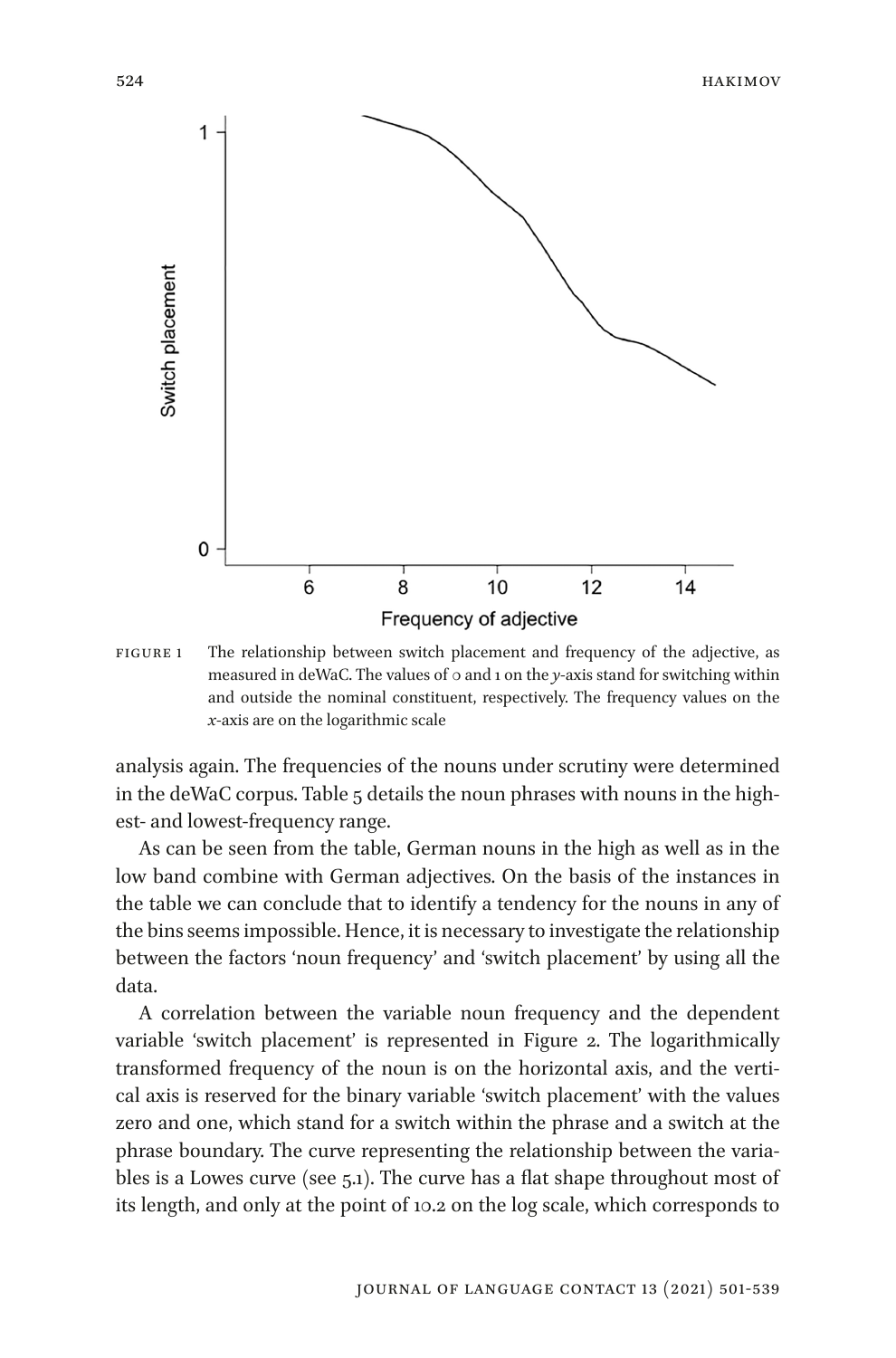table 5 German and mixed adjective-modified nominal constituents, ranked in order of lowest (above) and highest (below) frequencies of the nouns involved; the frequencies were measured in the German deWaC corpus

| Noun phrase                                                       | $F_{N}$         |
|-------------------------------------------------------------------|-----------------|
| konkretnyj Meister[lehr]gang 'concrete master craftsman's course' | 33              |
| <i>gefundene Kneipentour</i> 'invented pub-crawl'                 | 147             |
| ausgebildeter Polizeihund 'trained police dog'                    | 18 <sub>0</sub> |
| Weinblätter gefüllt 'filled wine-leaves'                          | 266             |
| krasivyj Saunalandschaft 'beautiful sauna facilities'             | 313             |
| normal'naja Arbeit 'normal work'                                  | 635,026         |
| <i>letzte Arbeit</i> 'last work'                                  | 635,026         |
| soziales Jahr 'gap year for social work'                          | 1,034,532       |
| freiwilliges Jahr 'volunteer gap year'                            | 1,034,532       |
| nächstes Jahr 'next year'                                         | 1,034,532       |



figure 2 The relationship between switch placement and frequency of the noun, as measured in deWaC. The values of 0 and 1 on the *y*-axis stand for switching within and outside the nominal constituent, respectively. The frequency values on the *x*-axis are on the logarithmic scale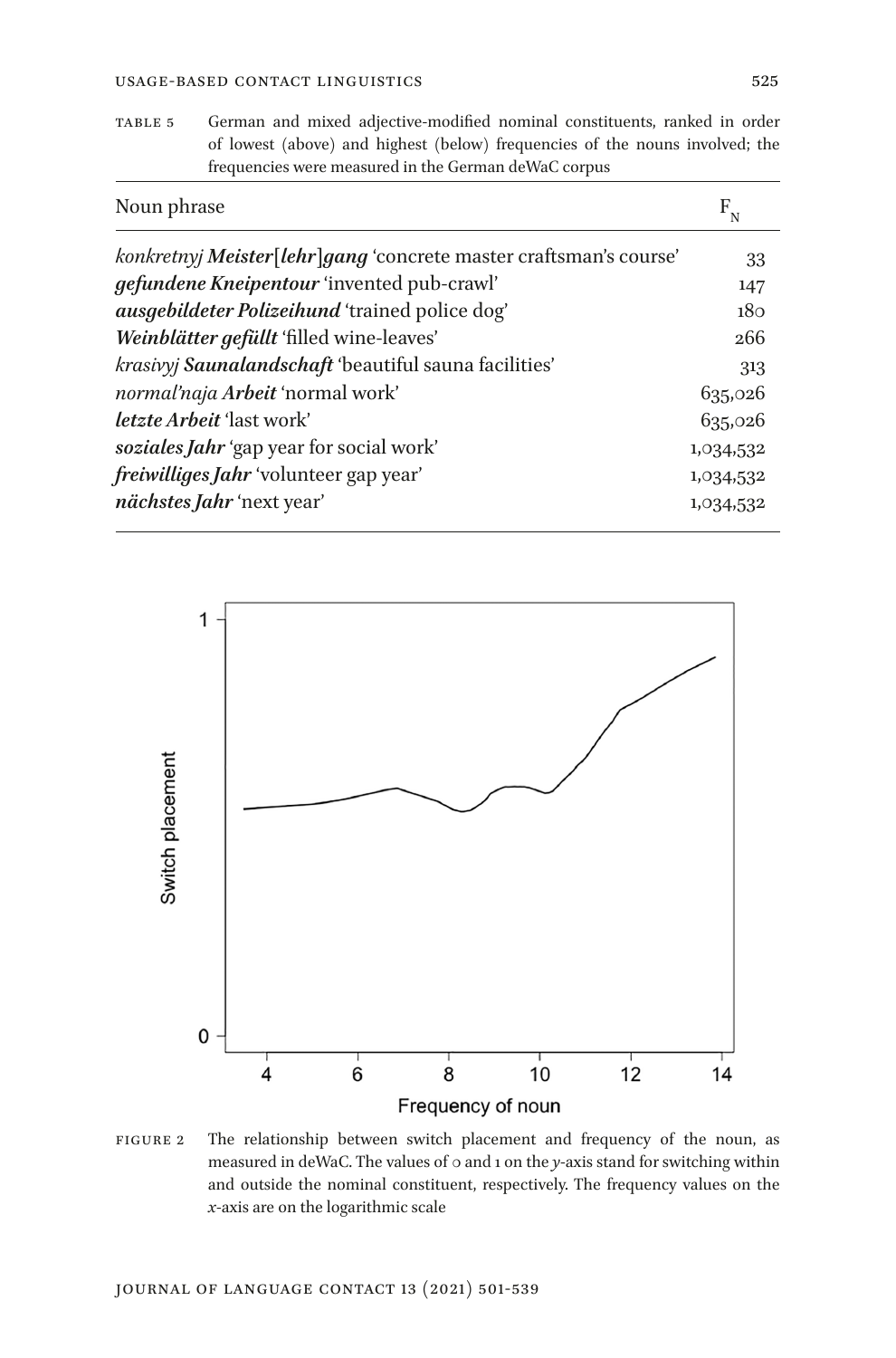the frequency of 26,903 in deWaC, it begins to curve upwards. In other words, noun frequency seems to exert an effect on switch placement only in the upper range of the frequency distribution. Recurrent nouns appear to co-activate adjectives that are frequently used with them in German. At the same time, a reverse effect for low-frequency nouns could not be detected. Noun frequency is evaluated below as one of the factors conditioning the variation in switch placement in the examined context.

To summarize, lexical frequency seems to influence the structure of code-mixing. German A-N combinations appear to be inserted into Russian sentences when their adjectives are low-frequency items and their nouns are on the contrary high-frequency words. However, the frequencies of the involved lexical items as measured in a German corpus would not sufficiently account for insertions of multiword units. It may well be that the unit status of a combination in the embedded language is a more relevant factor affecting the rate of multiword insertion.

### **5.3** *Frequency of Co-Occurrence*

According to Bybee's Linear Fusion hypothesis, which states that "items used together fuse together" (Bybee, 2002: 112), chunking is a function of the frequency of co-occurrence. We can thus conclude that a word combination counts as a multiword unit, or a lexical chunk, if the words constituting it are used together on a regular basis. Diessel (2016) attributes this effect to automatization, which is a cognitive mechanism whereby sequential activities become uncontrolled, automatic processes. Through repetition, strings of linguistic elements thus gradually become processing units, or chunks. It is necessary to complement this emergentist view of chunks by the observation that many chunks are rote learnt in the process of language acquisition (Arnon and Clark, 2011; Bannard and Matthews, 2008; Dąbrowska, 2014; Livien, Pine and Baldwin, 1997; Lieven, Salomo and Tomasello, 2009). This view is in line with Backus' hypothesis that in bilingual production words joined by a strong sequential link are accessed as a whole and inserted into sentence frames just as single lexical items (cf. Backus, 1996: 125–131, 2003).

Corpus-linguistics studies, such as Heylen and De Hertog (2014), report that corpus frequency of a word combination, or word string frequency, is a reliable indicator of its unit status in a defined syntactic context. As the present study investigates variation in switch placement in a specific syntactic context, namely the adjective-modified noun phrase, we can argue that when a specific adjective frequently appears together with a particular noun in a monolingual corpus, this recurrent A-N combination is likely to be retrieved as a unit in bilingual production. That is, if an adjective and a noun are frequently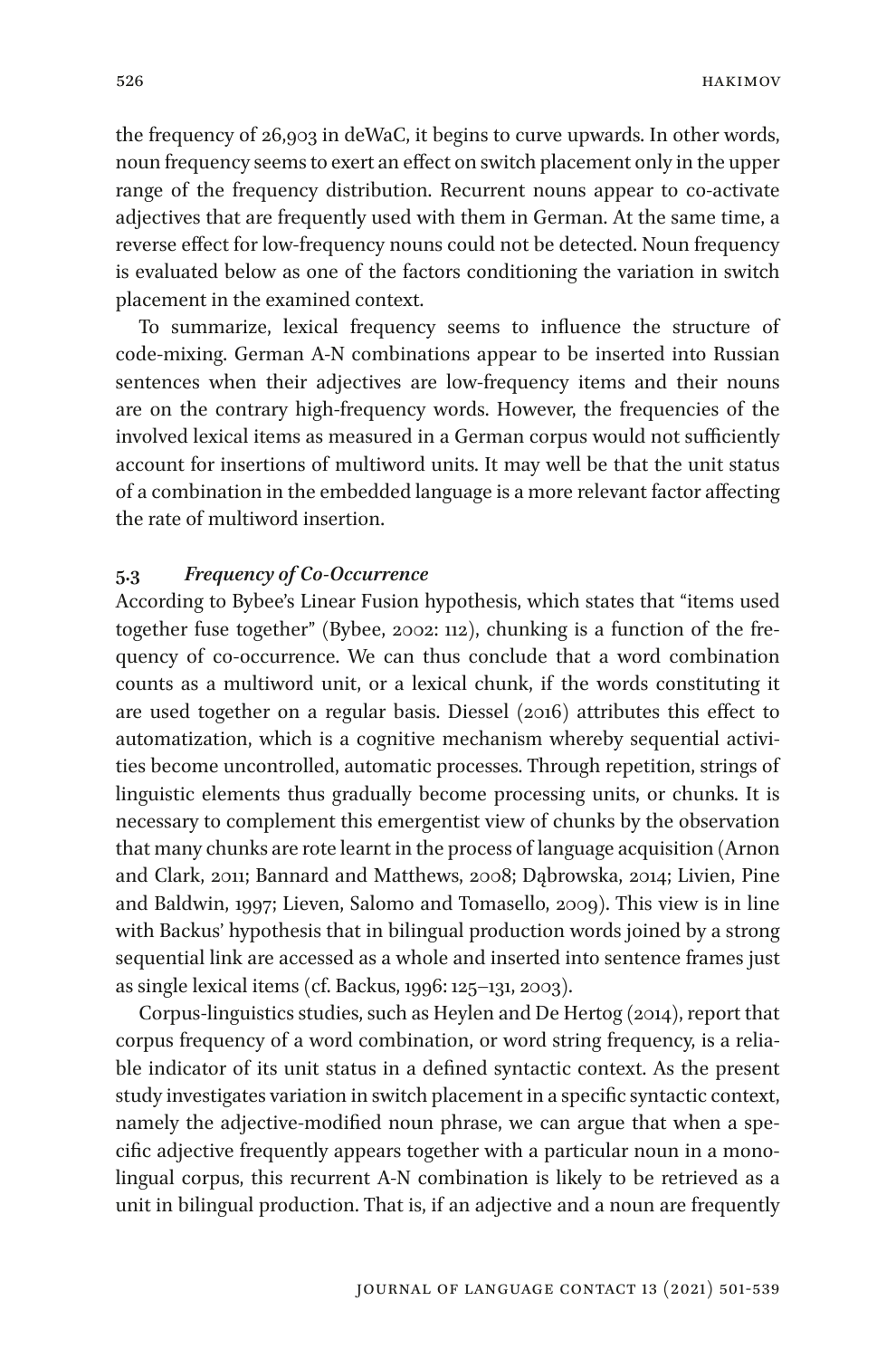activated together in monolingual use, they are likely to occur together in a bilingual clause as well. Conversely, if an adjective and a noun appear together in a corpus only occasionally, the association between them is weak, and they can thus be easily switched. In order to test these hypotheses, the frequencies of the adjective-modified nominal constituents from the bilingual corpus were measured in deWaC.

The corpus analysis of German A-N combinations was straightforward. The frequency of a specific A-N combination was determined by counting its occurrences in deWaC, whereas some of the variability pertaining to the morphological forms was disregarded. This applies to the variability resulting from the syntactic configurations in which a particular A-N combination occurs, but not to the variability conditioned by the differing values of the grammatical number since singulars and plurals may form different collocation sets (Sinclair, 2003: 167–172). The morphological variability pertains for the most part to the adjective. Its form depends on the morphological case projected on the noun phrase and on the presence/absence of preceding determiners. For example, the phrases *nächst-es Jahr* 'next year', *(das) nächst-e Jahr*, *(dem) nächst-en Jahr* involve the same lexemes but vary in terms of morphological marking of the adjective. Yet, they were all considered instantiations of one specific collocation for two reasons. Firstly, the combinations of these words are syntagmatically stable, i.e., [DET *nächst-AGR Jahr*(-GEN)], and secondly, the overall frequency of this collocation in the corpus is high. In this approach, the morphological variants of the underlying collocation were grouped together according to their number value – the singular, or the plural – and then their individual frequencies were accumulated. The same procedure was applied to combinations consisting of a Russian adjective and a German noun, but in this case, German equivalents of the Russian adjectives were used.

The results for ten most frequent A-N combinations are given in Table 6. As detailed in Table 6, the listed high-frequency A-N combinations, with one exception, repel switching. Even taking into account that exception, namely the mixed phrase *sledujuščij Tag* 'next day', the general tendency is in line with the proposed hypothesis. Conversely, German nouns with weak or no collocational ties to specific German adjectives will freely combine with Russian adjectives to produce bilingual A-N combinations. However, the results of the corpus analyses are not so straightforward. Table 7 lists the combinations of nouns and adjectives whose co-occurrence frequencies as measured in deWaC are in the lowest range.

The table contains five mixed and five German A-N combinations. Considering the low frequencies of these combinations, it could be argued that they represent free word combinations. The only obvious exception to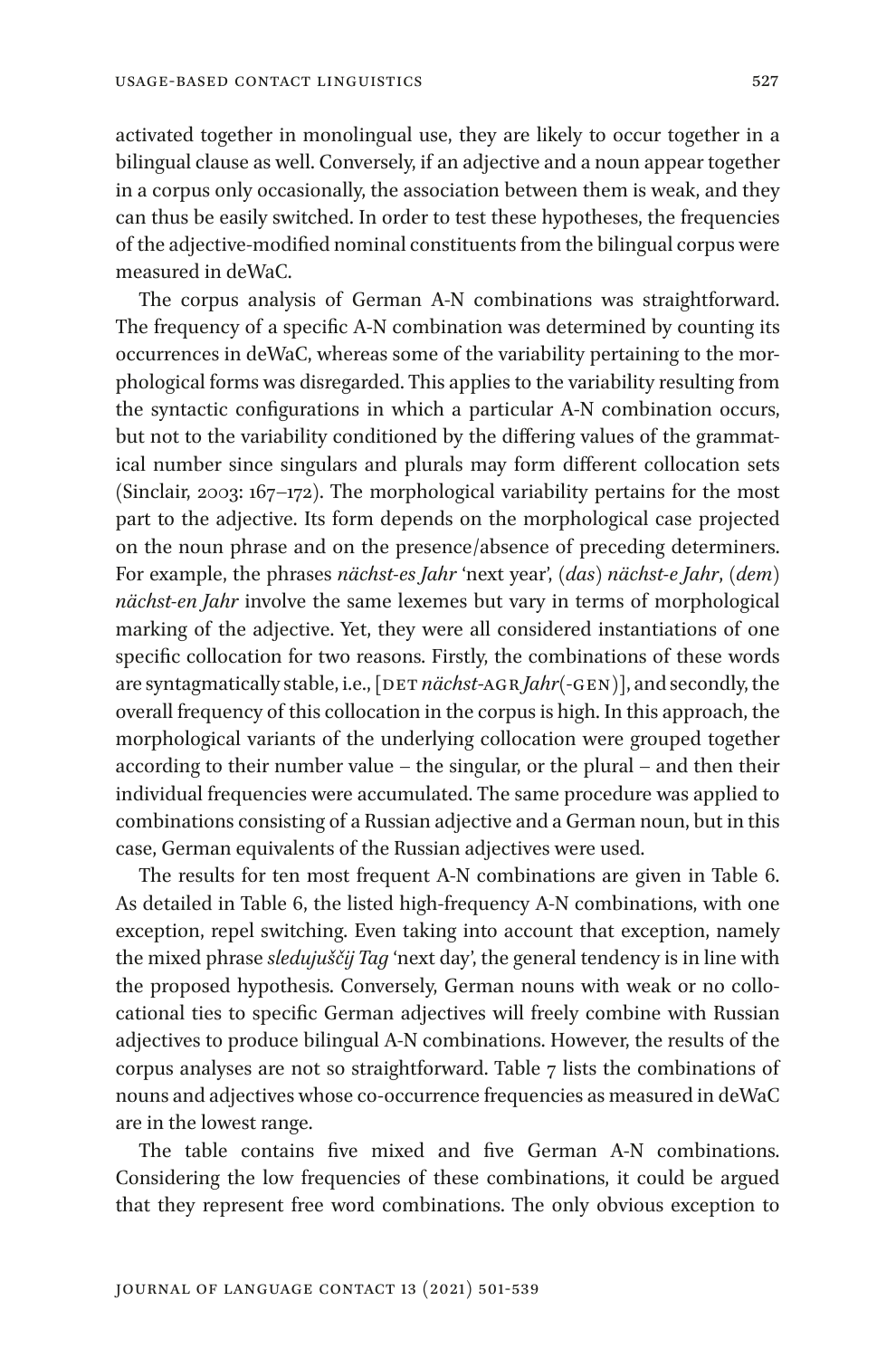| Noun phrase                                         | F<br>$A-N$ |  |
|-----------------------------------------------------|------------|--|
| nächstes Jahr 'next year'                           | 27,785     |  |
| sledujuščij Tag 'next day'                          | 22,927     |  |
| <i>katholische Kirche 'Catholic Church'</i>         | 20,856     |  |
| <i>nächste Woche</i> 'next week'                    | 10,499     |  |
| erstes Semester 'first term'                        | 3,185      |  |
| gute Nacht 'good night'                             | 3,031      |  |
| nationale Identität 'national identity'             | 2,879      |  |
| alte Bundesländer 'old federal states (of Germany)' | 1,445      |  |
| <i>letzte Arbeit</i> 'last work'                    | 1,262      |  |
| <i>bares Geld</i> 'cash money'                      | 1,148      |  |

| TABLE 6 | German and mixed adjective-modified nominal constituents with the highest |
|---------|---------------------------------------------------------------------------|
|         | frequencies of occurrence in the deWaC corpus                             |

| TABLE 7 | German and mixed adjective-modified nominal constituents with the lowest |
|---------|--------------------------------------------------------------------------|
|         | frequencies of occurrence in the deWaC corpus                            |

| Noun phrase                                           | F<br>$A-N$ |  |
|-------------------------------------------------------|------------|--|
| <i>russische Party</i> 'Russian party'                | 3          |  |
| krasivyj Saunalandschaft 'beautiful sauna facilities' | 3          |  |
| ausgebildeter Polizeihund 'trained police dog'        | 3          |  |
| bednyj Hausmeister 'poor caretaker'                   | 2          |  |
| real'naja Schlampe 'real slut'                        | 2          |  |
| Schlampe redkostnaja 'rare slut'                      | 2          |  |
| normales Klo 'normal loo'                             | ı          |  |
| <i>lebendes Fragezeichen</i> 'living question mark'   | 1          |  |
| novyj Trockner 'new drier'                            | 1          |  |
| süße Grußkarte 'sweet greeting card'                  | 1          |  |

this tendency is the combination *ausgebildeter Polizeihund* 'trained police dog', which may be regarded as a lexical chunk owing to its semantic coherence. Only eight A-N combinations from the bilingual corpus were not attested in deWaC. Among them are both German and mixed combinations such as *chillige Familie* 'relaxed family', *freie Bundesländer* 'free federal states', *ogromnyj Titel* 'huge header', *sportivnye Sachen* 'sporty things' and *obščij Hochdeutsch* 'general Standard German'. Despite their non-attestation in deWaC, the eight

528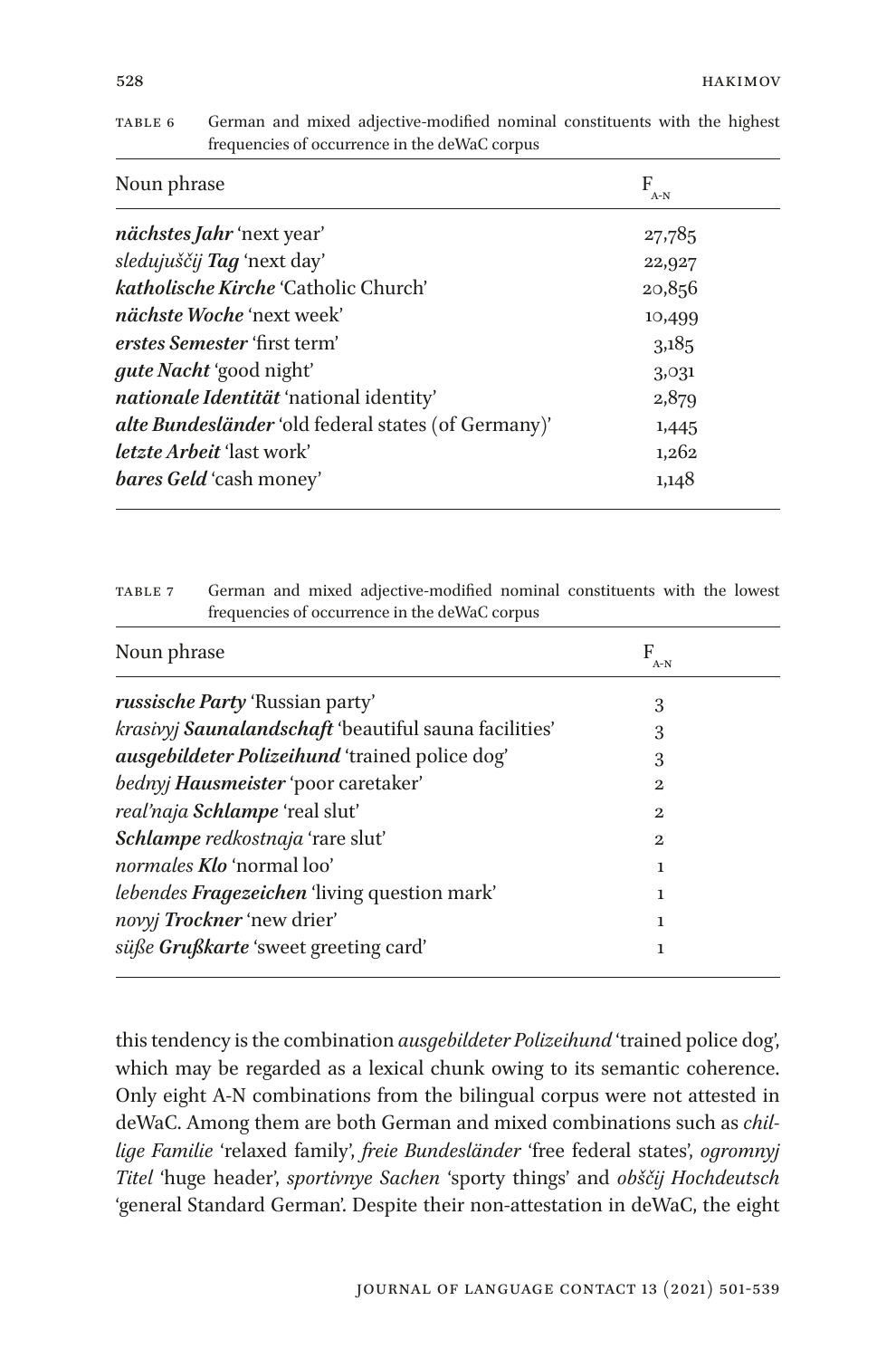instances were not discarded in the subsequent statistical analysis, which was performed on the whole data set.

### **6 Statistical Analysis**

To identify and evaluate the contribution of the individual factors  $F_{N'}$ ,  $F_A$  and  $F_{A,N}$  and their possible interactions to the reported variation in switch placement, a logistic regression analysis was used. The generalized linear mixed-effects model, which is used in this study, calculates the effects of individual predictors on a binary dependent variable as both fixed and random effects under multivariate control (cf. Baayen, 2008: 278–284). The fixed-effect factors are the aforementioned measured frequency data, the random-effect factor is "speaker". As Tagliamonte and Baayen (2012) point out, this predictor may become very influential and distort the effect of fixed-effect predictors because each individual speaker in a sample contributes a different number of observations.

The statistics package R version 2.12.0 (R Core Team, 2010) was used to carry out logistic regression analysis and all other statistical tests, and to generate graphical plots.

The minimal adequate model, which provides the best fit to the data, is reported in Table 8. As can be seen from the table, the model is rather accurate since it correctly classifies 82 per cent of all instances of switch placement in the data set, while the baseline model, which always predicts the most frequent case, i.e., switch placement at the phrase boundary, is only accurate in 65 per cent of the instances. The *C* index, estimating the probability of concordance between predicted and observed choices, is 0.903, which indicates a high predictive power of the minimal adequate model, and the performance indicator Somers' *Dxy*, related to the *C* index, suggests a good fit ( $Dxy = 0.805$ ).

The minimal adequate model included the predictors "adjective frequency" and "co-occurrence frequency" as fixed-effect factors and the predictor 'speaker' as the random factor. The predictor "noun frequency" as a fixed factor as well as possible interactions between the fixed-effect factors were found to decrease the minimal adequate model's predictive capacity and were thus discarded. The predicted odds, as reported in Table 8, are for the switches placed at the boundary of the modified nominal constituent. The positive coefficient of the frequency with which an adjective and a noun appear together  $(0.374)$ indicates that this predictor enhances the probability of a switch at the phrase boundary. The frequency of the adjective is related to the likelihood of such a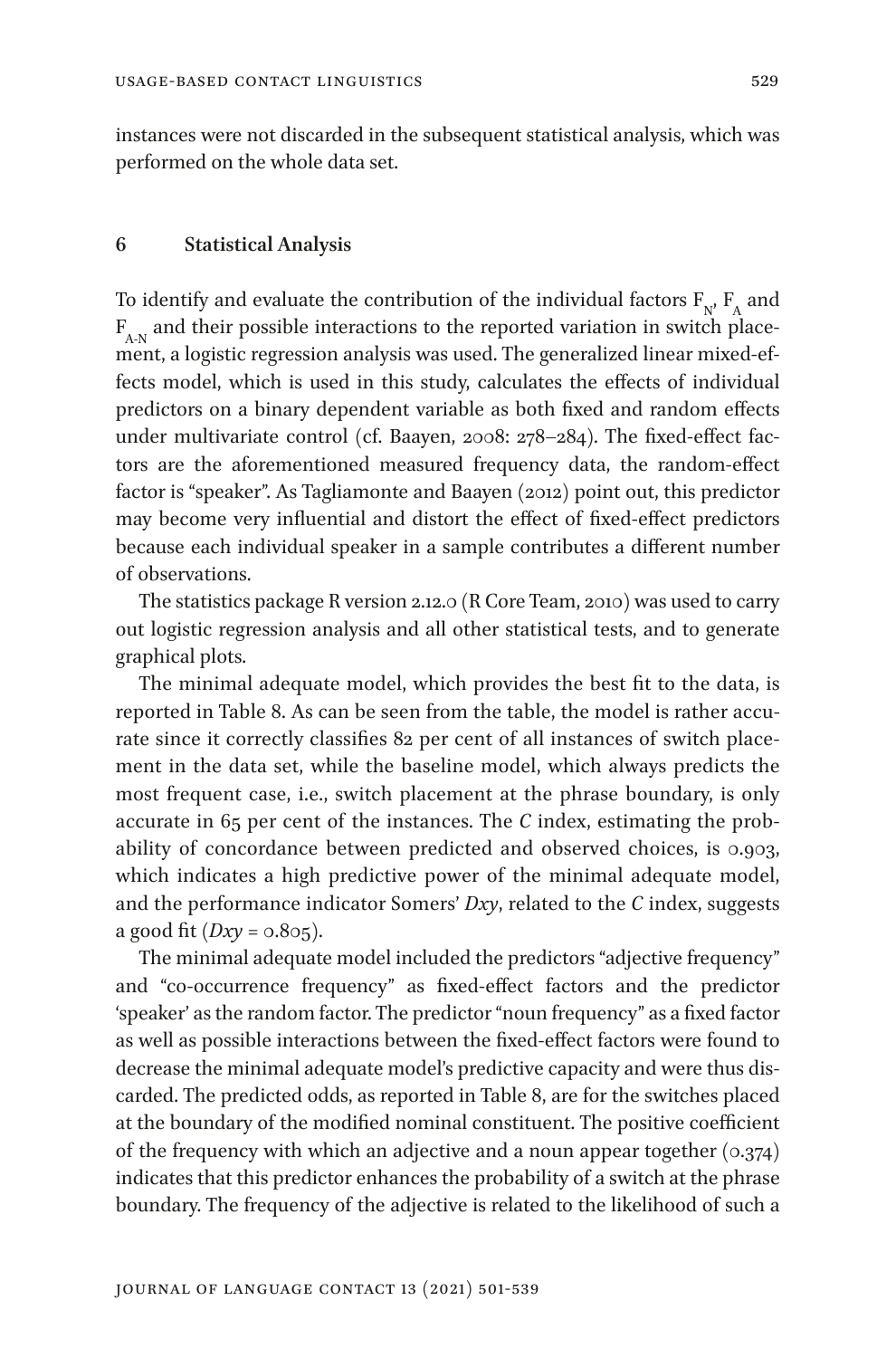table 8 Predicting switch placement in the context of the adjective-modified nominal constituent: minimal adequate generalized linear mixed model. Predicted odds are for switch placement outside the constituent. Significance code: \* significant at *p* < 0.05, \*\**p* < .01, \*\*\**p* < .001

| Factor                                                                                   | Estimate | Std. error | $\widetilde{Z}$ |         | Pr(> z ) |  |
|------------------------------------------------------------------------------------------|----------|------------|-----------------|---------|----------|--|
| (Intercept)                                                                              | 10.237   | 2.795      | 3.662           | < 0.001 | ***      |  |
| Frequency of<br>co-occurrence                                                            | 0.374    | 0.109      | 3.422           | 0.001   | ***      |  |
| Frequency of A                                                                           | $-0.919$ | 0.233      | -3954           | < 0.001 | ***      |  |
| Random effect:<br>Speaker<br>(intercept, $N = 17$ , variance = 0.999, $\sigma = 0.999$ ) |          |            |                 |         |          |  |
| Summary statistics:                                                                      |          |            |                 |         |          |  |
| N                                                                                        |          | 91         |                 |         |          |  |
| % correct predictions (% baseline)                                                       |          |            |                 | 82(65)  |          |  |
| C index of concordance                                                                   |          |            |                 | 0.903   |          |  |
| Somers' Dxy                                                                              |          | 0.805      |                 |         |          |  |

switch negatively (-0.919), i.e., the probability of a switch at the phrase boundary grows with the adjective frequency decreasing. More specifically, if the adjective is infrequent, but the A-N combination is of recurrent use in German, the likelihood of inserting this combination as a chunk is high, as in the case of *bares Geld* 'cash money' and *alleinerziehende Mutter* 'single mother'. However, when the adjective is a high-frequency word and it collocates with the head noun only occasionally, the chance of switching from Russian to German within the nominal constituent is increased, as in the case of *ogromnyj Trockner* 'huge drier' and *russkij Besitzer* 'Russian owner'. As to the random-effect predictor 'speaker', judging by its variance and the corresponding standard deviation we assert that differences among the speakers with regard to their preference for one of the two switching patterns are negligible.

### **7 Discussion**

The analysis of adjective-modified nominal constituents in Russian-German bilingual speech revealed that German nominal constituents frequently occur in otherwise Russian sentences. In their vast majority, they are well-formed German nominal constituents, of which only a fraction are fully-fledged noun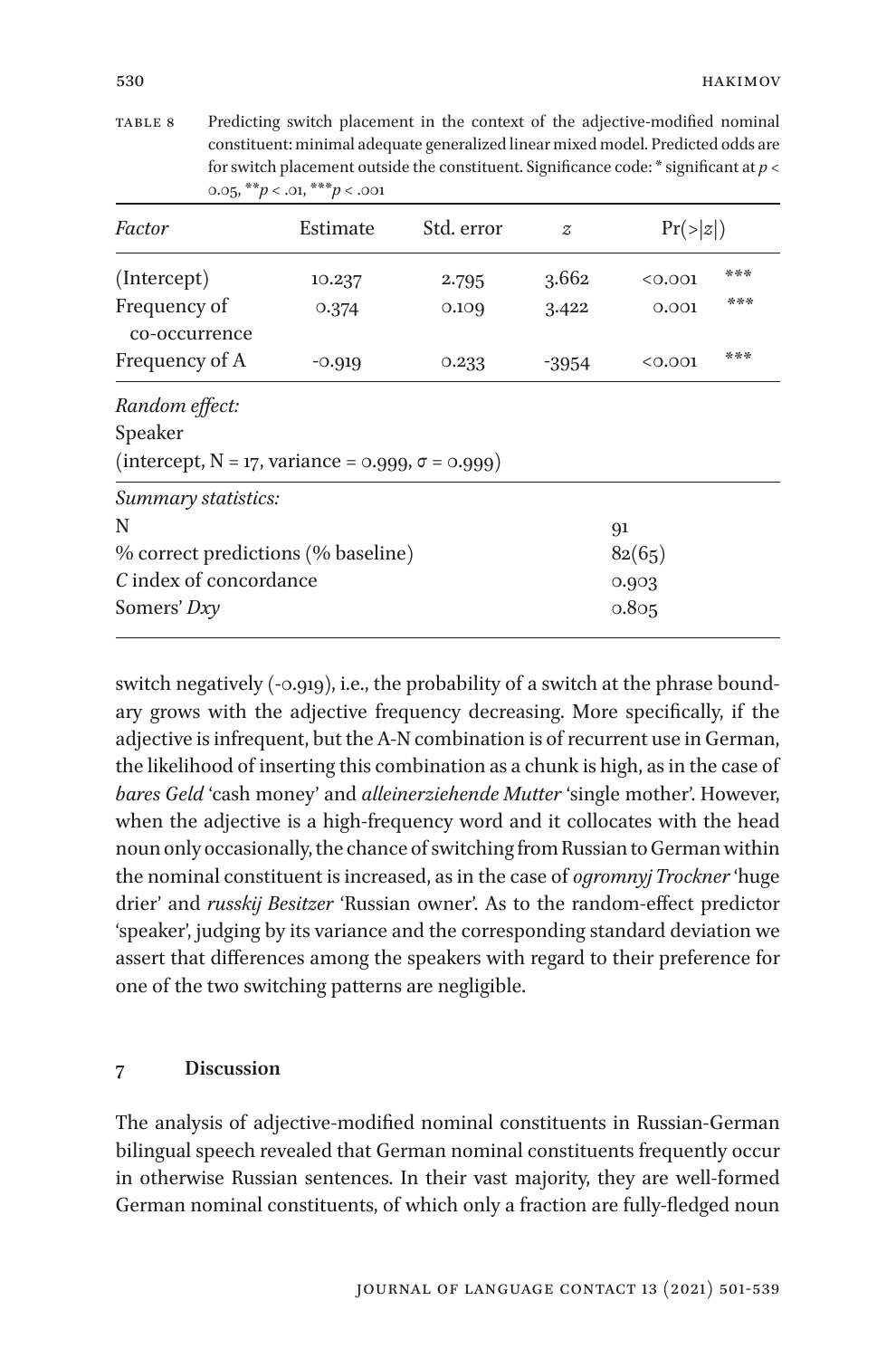phrases. The bulk of the German nominal constituents inserted in Russian sentences lack German determiners in obligatory contexts, but their internal structure is clearly German because gender-number agreement is consistently maintained. The tendency to preserve the internal structure in inserted German nominal constituents and to omit German determiners may be interpreted as one of the strategies that bilinguals employ in order to enhance structural equivalence between the languages in contact. The other frequent type of nominal constituents under analysis are mixed nominal constituents consisting of German nouns and Russian attributive adjectives. The analysis of the bilingual corpus demonstrated that these constituents form a smaller, but still substantial group. Hence, two types of ANP constituents were attested in Russian-German bilingual sentences: German nouns modified by German attributive adjectives and German nouns modified by Russian attributive adjectives. That is, a bilingual speaker may select and realize the adjective in Russian or in German.

The results of the analysis allowed me to respond to the main research question, i.e., the question whether lexical factors, such as collocational ties between words and word frequency, may account for variation in syntactic patterns of code-mixing in the context of the adjective-modified nominal constituent. The findings indicate that these factors strongly affect the choice between the two patterns in Russian-German bilingual speech. However, of the considered factors, which included the frequency of the noun, the frequency of the adjective and the frequency of their co-occurrence in German, the combination of only the frequency of the adjective and the frequency of co-occurrence appeared to reliably predict the examined variation and to thus account for the patterns in switch placement in the data set. If the frequency of the adjective, the most important factor in the statistical model, is low, the probability is high that a German monolingual constituent such as *türkise Farbe* 'turquoise color' will emerge, regardless of the frequency of co-occurrence. If values of both factors are high, a German nominal constituent such as *nächstes Jahr* 'next year' is likely, but a bilingual, or mixed, constituent such as *dal'nejšuju Information* 'further information' is not entirely improbable. Finally, if only the frequency of the adjective is high but the frequency of co-occurrence is low, a mixed constituent is a serious possibility; examples of the latter type include the phrases *ogromnyj Trockner* 'huge dryer' and *krasivyj Saunalandschaft* 'beautiful sauna facilities'.

The findings of this study include two frequency effects. The frequency of an adjective affects switch placement in that most of the high-frequency adjectives in the examined context come from Russian. This is not surprising because Russian is a more strongly activated language and the source of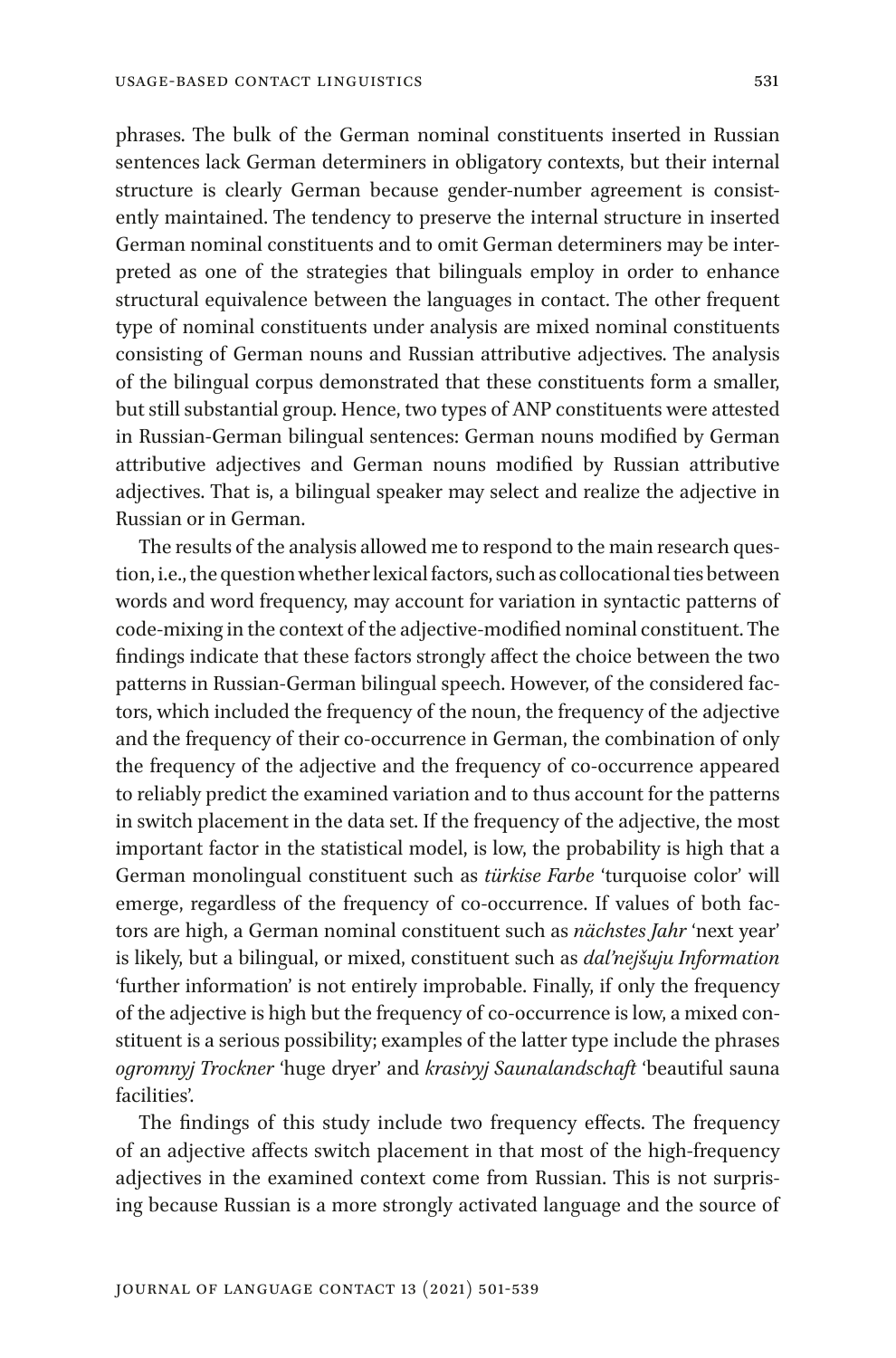high-frequency words and grammatical elements, which are distinguished by easy accessibility and very general meanings. Attributive adjectives of average and low frequencies, which have specific meanings, are primarily German. This observation provides evidence for Backus' (1996, 2001) specificity continuum hypothesis introduced in section 5.1, according to which anotherlanguage items with specific meanings are commonplace in bilingual speech, particularly at early stages of contact, as is the case in the current study. As regards online production, we may conclude that whenever a very specific German adjective of average or low frequency is activated and accessed, it co-activates, or triggers, the head noun in the same language. This may be to the fact that in German, an inflected adjective sets a strong projection with regard to the nature of the following element, which must be a noun (Auer, 2007b: 98; cf. Auer, 2005). It is important to emphasize that co-activation spreads from the adjective to the noun and not vice versa because not a single German adjective appears to modify a Russian noun in the Russian-German bilingual data, i.e., each inflected German adjective is followed by a German noun, but German nouns freely combine with Russian adjectives. These results shed light on the degrees of activation of the German lexicon/ grammar during the processing of the examined constituents. As the adjectives that modify German nouns in otherwise Russian sentences are mainly German and their accessibility in processing, owing to their low and average frequencies of use, is restricted, we may assume that the German lexicon/grammar is highly activated when German nominal constituents, or the so-called embedded-language islands, are produced. In other words, the German lexicon/grammar seems to be more strongly activated since it delivers very specific adjectives and is responsible for the co-activation effect. When German is only the source of nouns involved in bilingual, or mixed, nominal constituents, the activation of German lexicon/grammar is lower. Hence, the effect of the lexical frequency on the choice between a German monolingual constituent and a mixed Russian-German constituent offers indirect support for Myers-Scotton's (2002: 140) view that the production of embedded-language islands and the production of single embedded-language elements occurring in the matrix language frame require different levels of activation of the embedded language.

The effect of the frequency with which adjectives and nouns appear together in German, which has been referred to as "co-occurrence frequency", is another significant result of this study. The regression analysis revealed that German words that are regularly used together in the German monolingual corpus repel switches, whereas word combinations with loose collocational ties appear to attract switches. Psycholinguistic studies using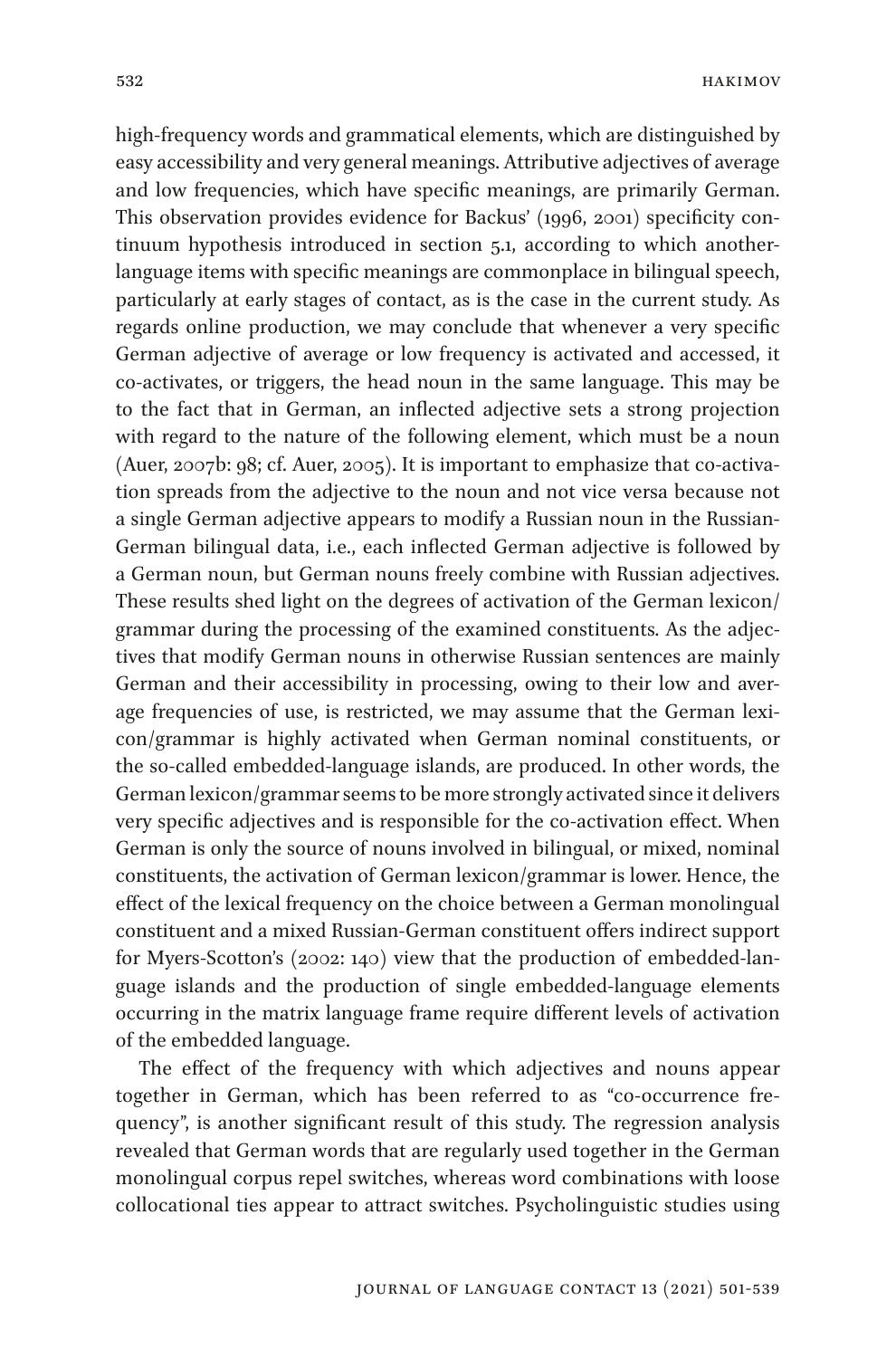behavioral (Arnon and Snider, 2010; Janssen and Barber, 2012) and neurophysiological data (Tremblay and Baayen, 2010) report a facilitating effect of co-occurrence frequency, or phrase frequency, on online language processing and suggest that frequently used multiword sequences are apparently stored and retrieved as holistic units, just as monomorphemic words. This suggests that whenever a representation that corresponds to a recurrent A-N combination is activated, it is accessed and retrieved as a whole. The statistically significant effect of co-occurrence frequency is consistent with the prediction of the unit hypothesis proposed by Backus (1996, 2003), according to which embedded-language islands correspond to units in the mental lexicon. However, as has been indicated above, embedded-language islands structured as German adjective-modified nominal constituents may also emerge because of co-activation, or triggering. Therefore, two mechanisms responsible for the emergence of embedded-language islands should be distinguished, namely retrieval of a representation corresponding to a lexical chunk and co-activation. From this perspective, I suggest a weaker version of the unit hypothesis, namely that not all, but many embedded-language islands are lexical chunks.

### **8 Conclusion**

This study investigates the variation in code-mixing patterns in the context of the adjective-modified noun phrase and the factors contributing to this variation. The analysis of the Russian-German bilingual corpus revealed that German nouns combine with Russian and German attributive adjectives to form either Russian-German bilingual nominal constituents or German monolingual nominal constituents, which correspond to well-formed embedded-language islands. I presented linguistic arguments and empirical evidence that usage frequency accounts for the emergence of embedded-language islands in bilingual speech. Specifically, I found evidence to suggest that the frequency of the adjective and the frequency of the A-N combination in German account for the occurrence of German monolingual adjective-modified nominal constituents in otherwise Russian sentences. This evidence was based on frequency measurements in a large German corpus and statistical analysis. The effect of co-occurrence frequency indicates that a great part of the A-N insertions can be regarded as units in the mental lexicon in Backus' (2003) sense. Yet, the rate of such insertions in the data was also found to depend on the adjective frequency in the low and medium band. Low- and medium-frequency adjectives tended to occur with German nouns even in the absence of collocational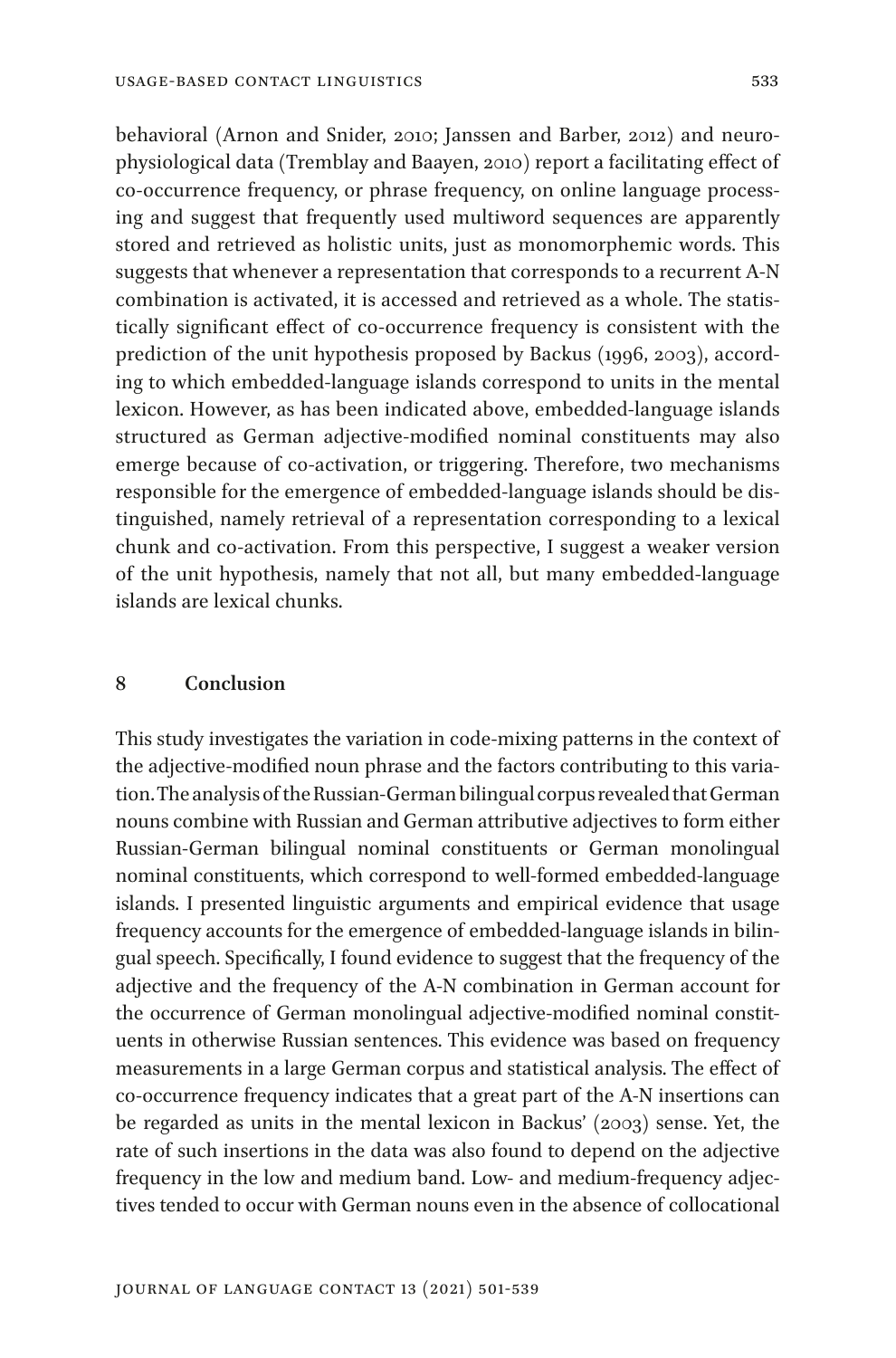bonds. In light of this evidence, I suggested two mechanisms underlying the emergence of embedded-language islands, namely retrieval of a represented multiword chunk and co-activation. Finally, I proposed a weaker version of Backus' unit hypothesis, namely that many but not all embedded-language islands correspond to multiword chunks, which are retrieved holistically from the mental lexicon/grammar. It follows from the presented evidence that experience-based factors such as frequency of use reliably predict patterns of variation in code-mixing and effectively account for the emergence of embedded-language islands, although their occurrence has often been attributed to solely structural factors, such as lack of congruence between the lemmas in the involved languages. However, considering a number of existing overlaps between Russian and German in patterns of syntactic modification, it was impossible to orthogonalize the factors related to grammatical congruence and those pertaining to usage. Therefore, future work should determine the effects of structural (dis)similarity and usage frequency on patterns of code-mixing between languages that are genetically and/or typologically more distant. At the same time, I assume that lexical frequency and co-occurrence frequency will reliably account for the emergence of embedded-language islands in those contact situations as well.

### **References**

- Arnon, Inbal and Eve V. Clark. 2011. Why *brush your teeth* is better than *teeth* children's word production is facilitated in familiar sentence-frames. *Language Learning and Development* 7(2): 107–29.
- Arnon, Inbal and Neal Snider. 2010. More than words: Frequency effects for multi-word phrases. *Journal of Memory and Language* 62(1): 67–82.
- Auer, Peter. 2005. Projection in interaction and projection in grammar. *Text Interdisciplinary Journal for the Study of Discourse* 25(1): 7–36.
- Auer, Peter. 2007a. Why are increments such elusive objects? An afterthought. *Pragmatics* 17(4): 647–658.
- Auer, Peter. 2007b. Syntax als Prozess. In Heiko Hausendorf (ed.), *Gespräch als Prozess. Linguistische Aspekte der Zeitlichkeit verbaler Interaktion*, 95–124. Tübingen: Narr.
- Auer, Peter. 2014. Language mixing and language fusion: When bilingual talk becomes monolingual. In Besters-Dilger, Juliane, Cynthia Dermarkar, Stefan Pfänder and Achim Rabus (eds.), *Congruence in contact-induced language change: Language families, typological resemblance, and perceived similarity*, 294–334. Berlin, Boston: De Gruyter.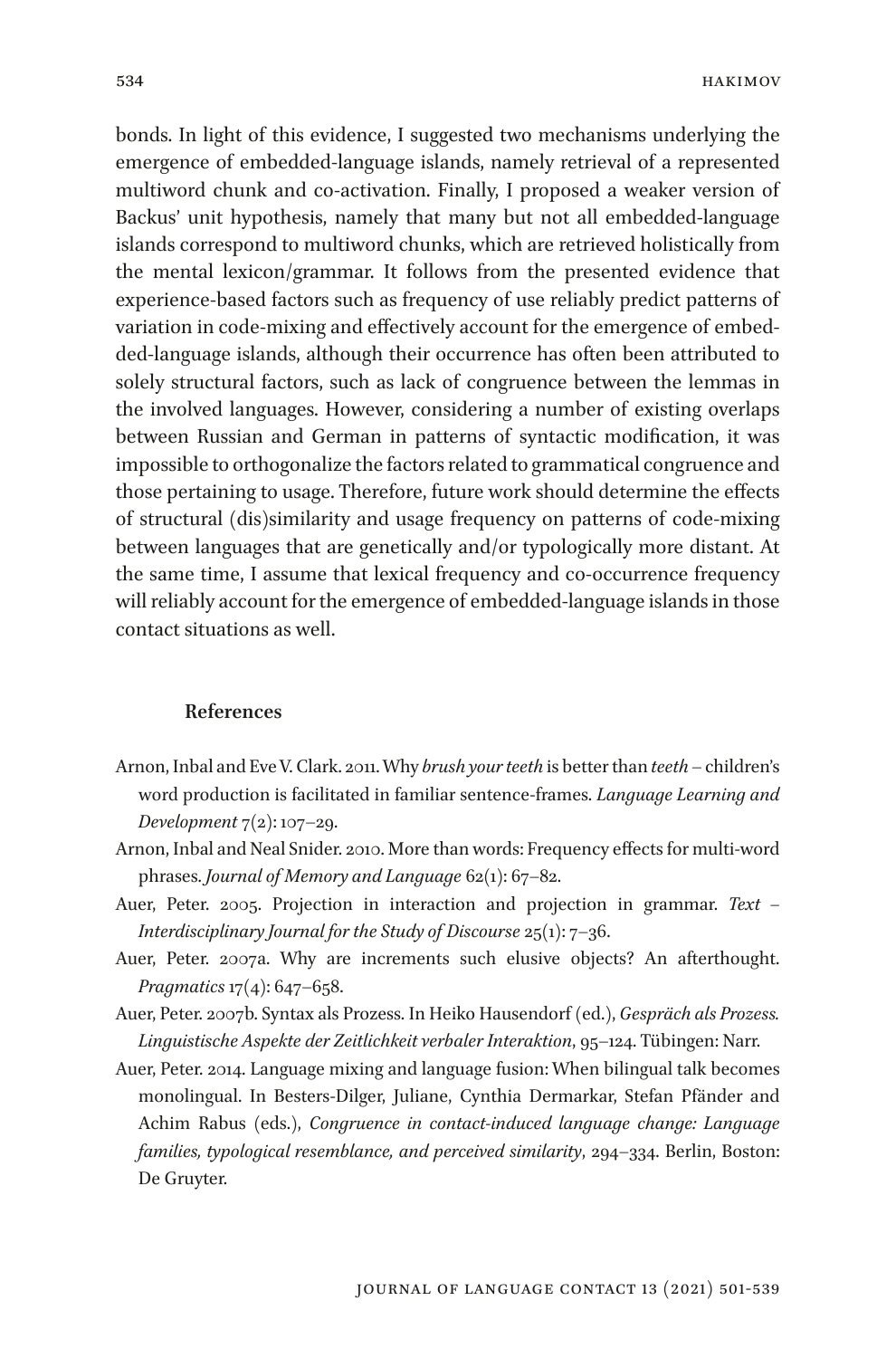- Baayen, Harald R. 2008. *Analyzing linguistic data*. Cambridge, UK; New York: Cambridge University Press.
- Backus, Ad. 1992. *Patterns of language mixing. A study in Turkish-Dutch bilingualism*. Wiesbaden: Harrassowitz.
- Backus, Ad. 1996. *Two in one: Bilingual speech of Turkish immigrants in the Netherlands*. Tilburg, Netherlands: Tilburg University Press.
- Backus, Ad. 1999. Evidence for lexical chunks in insertional codeswitching. In Brendemoen, Bernt, Elizabeth Lanza and Else Ryen (eds.), *Language encounters across time and space: Studies in language contact*, 93–109. Oslo: Novus.
- Backus, Ad. 2001. The role of semantic specificity in insertional codeswitching: Evidence from Dutch-Turkish. In Jacobson, Rodolfo (ed.), *Codeswitching Worldwide II*, 125–54. Berlin; New York: De Gruyter.
- Backus, Ad. 2003. Units in code switching: Evidence for multimorphemic elements in the lexicon. *Linguistics* 41(1): 83–132.
- Backus, Ad. 2013. A usage-based approach to borrowability. In Zenner, Eline and Gitte Kristiansen (eds.), *New perspectives on lexical borrowing: Onomasiological, methodological and phraseological innovations*, 19–40. Berlin, Boston: De Gruyter.
- Bannard, Colin, and Danielle Matthews. 2008. Stored word sequences in language learning: The effect of familiarity on children's repetition of four-word combinations. *Psychological Science* 19(3): 241–248.
- Baroni, Marco, and Adam Kilgarriff. 2006. Large linguistically-processed web corpora for multiple languages. In Proceedings of the 11th Conference of the European Chapter of the Association for Computational Linguistics (EACL 2006). *Trento, Italy*., 87–90. Morristown, NJ: Association for Computational Linguistics.
- Berk-Seligson, Susan. 1986. Linguistic constraints on intrasentential code-switching: A study of Spanish/Hebrew bilingualism. *Language in Society* 15(3): 313–348.
- Boumans, Louis. 1998. *The syntax of codeswitching: Analysing Moroccan Arabic/Dutch conversation*. Tilburg: Tilburg University Press.
- Brehmer, Bernhard. 2007. Sprechen Sie Qwelja? Formen und Folgen russisch-deutscher Zweisprachigkeit in Deutschland. In Anstatt, Tanja (ed.), *Mehrsprachigkeit bei Kindern und Erwachsenen: Erwerb, Formen, Förderung*, 163–185. Tübingen: Attempto-Verlag.
- Bybee, Joan L. 2002. Sequentiality as the basis of constituent structure. In Givón, Talmy and Bertram F. Malle (eds.), *The evolution of language out of pre-language*, 107–132. Amsterdam; Philadelphia, PA: John Benjamins.
- Bybee, Joan L. 2006. From usage to grammar: The mind's response to repetition. *Language* 82(4): 711–733.
- Bybee, Joan L. 2010. *Language, usage and cognition*. Cambridge, UK; New York: Cambridge University Press.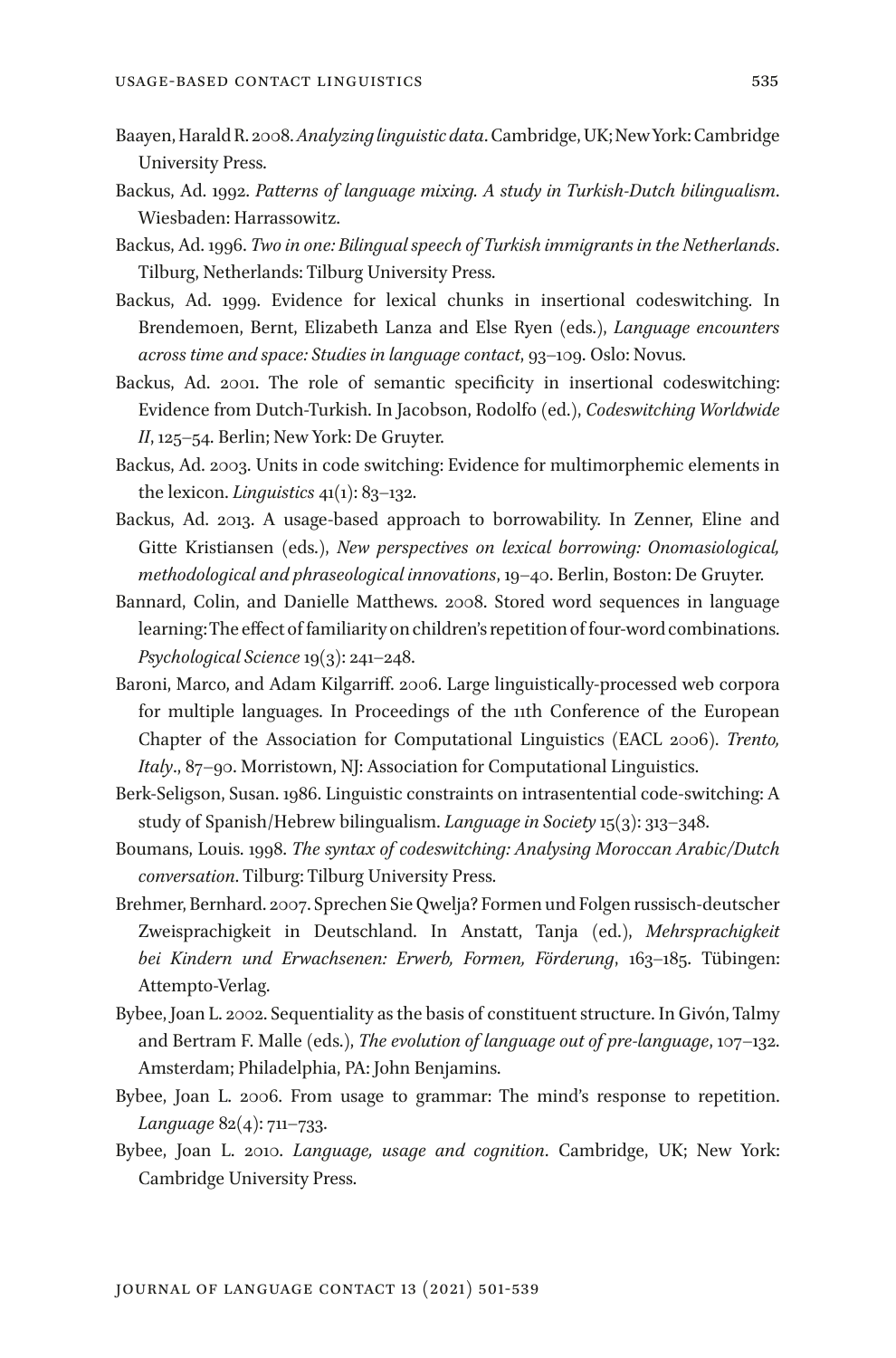- Cantone, Katja Francesca and Jeff MacSwan. 2009. Adjectives and word order: A focus on Italian-German codeswitching. In Isurin, Ludmila, Donald Winford and Kees De Bot (eds.), *Multidisciplinary approaches to code switching*, 243–277. Amsterdam, Philadelphia, PA: John Benjamins.
- Cleveland, William S. and Susan J. Devlin. 1988. Locally weighted regression: An approach to regression analysis by local fitting. *Journal of the American Statistical Association* 83(403): 596–610.
- Dąbrowska, Ewa. 2014. Recycling utterances: A speaker's guide to sentence processing. *Cognitive Linguistics* 25(4): 617–653.
- Deuchar, Margaret. 2005. Congruence and Welsh-English code-switching. *Bilingualism: Language and Cognition* 8(3): 255–269.
- Deuchar, Margaret. 2006. Welsh-English code-switching and the Matrix Language Frame Model. *Lingua* 116(11): 1986–2011.
- Diessel, Holger. 2016. Frequency and lexical specificity. A critical review. In Behrens, Heike, and Stefan Pfänder (eds.), *Experience counts: Frequency effects in language*, 209–237. Berlin, Boston: De Gruyter.
- Dietz, Barbara. 2006. Aussiedler in Germany: From smooth adaptation to tough integration. In Lucassen, Leo, David Feldman and Jochen Oltmer (eds.), *Paths of integration – Migrants in Western Europe (1880–2004)*, 116–136. Amsterdam: Amsterdam University Press.
- Dryer, Matthew S. 2013. Order of adjective and noun. In Dryer, Matthew S. and Martin Haspelmath (eds.), *The world atlas of language structures online*. Leipzig: Max Planck Institute for Evolutionary Anthropology. https://wals.info/chapter/87. (Accessed June 6th, 2016.)
- Dürscheid, Christa. 2002. "Polemik satt und Wahlkampf pur" Das postnominale Adjektiv im Deutschen. *Zeitschrift für Sprachwissenschaft* 21(1): 57–81.
- Eisenberg, Peter. 1999. *Grundriss der deutschen Grammatik*. *Vol. 2: Der Satz*. Stuttgart; Weimar: Metzler.
- Field, Fredric W. 2002. *Linguistic borrowing in bilingual contexts*. Amsterdam; Philadelphia, PA: John Benjamins.
- Gardner-Chloros, Penelope. 1991. *Language selection and switching in Strasbourg*. Oxford, New York: Clarendon Press; Oxford University Press.
- Hakimov, Nikolay. To appear. *Explaining Russian-German code-mixing: A usage-based approach to code-mixing*. Language Science Press: Berlin.
- Hakimov, Nikolay. 2016a. Explaining variation in plural marking of German noun insertions in Russian sentences. In Behrens, Heike and Stefan Pfänder (eds.), *Experience counts: Frequency effects in language*, 21–60. Berlin, Boston: De Gruyter.
- Hakimov, Nikolay. 2016b. Effects of frequency and word repetition on switch-placement: Evidence from Russian-German code-mixing. In Robinson, Justyna A. and Monika Reif (eds.), *Culture and cognition in bilingualism*, 91–125. Berlin, Boston: De Gruyter.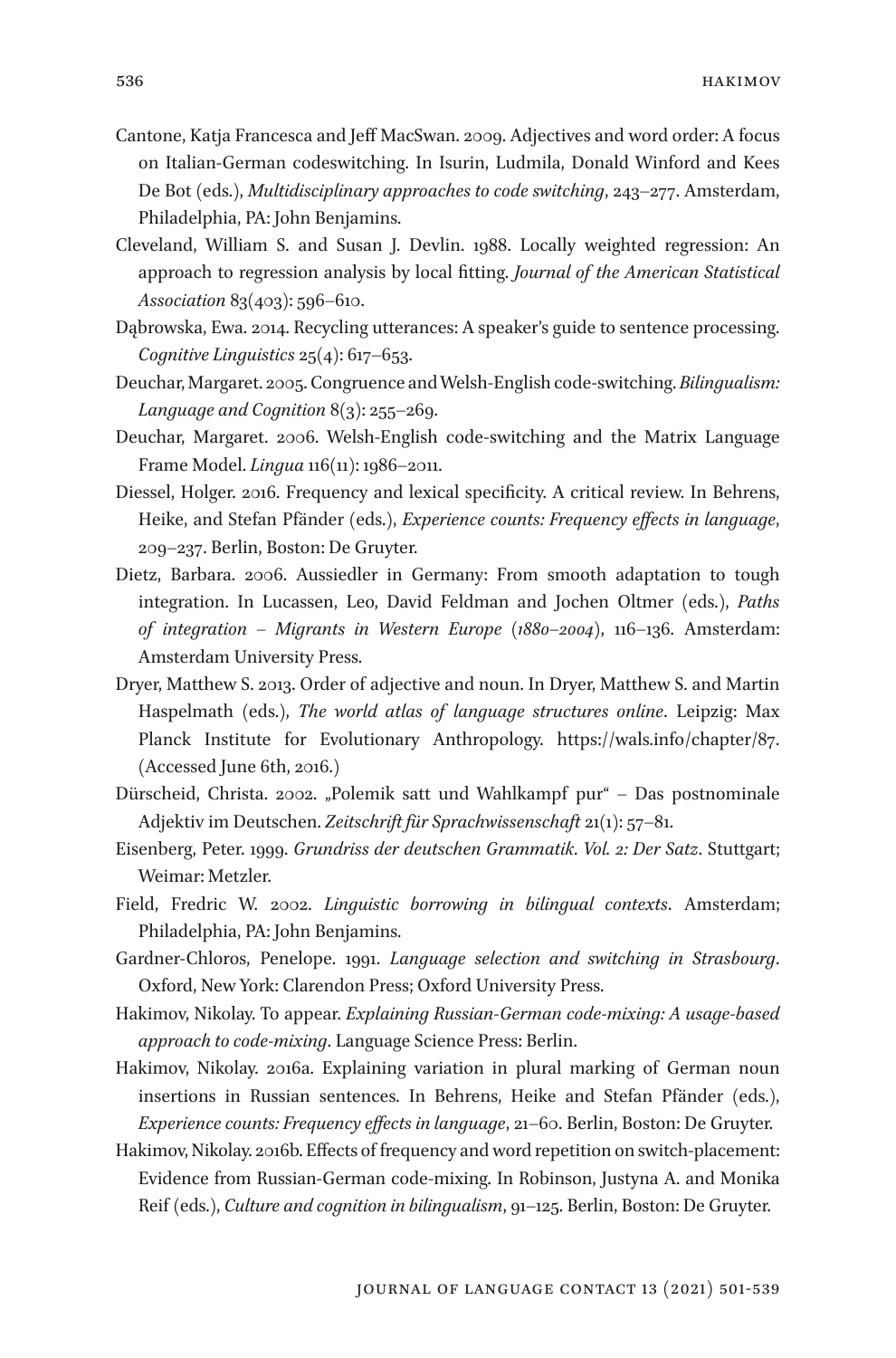- Halmari, Helena. 1997. *Government and codeswitching: Explaining American Finnish*. Amsterdam; Philadelphia, PA: John Benjamins.
- Haust, Delia. 1995. *Codeswitching in Gambia: Eine soziolinguistische Untersuchung von Mandinka, Wolof und Englisch in Kontakt*. Köln: Rüdiger Köppe.
- Heylen, Kris, and Dirk De Hertog. 2014. Automatic term extraction. In Hendrik J. Kockaert and Frieda Steurs (eds.), *Handbook of Terminology*, 199–219. Amsterdam; Philadelphia, PA: John Benjamins.
- Hlavac, Jim. 2003. *Second-generation speech: Lexicon, code-switching and morphosyntax of Croatian-English bilinguals*. Frankfurt am Main; Berlin; Bern; Bruxelles; New York; Oxford; Wien: Peter Lang.
- Janssen, Niels and Horacio A. Barber. 2012. Phrase frequency effects in language production. *PLoS ONE* 7(3): *e33202*.
- Jeschiniak, Niels and Willem J. M. Levelt. 1994. Word frequency effects in speech production: Retrieval of syntactic information and phonological form. *Journal of Experimental Psychology: Learning, Memory, and Cognition* 20: 824–843.
- Langacker, Ronald W. 1987. *Foundations of Cognitive Grammar: Theoretical Prerequisites*. Vol. 1 of 2 vols. Stanford, CA.: Stanford University Press.
- Lapteva, Olga A. 1976. *Russkij razgovornyj sintaksis*. [Russian spoken syntax.]. Moscow: Nauka.
- Lieven, Elena V. M., Julian M. Pine and Gillian Baldwin. 1997. Lexically-based learning and early grammatical development. *Journal of Child Language* 24(1): 187–219.
- Lieven, Elena, Dorothé Salomo and Michael Tomasello. 2009. Two-year-old children's production of multiword utterances: A usage-based analysis. *Cognitive Linguistics*  $20(3): 481 - 507.$
- MacWhinney, Brian. 1997. Second language acquisition and the competition model. In Kroll Judith F. and Annette M. B. de Groot (eds.), *Tutorials in bilingualism*, 113–142. Mahwah, NJ: Lawrence Erlbaum.
- McClure, Erica F. 1977. Aspects of code-switching in the discourse of bilingual Mexican-American children. Urbana, IL: University of Illinois at Urbana-Champaign.
- Meng, Katharina. 2001. *Russlanddeutsche Sprachbiografien: Untersuchungen zur sprachlichen Integration von Aussiedlerfamilien*. Tübingen: Narr.
- Miller, Jim. E. and Regina Weinert. 1998. *Spontaneous spoken language: Syntax and discourse*. Oxford; New York: Oxford University Press.
- Muhamedowa, Raihan. 2006. *Untersuchung zum kasachisch-russischen Code-mixing (mit Ausblicken auf den uigurisch-russischen Sprachkontakt)*. München: Lincom Europa.
- Muysken, Pieter. 2000. *Bilingual speech: A typology of code-mixing*. Cambridge, UK; New York: Cambridge University Press.
- Myers-Scotton, Carol. 1993. *Duelling languages: Grammatical structure in codeswitching*. Oxford; New York: Clarendon Press; Oxford University Press.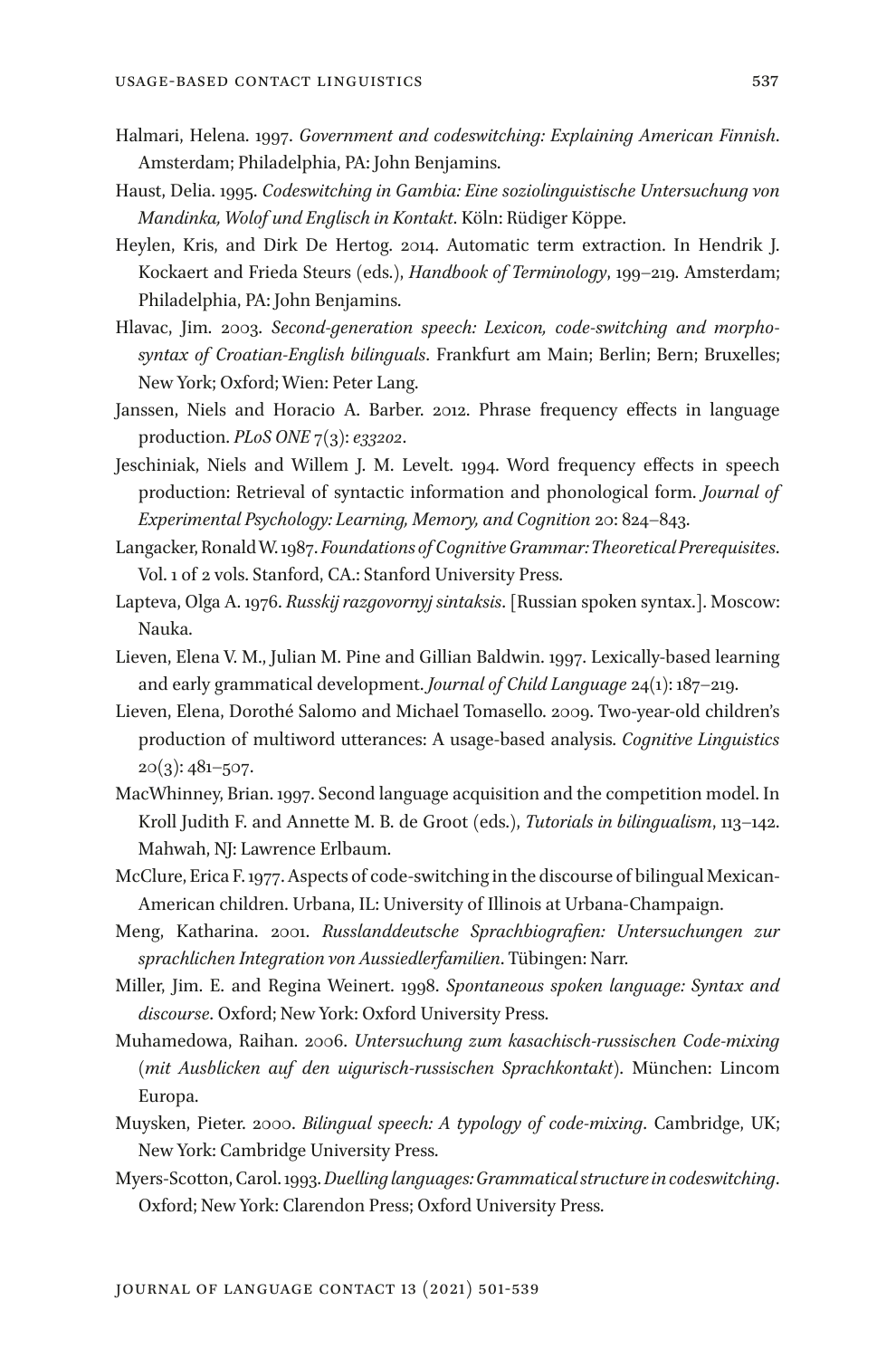- Myers-Scotton, Carol. 2002. *Contact linguistics: Bilingual encounters and grammatical outcomes*. Oxford, New York: Oxford University Press.
- Myers-Scotton, Carol and Janice L. Jake. 1995. Matching lemmas in a bilingual language competence and production model: Evidence from intrasentential code-switching. *Linguistics* 33: 981–1024.
- Nortier, Jacomine. 1990. *Dutch-Moroccan Arabic code switching among Moroccans in the Netherlands*. Dordrecht, Holland; Providence, RI: Foris.
- Oldfield, Richard Ch. and Arthur Wingfield. 1965. Response latencies in naming objects. *Quarterly Journal of Experimental Psychology* 17(4): 273–281.
- Parafita Couto, Maria del Carmen, Margaret Deuchar and Marika Fusser. 2015. How do Welsh-English bilinguals deal with conflict? Adjective-noun order resolution. In Stell, Gerald and Kofi Yakpo (eds.), *Code-switching between structural and sociolinguistic perspectives*, 65–84. Berlin; Boston: De Gruyter.
- Pfaff, Carol W. 1979. Constraints on language mixing: Intrasentential code-switching and borrowing in Spanish/English. *Language* 55(2): 291–318.
- Poplack, Shana. 1980. Sometimes I'll start a sentence in Spanish *y termino en Español*: Toward a typology of code-switching. *Linguistics* 18(7/8): 581–618.
- Poplack, Shana and Nathalie Dion. 2012. Myths and facts about loanword development. *Language Variation and Change* 24(3): 279–315.
- Poplack, Shana and Marjorie Meechan. 1995. Patterns of language mixture: Nominal structure in Wolof-French and Fongbe-French bilingual discourse. In Milroy, Lesley and Pieter Muysken (eds.), *One speaker, two languages: Cross-disciplinary perspectives on code-switching*, 199–232. Cambridge, UK; New York: Cambridge University Press.
- Poplack, Shana, David Sankoff, and Christopher Miller. 1988. The social correlates and linguistic processes of lexical borrowing and assimilation. *Linguistics* 26(1): 47–104.
- R Core Team. *R: A Language and Environment for Statistical Computing. R Foundation for Statistical Computing*. Vienna, 2010. www.R-project.org.
- Richards, Jack C. 1970. A psycholinguistic measure of vocabulary selection. *IRAL International Review of Applied Linguistics in Language Teaching* 8(2): 87–102.
- Riehl, Claudia Maria. 2017. Russian-Germans: Historical background, language varieties, and language use. In Isurin, Ludmila and Claudia Maria Riehl (eds.), *Integration, identity and language maintenance in young immigrants: Russian Germans or German Russians*, 11–40. Amsterdam; Philadelphia, PA: John Benjamins.
- Sankoff, David, Shana Poplack and Swathi Vanniarajan. 1990. The case of the nonce loan in Tamil. *Language Variation and Change* 2(1): 71–101.
- Schneider, Ulrike. 2016. Chunking as a factor determining the placement of hesitations: A corpus-based study of spoken English. In Behrens, Heike and Stefan Pfänder (eds.), *Experience Counts: Frequency Effects in Language*, 61–90. Berlin; Boston: De Gruyter.